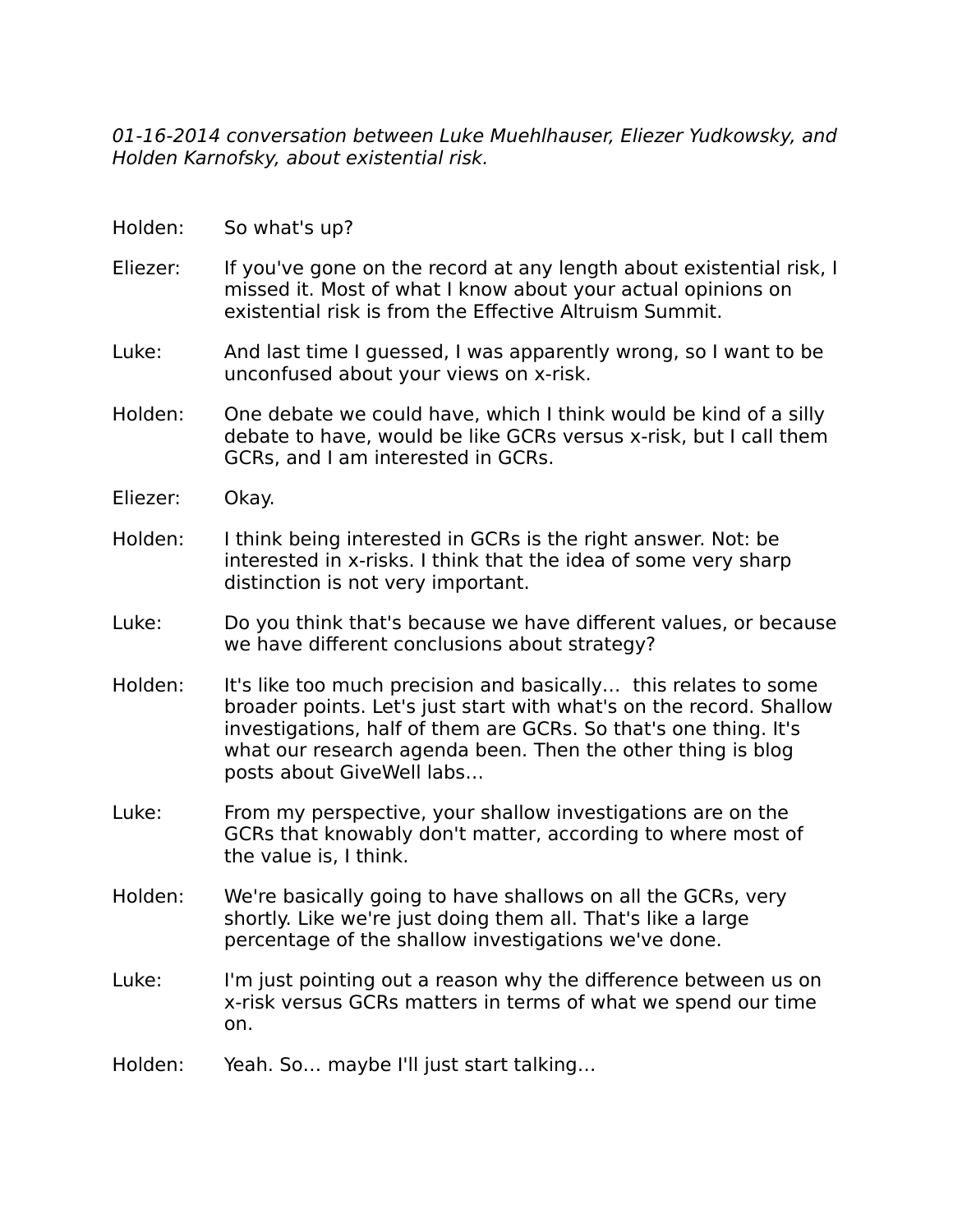- Eliezer: Before we start talking, just to check, do you want me to try to pass the Ideological Turing Test for your views on x-risk? I don't get the impression that I could, because I like just now discovered that I should have been googling "global catastrophic risk" rather than existential risk to find out what your views are.
- Holden: Right. You could try. I think your odds are pretty low, so probably not the best use of time. But if you want to try, I'd be happy to hear it.
- Eliezer: Not really. My own impression is that my odds are low.
- Holden: So why don't I just start rambling?
- Luke: Sounds good.
- Holden: Here's some kind of chart of living standards / human power over our environment.
- (Holden draws a curve on the white board that is flat for a long time and then spikes up.)
- Luke: Sorry, what's on the axes?
- Holden: The x-axis is time. The y-axis is ...
- Eliezer: Anything! (Laughing)
- Holden: Yeah, I don't know. Stuff?
- (Laughter.)
- Holden: It's some big concept of living standards/human control over the environment.
- Luke: Okay.
- Holden: Just like, how good we're doing as a species.
- Luke: Yup.

## **"N lives" hypothesis defined**

Holden: I'm going to start this conversation just going ahead and presuming that… so there is this claim, I think is very contentious, that if we can colonize the stars, we'll get ... some ridiculous number of human lives, and we should value each of those — causing it counterfactually to exist — as if we were now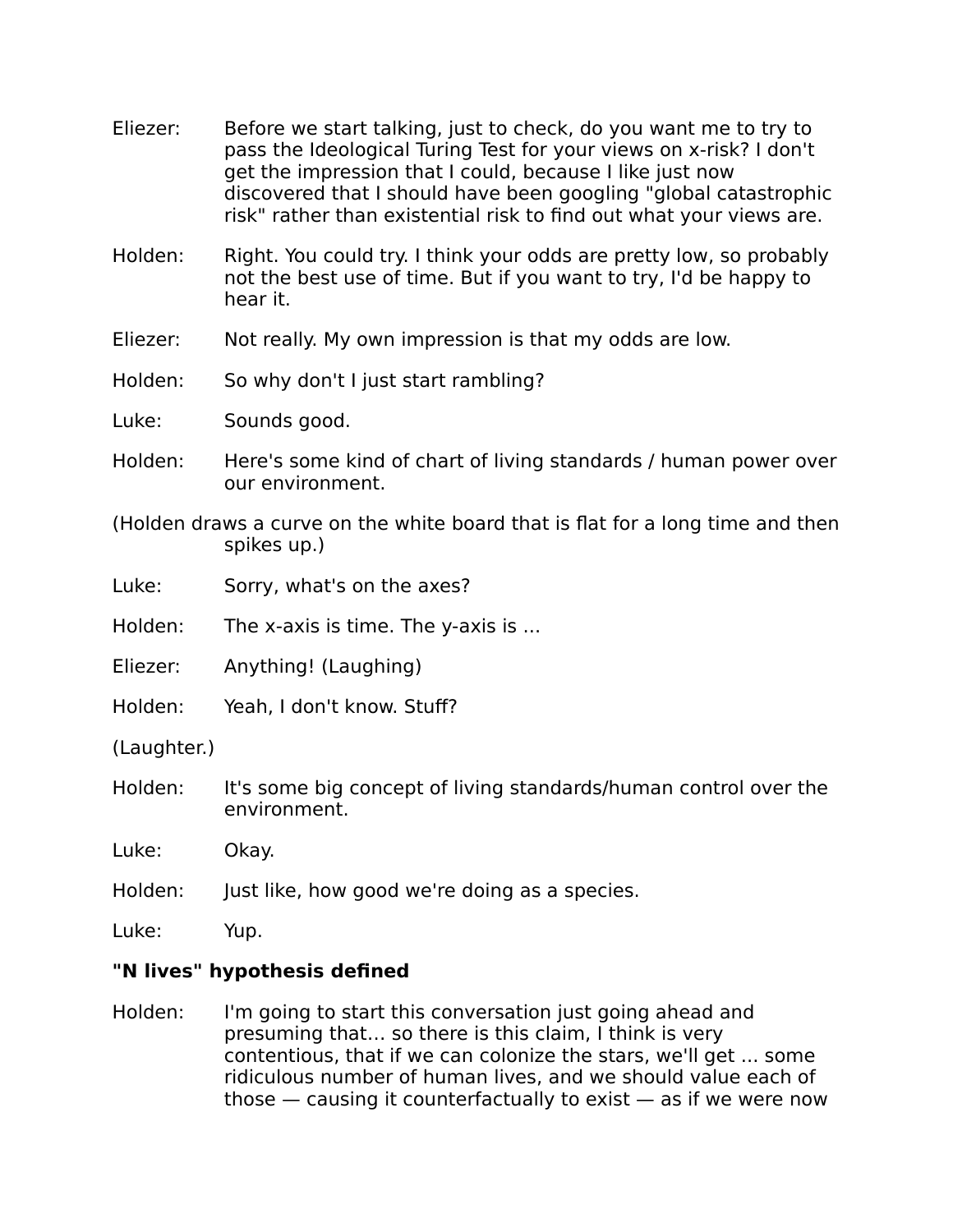saving a life. There is a lot of reasons that's contentious. One, is it's complete guesswork and speculation about how many humans there are going to be. Two, is it's this philosophical thing, about: do you accept the Repugnant Conclusion, do you think that creating life is the same as saving a life ...

- Eliezer: To be clear, when you're stating that, were you trying to pass the ideological Turing Test for our own position, or is that your position ...
- Holden: Yeah, if something I said there was uncharitable, you should let me know. I think what I just said is like a pretty fair characterization of...
- Luke: It does not represent my view.
- Holden: Okay.
- Luke: For example, in terms of: to what degree is it guesswork that there could be massively more sentient beings.
- Holden: I think I was clear that that was my statement. That's guesswork. So let's just be clear, there is this hypothesis, H, that the far future is worth some ridiculous number, I like this one.

(Holden writes  $3^{\wedge}$   $\hat{ }3$  on the white board.)

- Eliezer: What? No way can get that number!
- Holden: I know, I know, I know. Alright, fine. I'll use n… it was something like 10 to the 50th, but that's almost the same as  $3^{\wedge}$  ^ 3.
- Eliezer: What???
- Holden: I'm just kidding. (Laughing).
- Eliezer: (Laughing). Well, even if it was just a joke, that's certainly the wrongest thing I've ever heard you say.
- Holden: So there is this hypothesis that the far future is worth n lives and this causing this far future to exist is as good as saving n lives. That I meant to state as an accurate characterization of someone else's view.
- Eliezer: So I was about to say that it's not my view that causing a life to exist is on equal value of saving the life.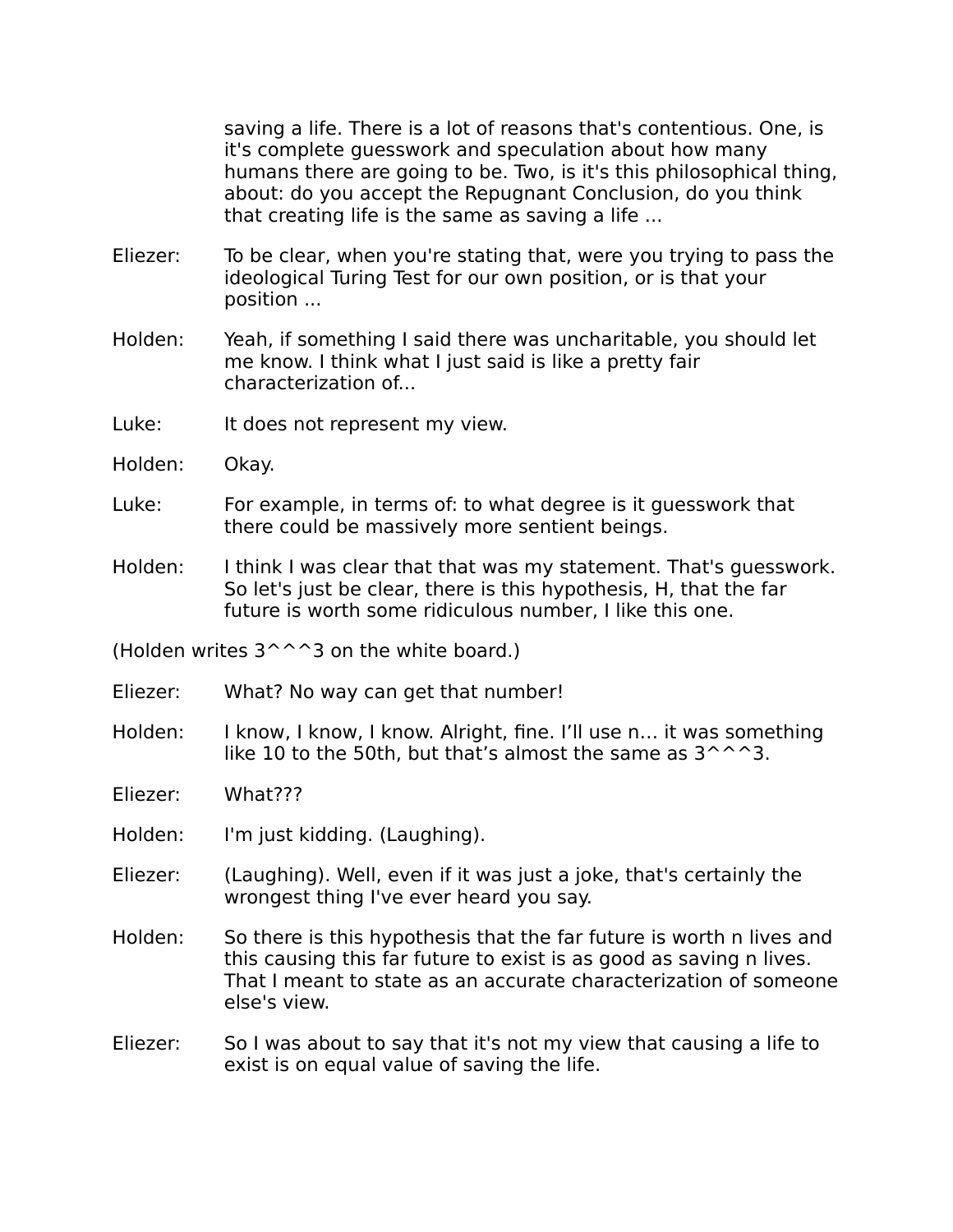- Holden: But it's some reasonable multiplier.
- Eliezer: But it's some reasonable multiplier, yes. It's not an order of magnitude worse.
- Holden: Right. I'm happy to modify it that way, and still say that I think this is a very questionable hypothesis, but that I'm willing to accept it for the sake of argument for a little bit. So yeah, then my rejoinder, as like a parenthetical, which is not meant to pass any Ideological Turing Test, it's just me saying what I think, is that this is very speculative, that it's guessing at the number of lives we're going to have, and it's also very debatable that you should even be using the framework of applying a multiplier to lives allowed versus lives saved. So I don't know that that's the most productive discussion, it's a philosophy discussion, often philosophy discussions are not the most productive discussions in my view.

So let's just accept this anyway, for a while. The way that I would then characterize this… So let's say that we have, this is history to date, it looks something like that and we need to get here.

(Holden draws a line far above the current peak of the graph.)

Holden: So that means we have a lot more work to do and it means that something that interferes with this trend is really bad. So a GCR is something that can make us go like this, right?

(Holden draws a new line showing the exponential curve slumping back down toward the x axis.)

- Holden: So that versus an existential risk should not be considered a huge deal. Besides the fact that it's incredibly speculative to talk about what things are existential versus catastrophic risks, once you get up to the level of unprecedented global damage.
- Eliezer: Meta point. Should we sort of like interject where our argument is different than yours, or should we just let you go straight through.
- Holden: Let me go straight through for a little bit. I'll pause after not too long.

So actually, this is a good place to stop. There are a couple of things that I get from saying this, one is that it is really important to keep doing this [indicating the upward trend], that's really important and we shouldn't take it for granted necessarily,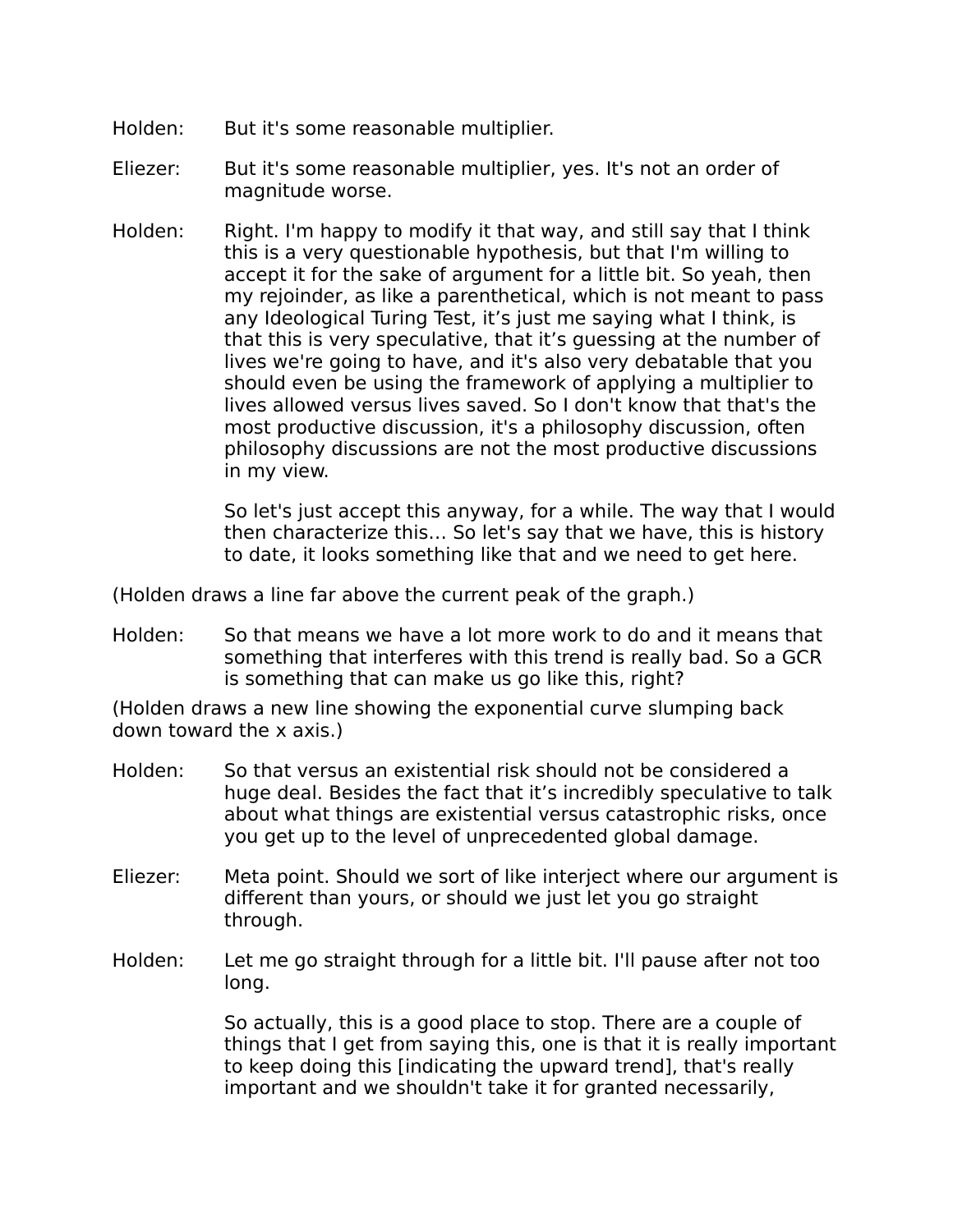although you can argue to me that we should, but I don't believe we should.

Two, is that this distinction between GCR and x-risk is just not a big deal. Things that cause unprecedented global damage can have knock-on effects that are very hard to predict, for example, war caused by climate change, and it's kind of nonsense in my opinion to say well, "this thing could kill everything and that thing couldn't," based on these very speculative beliefs.

But the basic point is that even if you don't accept what I just said, the [human progress slumping back to the x-axis] dynamic should be about as scary as extinction, because this [upward trend] is very short lived in the scope of human history, and so we shouldn't be confident that something that derails it doesn't involve a risk of us really just falling off the trend and not getting back.

- Eliezer: So to be clear, you think that it's not much worth distinguishing between global catastrophic risk and existential risk because any global catastrophic risk has a probability of turning into what we would term an event which permanently curtails the expansion of intelligent life. So you think that things that cause sufficiently large catastrophic global declines are very likely to turn into never colonizing the galaxies, ever.
- Holden: They don't have to be very likely, because of the numbers we talk about.
- Eliezer: From our perspective, if we set the utility of all future galaxies at one, then something with a 90 percent chance of curtailing it is very, in practice, different from something that's a one percent chance of curtailing it by a ratio of 90 to one.
- Holden: No, I agree with that math. I see existential risks as really low probabilities in general. I see the things you guys call existential risks as having most of their probability mass concentrated in non-extinction, immediate catastrophic risk anyway. So I think given the level of precision we're working with… I guess you could say to me that AI is a super-special case, and you probably will, but if you take something like bioterrorism, which I know is one that is taken more seriously in the community, I think a bioterror outbreak looks like this, where this is the GCR part and this is the extinction part. Then you have climate change, which looks kind of, well, you have a lot of GCR and then there is the possibility of war and stuff like that, so I just think we aren't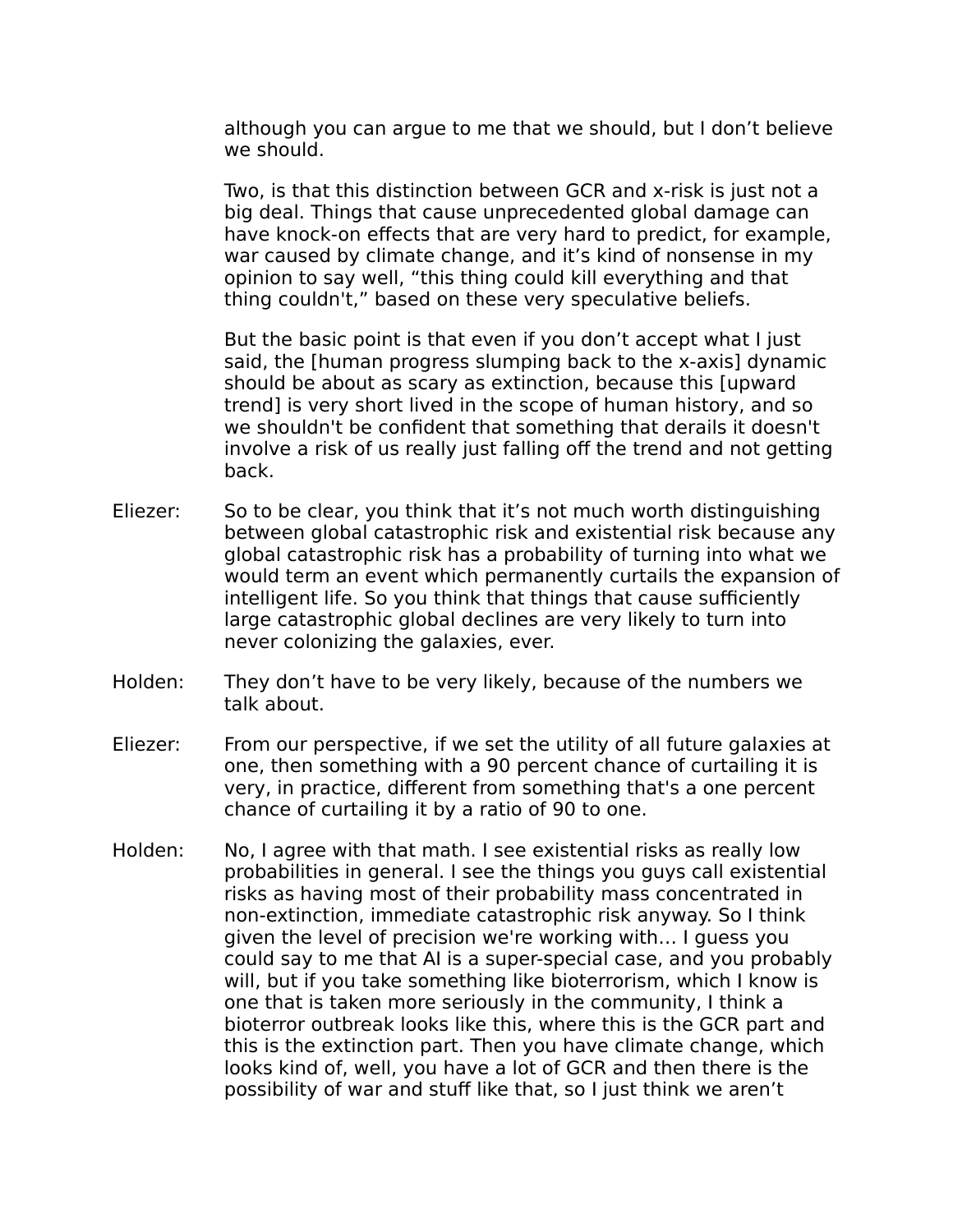dealing with huge differences here, given the amount of guesswork we have to do.

- Eliezer: So for the transcript, Holden just drew a pie chart diagram both for bioterror and for climate risk. There was this big pie of global catastrophe and a tiny slice of existential risk for both of them.
- Holden: Yeah.
- Eliezer: I don't disagree with those diagrams. I certainly don't disagree with that diagram for global climate change: for global climate change to cause human extinction, it has to cause a war fought with more serious weapons than global temperature rising. Does that sound about right?
- Holden: Sorry, say that again.
- Eliezer: In order for global warming to cause a human extinction event, something fairly exotic has to happen. It has to cause a war fought with bioweapons, or it has to cause a total collapse of world civilization and then we have to not claw our way up ever. Who is it that's done a bunch of analyses about that possibility?
- Luke: Seth Baum wrote a double catastrophe thing. I don't know if that's what you're talking about. Certainly Carl [Shulman] and a couple others, I can't remember who else, who have talked about likelihood of repopulating the Earth after getting down to 10,000 people.
- Eliezer: Yeah, I haven't looked into that in very detail, because it's not where I think the problem lies.
- Holden: Yeah, I don't think it's repopulating as the issue. It's getting back to [the upward trend].
- Eliezer: The speculation I heard was that we've already extracted all the easy oil, so our civilization can't climb back up again, and I was extremely skeptical of that.
- Holden: Well, I don't know about the oil. I think there's a lot of things that have to happen. I think we have to think of this [upward curve] as kind of an unusual, miraculous situation. So I think there's a lot of ways this could get derailed, if we just have an unprecedented global damage.
- Eliezer: So why does the sort of upward curve, I'm not going to use the e-word on it, but why is the upward curve supposed to be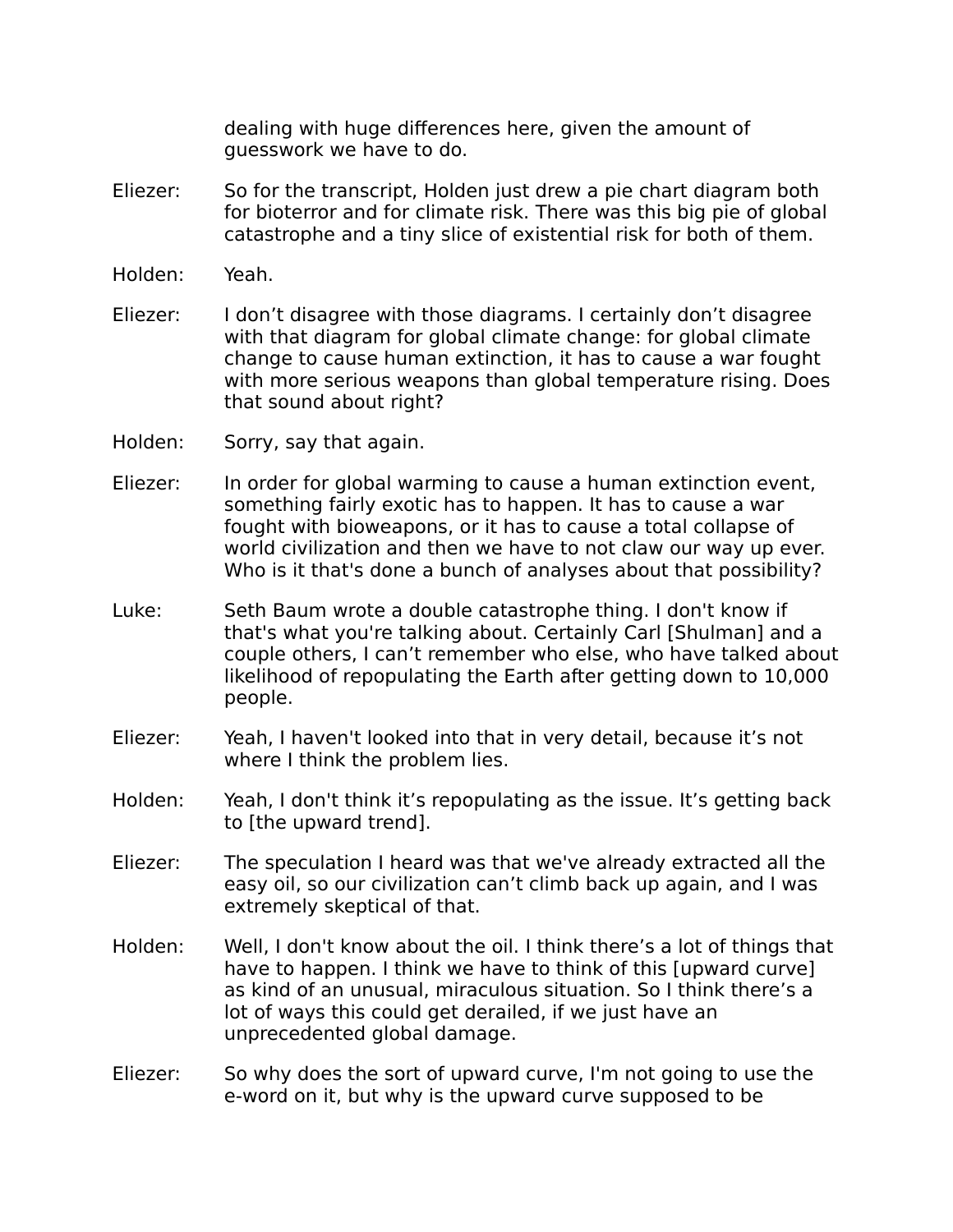unusual? A lot of standard economic theories will sort of give you literally the e-word growth, literally exponential growth, because you can implant two seeds and get back three seeds.

Holden: Yeah, it's just an outside view. We haven't been doing this for most of human history, and we've been doing it for a very short time. So it's arguably this complicated combination of cooperation norms, and of a certain scientific culture and a certain value on innovation and a certain value on peaceful negotiation and a bunch of stuff that we probably just don't understand at all.

> The way that things have seemed to work is that there was this very long period of nothing like this happening, and then there was the Industrial Revolution, and then we've seen it happen in country after country, where it kind of just takes off, but no one really knows why. But it's probably copying stuff over from the Industrial Revolution and it's possible there's just some ingredient in here that we don't understand, that we could lose.

- Eliezer: Earth underwent a huge period of human economic growth before the Industrial Revolution. The Agricultural Revolution, I think like the usual figure is that it ended up multiplying population by at least a vector of 100 relative to hunter/gatherer times, and I think possibly more than that.
- Holden: Yeah, that's multiplying population and not multiplying living standards and power over the environment and likelihood of colonizing the stars. I think that any kind of conversation about possibly getting here only makes sense if you're doing this [upward trend], and I don't think we were doing this on the chart, with the Agricultural Revolution.
- Eliezer: Since we're taking audio, we should probably try to throw in at least a few audio cues into there. So: to get to the stars, we have to go a long distance from the Industrial Revolution.
- Holden: In terms of empowerment and in terms of human control over the planet, not in terms of number of people on the planet.
- Eliezer: So I think that there is legitimate case to be made for the life of a medieval peasant having few or negative QALYs, and I'm not sure that this point is actually relevant to any of the major points we want to make, so maybe we shouldn't go into it. But I think I might sort of agree with it, but nonetheless, there is going to be some quality of life here, whether positive or negative, being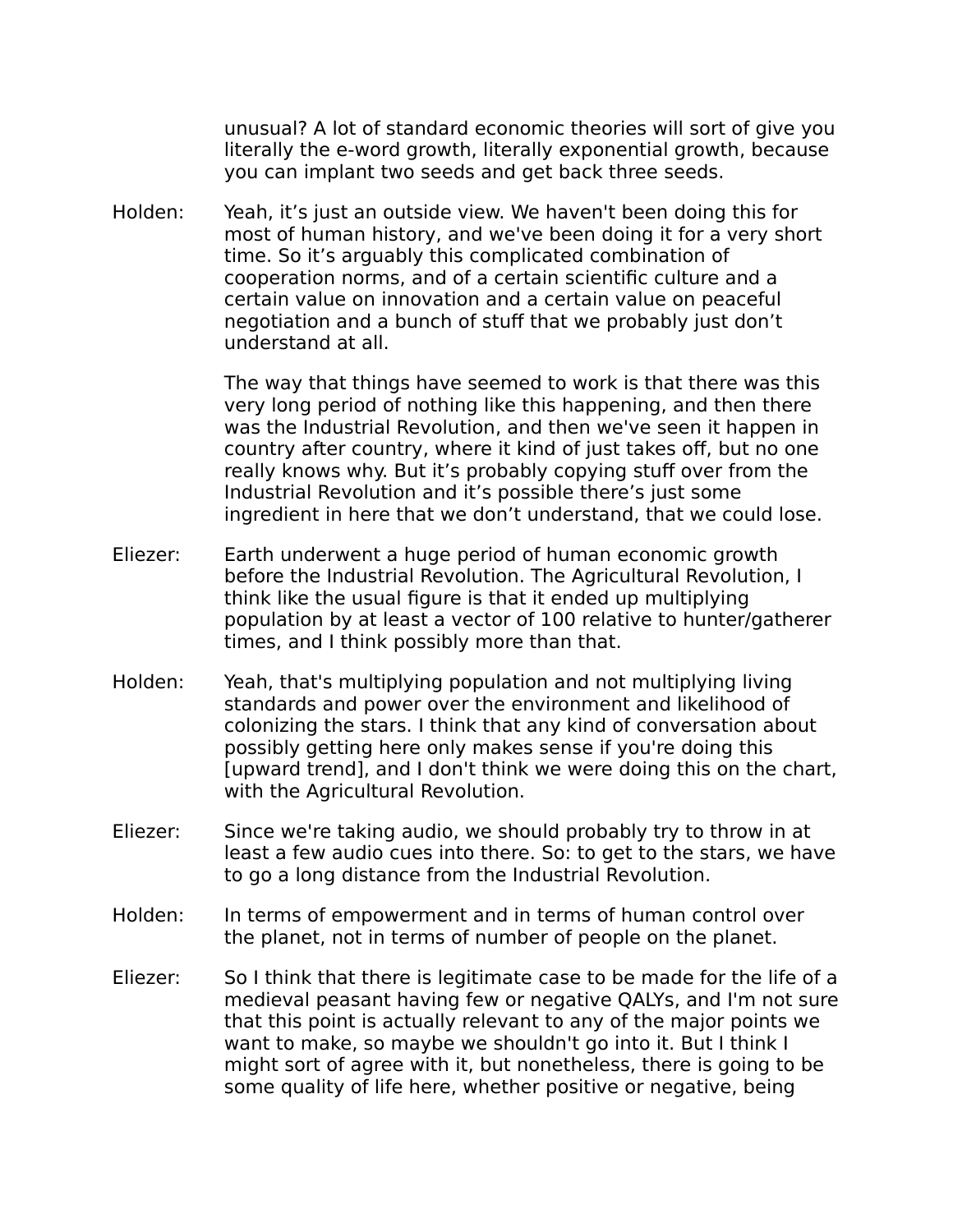generated by what we would think of as medieval peasants in horrible suffering conditions and that would be multiplied by the total population. I mean, denying aggregative ethics seems like something that would surprise me greatly, if you said it.

- Holden: This is not a graph of total utility. This is a graph of living standards/human control over the environment. The easiest way I can say it is that if we went back pre-Industrial Revolution and never got another Industrial Revolution, we wouldn't really be on this trajectory and we wouldn't get [to the stars]. Yeah, there was a big explosion of population after the Agricultural Revolution, but there wasn't, I don't know, in some vaguer sense: our likelihood of reaching the stars didn't really go up, because just all the resources we had just went into supporting more humans and people kind of stayed in this low living standard status.
- Eliezer: So based on this argument so far, it's not clear to me whether or not you think that the future has an expected value immensely greater than that of the past to date. Because previously it was sounding like you were denying that, and now you're sort of using arguments that seem like they're affirming it …
- Holden: No, no, no, I said I'm assuming it. I said I'm assuming it.
- Eliezer: You're assuming that the future is vastly more valuable than the present.
- Holden: Uh-hmm.
- Eliezer: But you think that the basic trajectory to get there is, to a first approximation, identical with the question, how do we keep economic growth going for present day Earth?
- Holden: But I think we're doing great as long as nothing crazy happens, is the way we put it. I think among the global catastrophic risks, I would list stagnation: losing what we have for some unforeseeable reason because we just run out of low hanging fruit, or run out of ways to do it. But I also think that our odds of keeping it going are pretty good, if nothing crazy happens. And global catastrophic risks are something crazy happening.
- Eliezer: Have you read the original existential risk paper? Because bangs that immediately wipe out everyone were one out of four of the categories.
- Holden: Yeah, I remember that paper. I don't mean immediately wipe out everyone, but I'm talking about GCRs versus...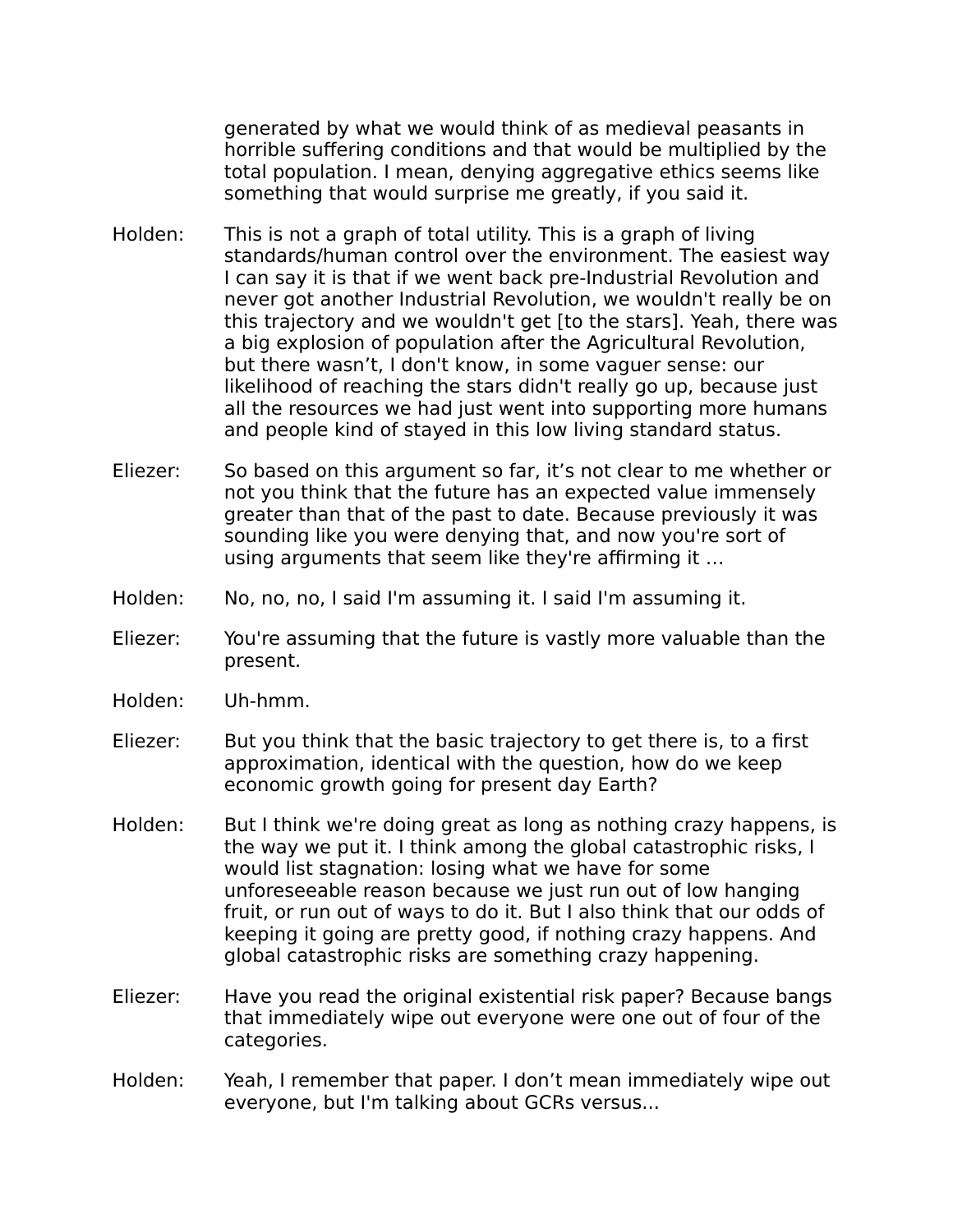- Eliezer: Whimper is listed as an x-risk because you never get to colonize the galaxy.
- Holden: I think in common usage, it's not considered that way, and when we say GCRs, we're thinking of things that would be a good candidate for causing a whimper.
- Eliezer: I really don't think that the x-risk community would sort of see it that way in natural terms. From our perspective, x-risk equals astronomical waste, equals anything that stops you from colonizing the galaxy.
- Holden: Sure, would you include climate change?
- Eliezer: I would include that little tiny segment of the climate change pie where we fall down and never climb up again.
- Holden: Right, which is the segment where we need geoengineering, which is why geoengineering is an interest of ours.
- Eliezer: Geoengineering, I think you could plausibly deploy in any sort of climate change scenario.
- Holden: Sure.
- Eliezer: It's just much more important to work on it if climate change is something where we fall down and never climb up.
- Holden: That's what I'm saying, yeah. But also geoengineering is more likely to be something that's highly relevant if the effects of climate change are worse than expected. I think if we get the IPCC projection, I don't think there's going to be a good case for geoengineering and I think probably nobody will make that case.
- Eliezer: It seems to me that our uncertainty about the effects of global climate change, like in terms of temperature, seems like our uncertainty there should be much more narrowly concentrated, we should be more confident about the temperature change. Sure, they say but there is this wide range, but stepping back, we're much more confident about how the climate works than we are about what happens if the temperature rises a lot.
- Holden: Yeah, I agree. When I say IPCC projection, I mean the whole thing, the impact on living standards and economic growth and all that.
- Luke: Right, but the IPCC places very, very small probability on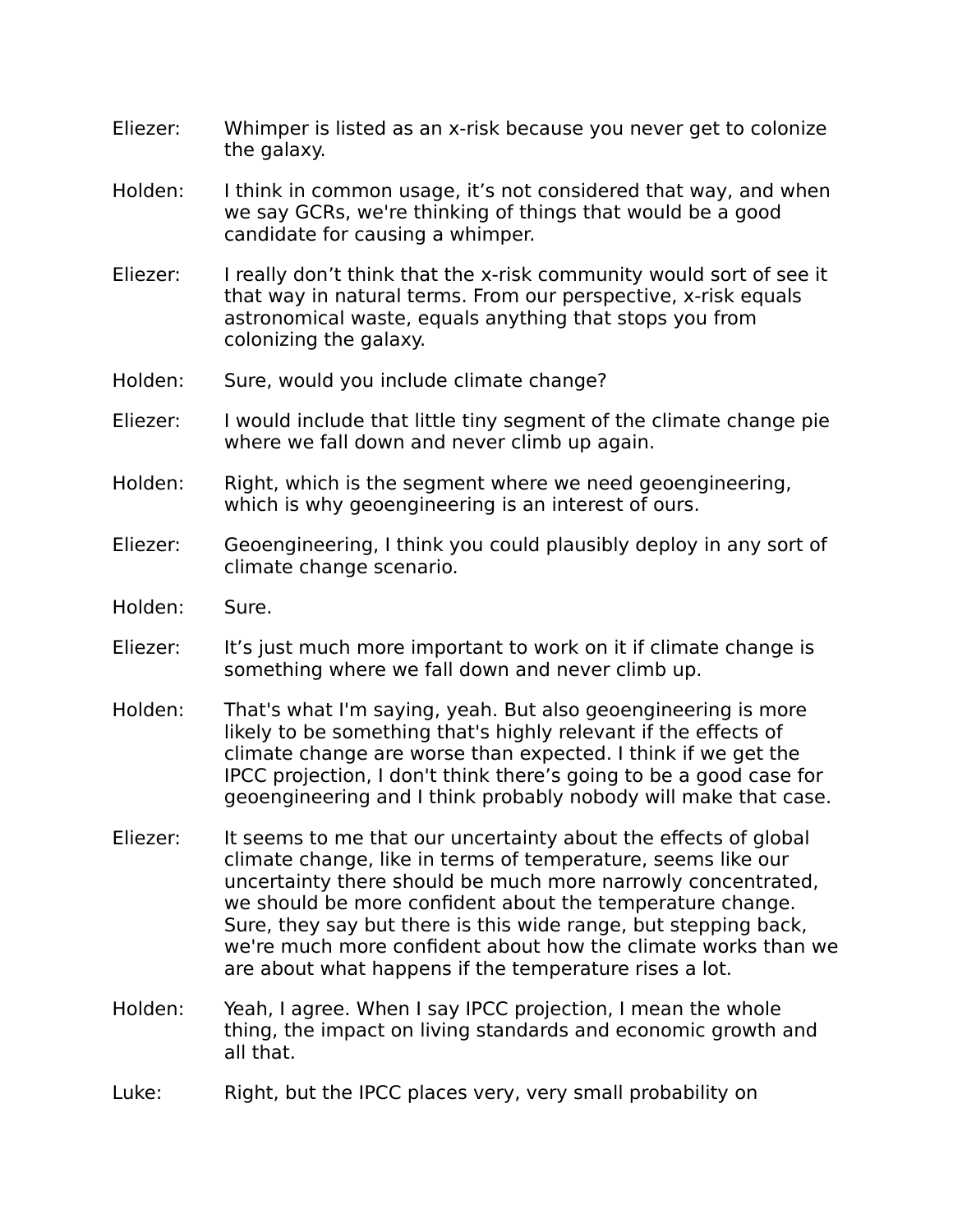anything you would call an existential risk, almost none.

- Holden: I don't think they place a probability. The IPCC is trying to ...
- Luke: Sorry: they say words that suggest there's a very small probability, like: Venus-like conditions being basically impossible.
- Holden: I don't think I would agree what you just said, but I think it's probably a detail. I think the IPCC mostly just talks about a range that's like a reasonable confidence interval and kind of mostly doesn't talk about things outside that range. So I don't think that it's doing something like claiming that we have less than a one in a thousand chance of something really bad happening. Maybe it says that on some very specific thing, but I think in general, the IPCC projections is, all right, I'm drawing an average and then there is some kind of confidence interval and that's the IPCC report. If we fall in here, we'll probably fine and we're not going to use geoengineering, and geoengineering is interesting if we end up [in an extreme scenario]. And this is a chart of how bad it is, not what the degree temperature change is.
- Luke: I agree, they didn't place a probability on certain broad categories of…
- Holden: Yeah.
- Eliezer: I think I remember hearing about that and being sort of super-unimpressed with the thought that the IPCC thought they could do economic forecasting as well as climate forecasting.
- Holden: Sure. I agree, they can't ...
- Eliezer: Like the Federal Reserve can't do economic forecasting, and they have better resources than the IPCC.
- Holden: I don't think the IPCC forecasts are very reliable, and that's why we're interested in geoengineering. If I thought we could take the IPCC forecast to the bank, all across the board, including the economic stuff, I think that I would be not very interested in climate change as a cause, it's just like: it's real harms, it's big harms, but given the amount of attention that's already going into it and given the time horizon we're talking about, I just don't think it would really be on our radar. The interest in geoengineering is because of [tail risk], which I think is pretty likely, because I don't think the IPCC is very reliable.
- Eliezer: It sounds to me like our model of how climate change works as a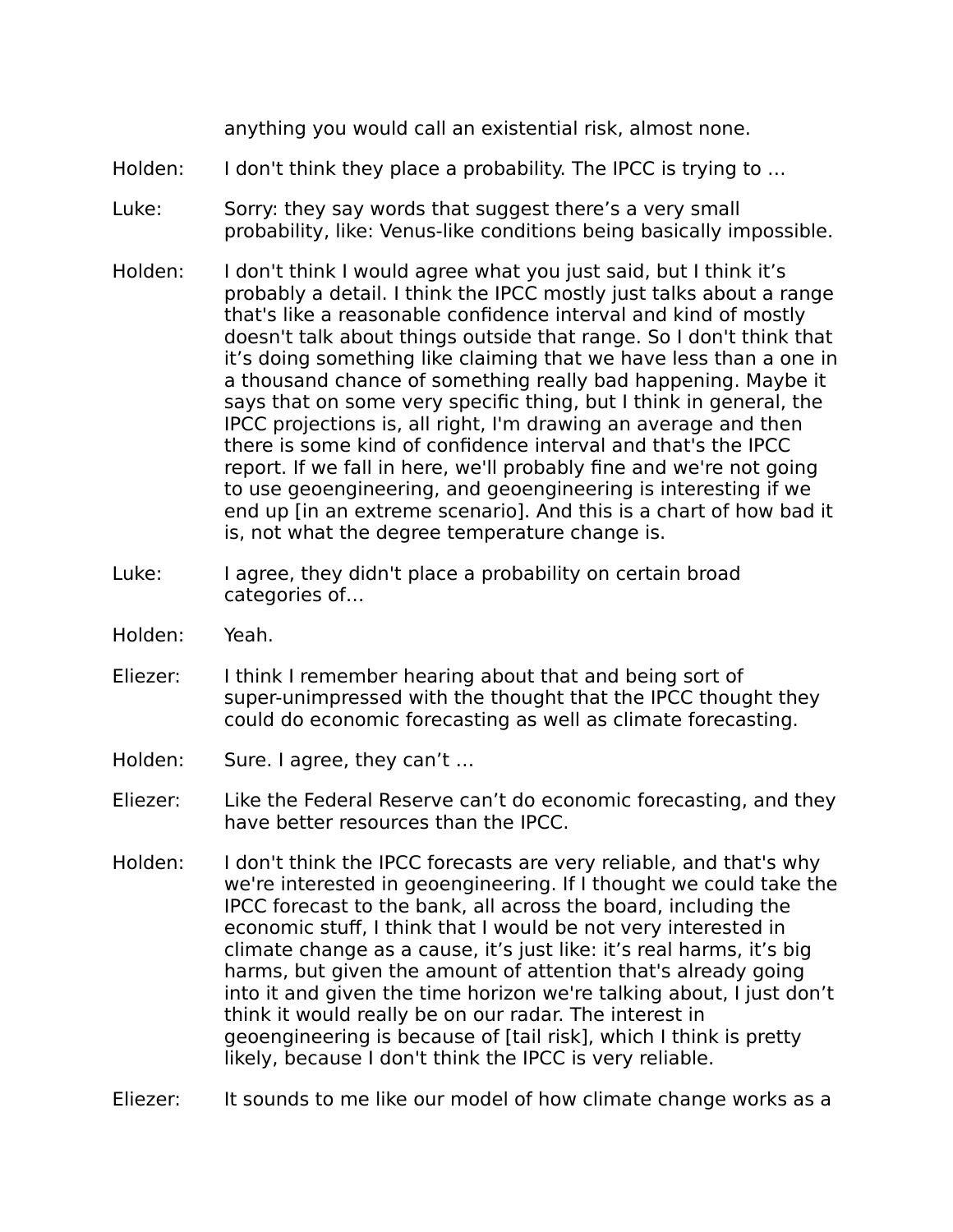global catastrophic risk is basically the same. Does that sound right to you as well?

- Holden: Yes. I think that's right.
- Eliezer: Okay. Do we want to go to bioterror?
- Luke: The other place where I think there might be a disagreement is on the likelihood of having another industrial revolution, if we went down to 10,000 people now. But I don't know if that's the most productive debate to have.
- Holden: I think it's fairly likely, but I think if you're making … I think it's pretty likely that there is nothing that's going to derail us. I think if you're making a list of things that might, even though it's very low probability, I think that any disruption ought to be on that list. I think that making a huge distinction between things you can imagine killing everyone and things you can't, is a little bit silly, especially since any huge disruption poses a risk of global war.
- Eliezer: I sort of semi-agree. I think that that abstraction qua abstraction is not the key one, if we were distinguishing between bioterror and global warming on that basis, I'm not sure that that would be a sensible distinction to make, qua that distinction.
- Holden: Right.
- Eliezer: It does sound like you are modeling our trajectory to colonizing the galaxy, as if it's sort of continuous as a causal mode with stuff that's going on today. Global climate change is a good archetypal global catastrophic risk. So compared to some other sections of EA x-risk, in which it's thought that the critical causes of our not colonizing the galaxy, or for that matter, the entire trajectory up to colonizing galaxies, is likely to involve some causal modes discontinuous with current causal modes.
- Holden: You mean like a singularity?
- Eliezer: I mean things that are not happening yet. We don't use the term 'singularity' anymore, it got overloaded. But an intelligence explosion, or self-improving artificial intelligence is something that could come out of left field relative to what's going on today.
- Holden: I agree with that statement.
- Eliezer: So I'm now drawing a diagram, of which there is a little node at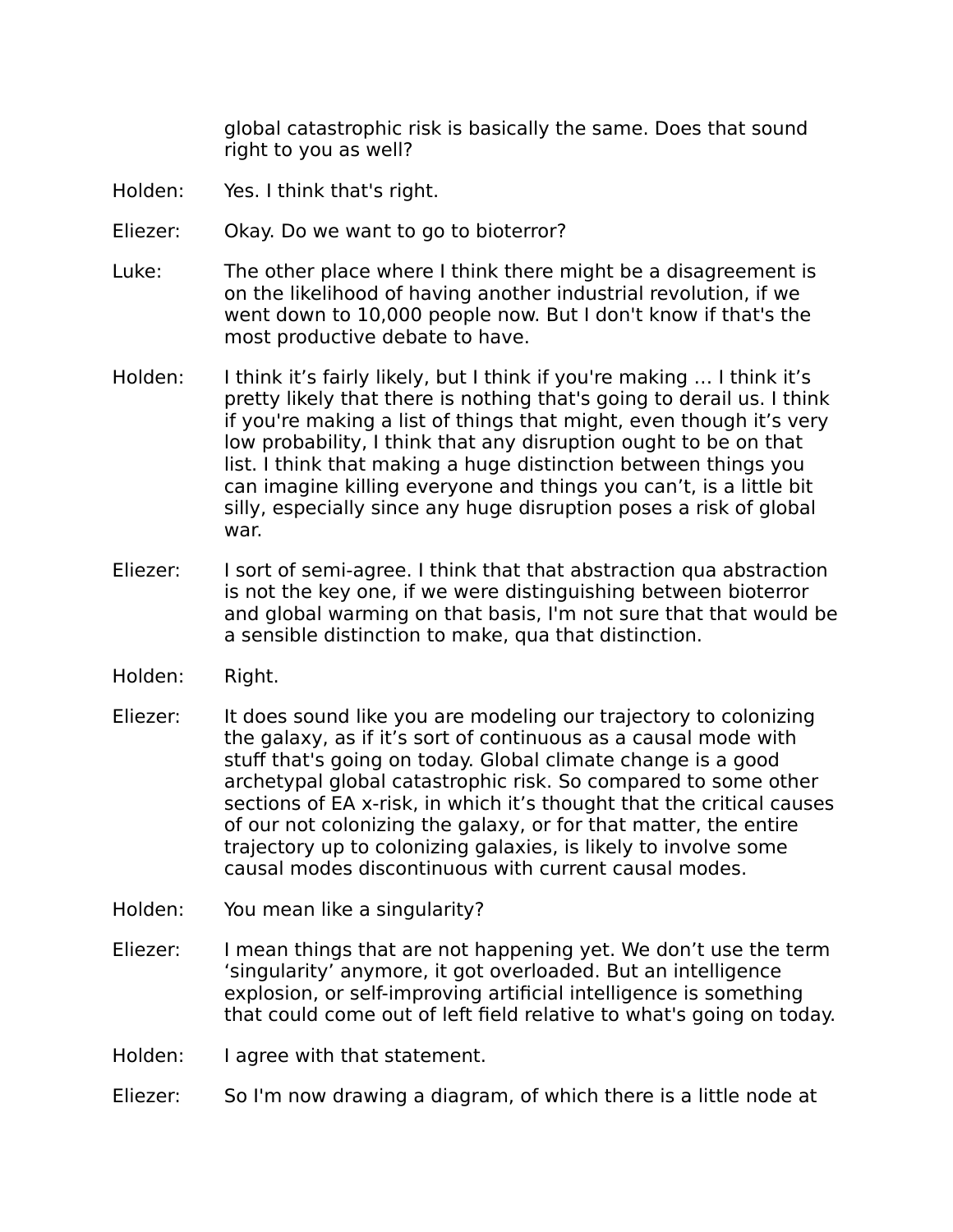the bottom and it can go right or it can go left. The right is business as usual, and the left is something weird happens. And if we draw the galaxy at the top, then I think that the people who tend to be very worried about x-risks, have a model where both the events that derail [the current trend], and the events that get us [to the stars] have a pretty high probability of going through a 'something weird happens' node at some point.

Whereas the sort of view that says that x-risk isn't very much worth distinguishing from other global catastrophic risks and isn't necessarily an importantly different area of study in practice from how do you keep the planet going in general says that most of our causal flow to colonizing the galaxy is along business as usual or never has a discontinuous change going from business as usual, and likewise, the things that derail us from colonizing the galaxy, which are fairly improbable because economic growth is pretty steady, would consist of disrupting the same business as usual path. Does that sound about right?

Holden: Well, I guess. I definitely don't think that this [upward curve] just is complete business as usual, I think there's a lot of plateaus and disruptions and jumps and one of them, at some point, will probably be AGI. So I don't know, if I were to draw what I think is going to be the path, I would draw something like…

(Holden draws a series of reverse-L steps from the peak of the curve up to the horizontal line representing colonization of the stars.)

- Holden: Then I don't know what this is [Holden points at one of the steps], I don't know what this is [Holden points at another one of the steps], probably one of them is AGI.
- Eliezer: So I wasn't so much talking about the speed of the curve, because I think the sort of branch of futurism that cares tremendously about the curve, and whether or not it's a smooth curve, is actually not the branch of futurism we come from.
- Holden: No, I know that.
- Eliezer: So this could be, could end up being a mathematically smooth curve because once everyone is smart enough, everyone is doing economics and economics says that there is an interest rate, and you invest so as to get the highest interest rate and all the interest rates balance, or something like that.

What I mean is, if you look at current world economic growth, there is a reason it looks more like a curve that obeys the e-word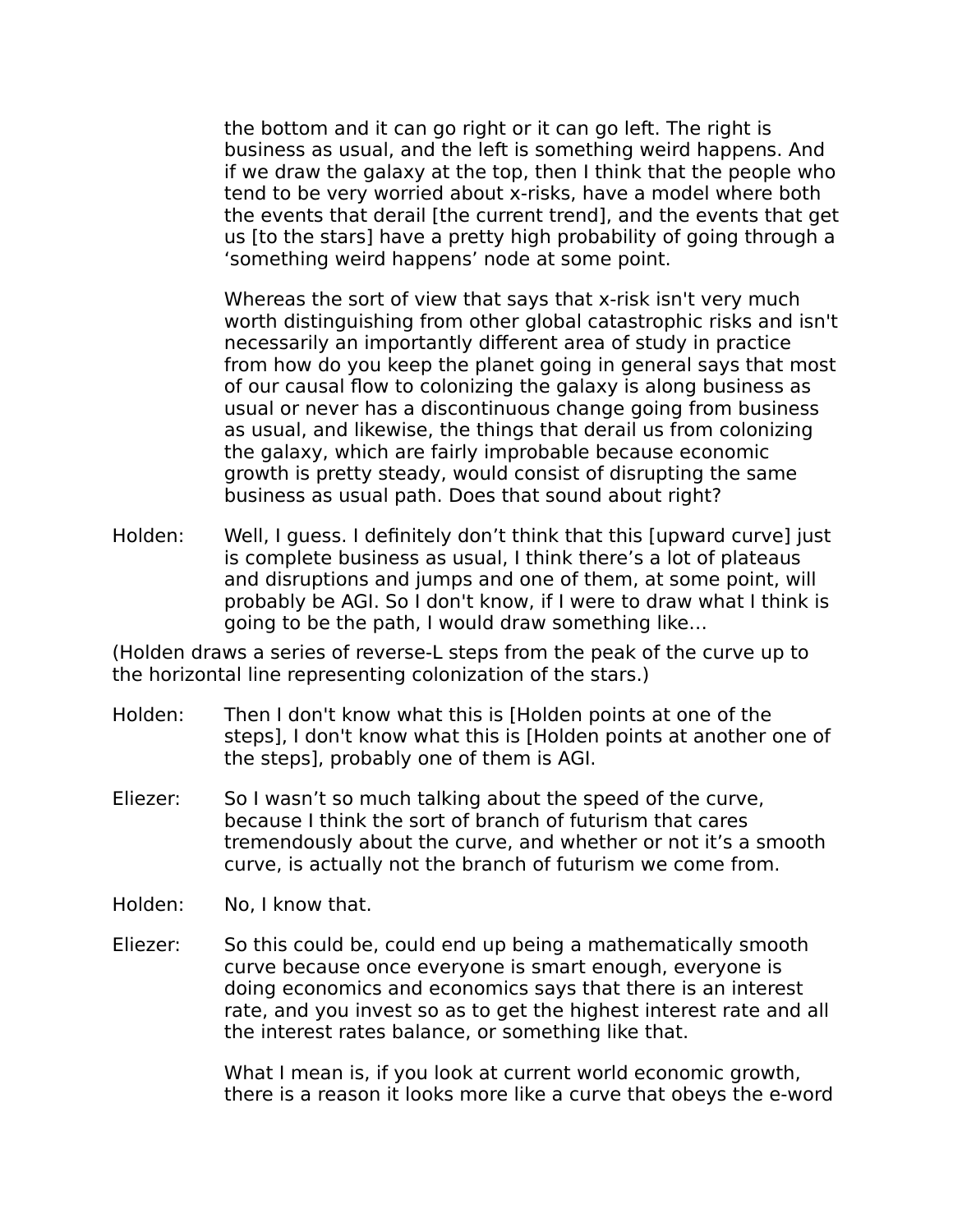than [this series of steps]. That's because it's made up of a lot of different investments. And investments that have very low returns, people don't invest in. Like the real rate of return…

- Holden: Yes, I see what you're saying. But I also think there will be global disruptions along the way. I think there will be … if you look at the history so far, it hasn't been that much time and it's generally been one or two really big deals that have been kind of driving everything. It's possible that you keep having one big deal emerge, just as the old one kind of falls off, and it's also possible that you just get a more punctuated curve.
- Eliezer: Robin Hanson has studied this much more than I have, and he says that what it looks like is the big changes don't result in the economic level going up, but they result in an increase of the doubling rate. So if you were to draw it on the log chart, it would look something like... I'm drawing a series of lines that were all connected to each other, but had different slopes, and that would be what the log chart would look like.
- Holden: Interesting.
- Eliezer: Then Robin Hanson tried to extrapolate the chart to talk about when the next great increase in doubling time should occur, but I don't actually buy that, because it can't …
- Holden: Right, no, I wouldn't either, because like three points on that or something.
- Eliezer: He had like five, but still … but when I was talking about this sort of thing, something weird happens, what I meant was that it goes into different sort of things happening, like artificial intelligence happens, nanotechnology happens, things that aren't like our present world happen, and their impact on the general population might be effectively sudden because they wouldn't be delivered through standard economic... Our current technological innovations get delivered through these sorts of standard channels, like marketing channels, where the price is high because people are making up for a big R&D thing and they don't have accumulated experience, so the price is high. A few people buy when the price comes down, due to economy of scales. Lots of people buy, it's gradual, you get a chance to see it coming.

But instead bioterror could just be, up until now, okay, people have gotten sick, but we haven't really done a lot of geopolitics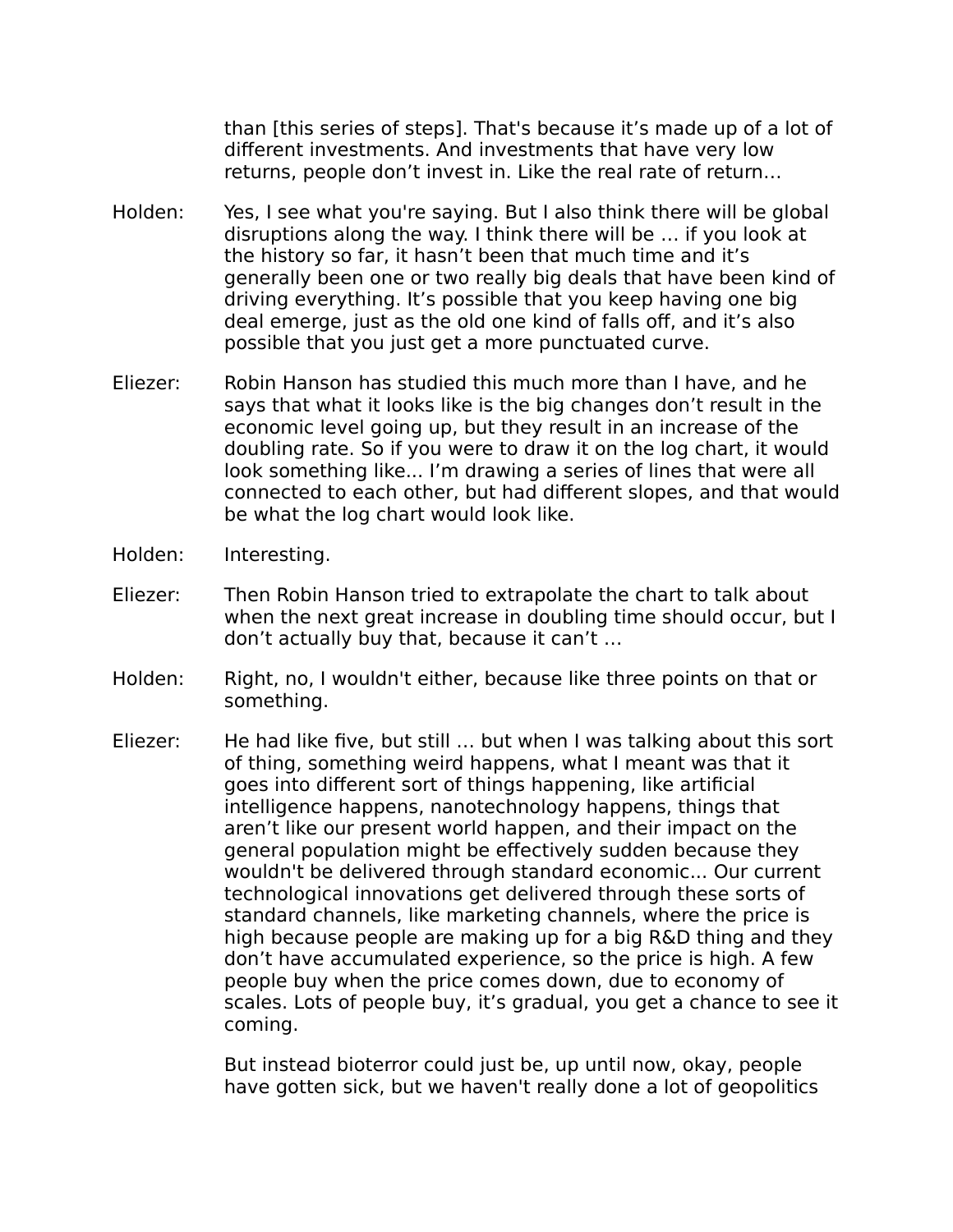around people getting sick in huge quantities.

- Holden: Yeah, I agree. I think you want a list of all the things that could be highly disruptive and you want to consider them all risks, and you want to consider them all possibilities, I'm not really sure what else there is here.
- Luke: I think we might also disagree on what you can figure out, and what you can't, about the future.
- Holden: Yeah, I think that's our main disagreement.
- Luke: Because I think we make a list and we think we know some things about the items on that list and therefore we can figure out which ones to focus on more.
- Holden: Well, no, I would agree with what you just stated, as stated, but I just think that you are more confident than I am. I also believe we can make a list of things that are much more likely to be disruptive than other things, and then we should go and look into them and pay attention to them, but I just think that you guys are much more confident in your view of what are the things. My feeling is this: my feeling is basically we know very little. It's very important to keep this [upward trend] going. That is not something we should neglect or ignore. So generally helping people is good, that's kind of how we've gotten to where we've gotten, is that people have just done things that are good, without visualizing where they're going.

The track record of visualizing where it's all going is really bad. The track record of doing something good is really good. So I think we should do good things, I also think that we should list things that we think are in the far future or just relevant to the far future that are especially important. I think we should look into all of them. Another point worth noting is that my job is different from you guy's job. You guys are working in an organization that's trying to … it's a specialized organization, it's knowledge production. My job is explicitly to be broad. My job is to basically be able to advise a philanthropist and part of what I want to be able to do is to be able to talk about a lot of different options and know about a lot of different things. I don't think it's a good way for me to do my job, to just pick the highest expected value thing and put all my eggs in that basket. But perhaps that would be a good job for many people, just not for someone whose explicit value-add is breadth of knowledge.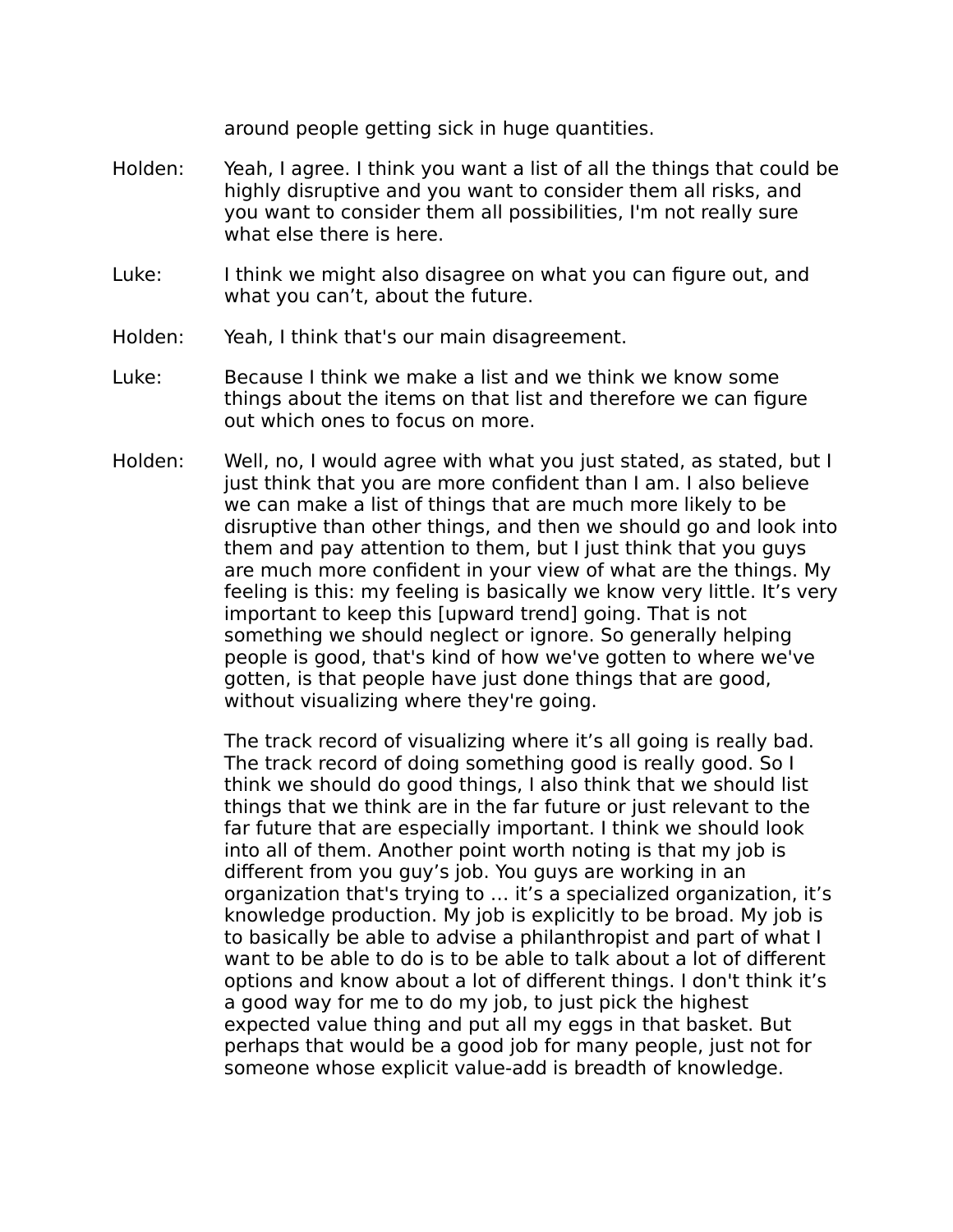So part of it is the role, but I do think that you guys are much more confident. My view is that we should list things we think we know, we should look into doing something about them. At the same time, we should also just do things that are good, because doing things that are good has a better track record of getting us closer to colonizing the stars than doing things that are highly planned out.

- Eliezer: So indeed, if I tried to pass your ideological Turing test, I would have said some mixture of "we can't actually model the weird stuff and people trying to do good is what got us where we are and it will probably take us to the galaxy as well," that would have been the very thing …
- Holden: You just need to water down a little.
- Eliezer: Sure, so: "insofar as we're likely to get to the galaxy at all, and it's highly probable that a lot of the pathway will be people just trying to do good, so just try to do good and get there."
- Holden: Yeah, and it especially will come from people just doing good, as approximate goal and then having kind of civilizational consequences in ways that were hard to foresee, which is I'm particularly interested in opportunities to do good that just feel big. Even if the definition of big is different from opportunity to opportunity, so like a way to help a lot of animals. A way to help a lot of Africans, a way to help a lot of Americans. These are all, in some absolute sense, it seems unlikely that they could be in the same range, but in some market efficiency sense, they're in the same range. This is: whoa, I don't see something this good every day, most things is good someone else snaps up, let me grab this one, because this is the kind of thing that could be like a steam engine, where it's like, this thing is cool, I built it. It's super cool. Then it actually has civilizational consequences.
- Eliezer: So in order to get an idea of what you think Earth's ideal allocation of resources should be, if you were appointed economic czar of the world, you formed the sort of dangerous to think about counterfactual… or maybe a better way of putting it would be: how much money would you need to have personal control over before you started to trying to fund, say, bioterror, nanotech and AI risk type stuff? Not necessarily any current organization, but before you start trying to do something about it?
- Holden: I mean, less than Good Ventures has.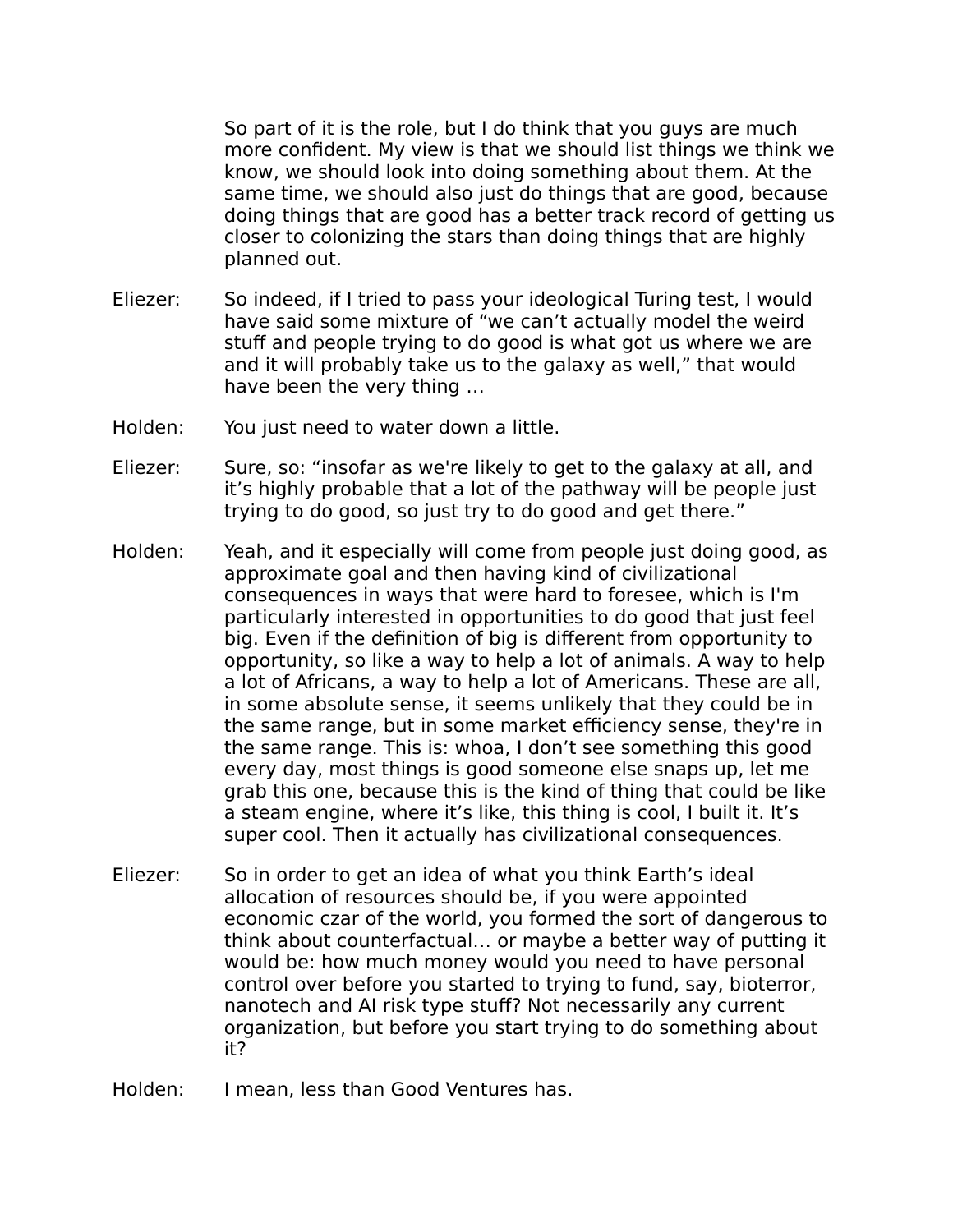- Eliezer: Interesting.
- Holden: Like, I think we're probably going to do something. But it depends. We want to keep looking into it. Part of this is that I don't have all the information and you guys may have information that I don't, but I think a lot of people in your community don't have information and are following a Pascal's mugging-type argument to a conclusion that they should have just been a lot more critical of, and a lot more interested in investigating the world about. So my answer is: we're still looking at all this stuff, but my view is that no, existential risks are a great opportunity. There's not nearly enough funding there.
- Eliezer: Where did you get the Pascal's mugging thing from, though?
- Holden: Conversations I've had with people where they say what do you think about MIRI and I kind of say a bunch of stuff about how I don't agree with the strategy, and I'm not impressed with the organization. This is a while ago, so I've modified some of that now, but not all of it. Then they would say, "yeah, but if there's even a chance…" and that was like always the end of the conversation.
- Luke: So to be really concrete, I found a comment on Less Wrong from someone saying they donated to MIRI because of Anna Salamon's back-of-the-envelope talk at the Singularity Summit 2009, which she now disowns the robustness of that argument.
- Holden: I'm not accusing you guys of ...
- Eliezer: I think she actually originally said that it was supposed to be a minimum lower bound, not a … "if there's even a chance" argument.
- Luke: She said in the talk that she played around with different numbers and all the estimates came within an order of magnitude, which she now thinks is not robust.
- Holden: People constantly, and I'm not saying you guys, but people in the community constantly reason from uncertainty to minimum lower bound, which to me is absurd. I think I know why it's absurd, but even if I'm wrong [about why], it's still absurd. I have no idea if this is going to happen, therefore, I have to model at least a one in a thousand chance.
- Eliezer: I've like tried to explain to people what's wrong with that, as a matter of epistemology.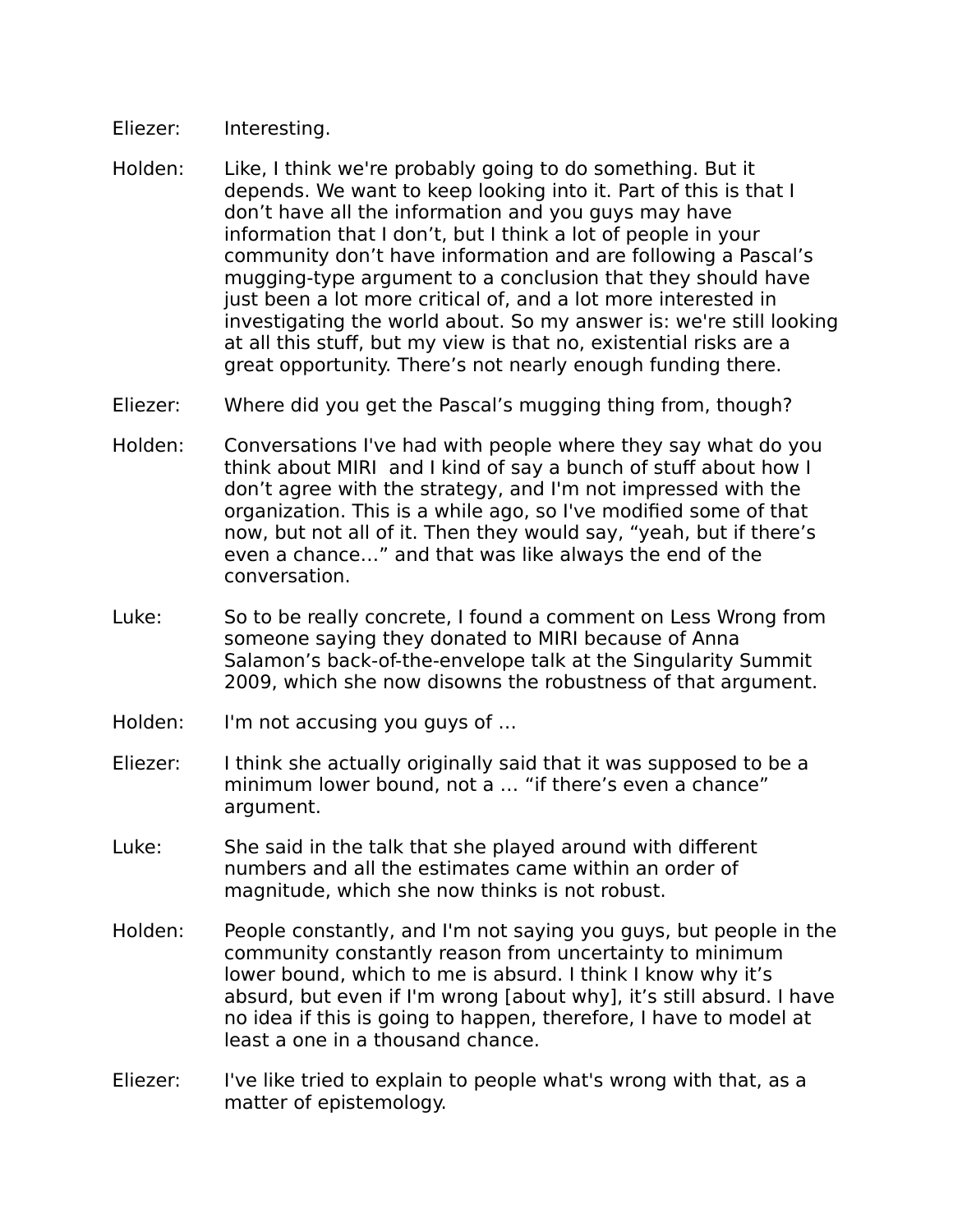- Holden: I would love to know what's wrong with that. Can you write a blog post about it? I mean, I have my theory, but… I was going to write …
- Eliezer: I'm trying to think if I already have a blog posted about it.
- Holden: Pascal's Muggle was sort of…
- Eliezer: It wasn't exactly the same issues. So basically what they're trying to do is… it's "we are uncertain about whether we have model error and whether the large Hadron Collider blows up the world, therefore we have to put this lower bound on it." I just had a really long conversation about this at Oxford, but we didn't record it, and I don't think I have it in a summarized blog post.
- Holden: I'd be really happy if you wrote it up and then maybe I'd cancel my post on this.

(Laughter.)

- Eliezer: So noted, I do have a pile of stuff to write, obviously, and so do you.
- Holden: So anyway, that was an aside. I think you guys are more in the camp of thinking you understand the issues really well and not only understanding what the issues are, but who is working on what and believing that the neglectedness of x-risk is a large part of your interest in x-risk, I think. I think there are a lot of people who reason so quickly to believing x-risk is paramount that I don't believe they've gone out and looked at the world and seen what is neglected and what isn't neglected. I think they're instead doing a version of Pascal's mugging. But I'm happy to engage with you guys and just say that I don't know everything about what's neglected and what isn't, I think existential risk looks pretty neglected, preliminarily, but I want to look at more things before I really decide how neglected it is and what else might be more neglected.

Do you agree with me that the neglectedness of x-risk is a major piece of why you think it's a good thing to work on?

- Luke: I think it is for me.
- Eliezer: I think I would like specialize that to say that there are particular large x-risks that look very neglected, which means you get a big marginal leverage from acting on them. But even that wouldn't really honestly actually carry the argument.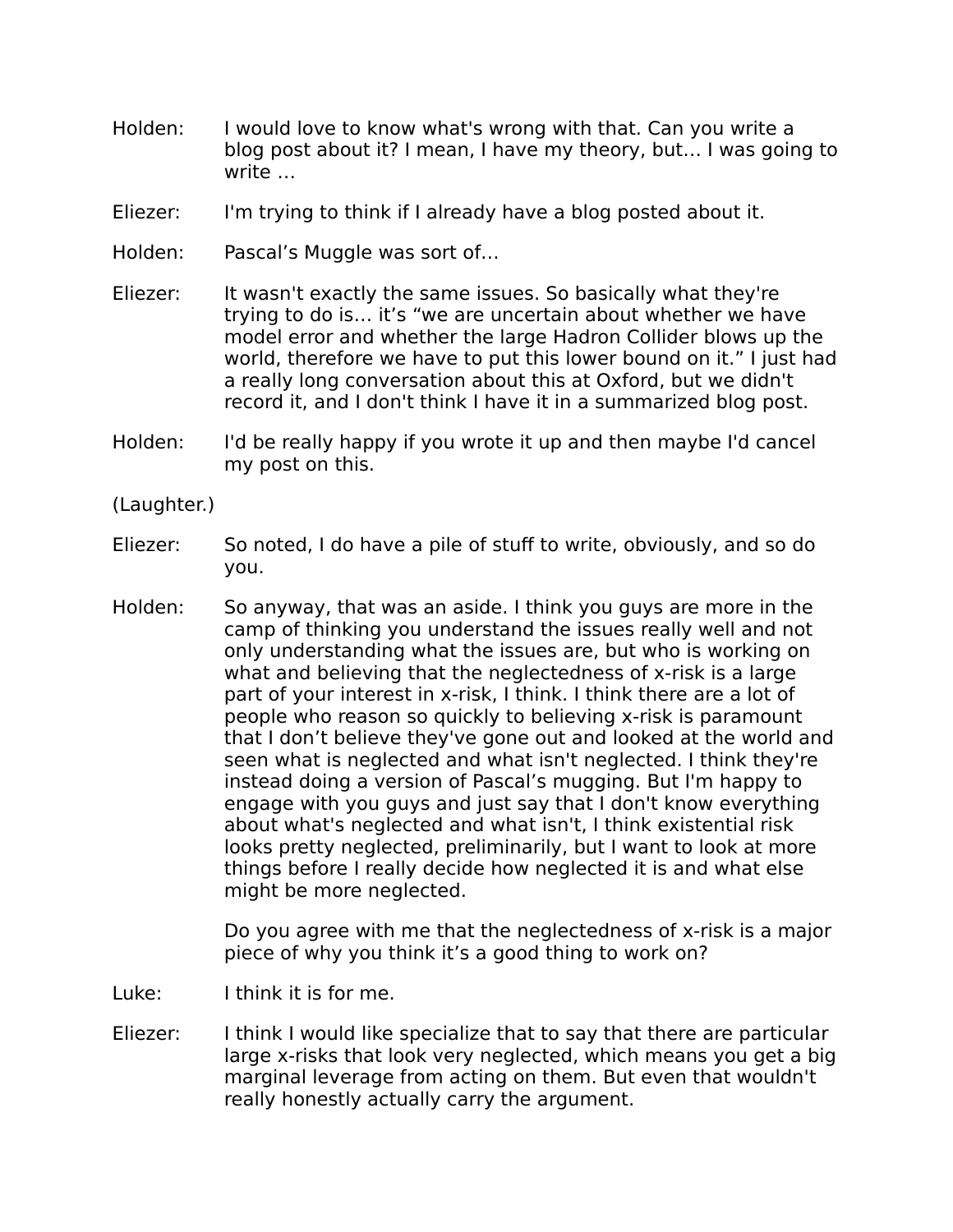- Holden: But if you read "Astronomical Waste," it concludes that x-risk is the thing to work on, without discussing whether it's neglected, and I think that's the chain of reasoning most people are following. I think that is screwed up.
- Eliezer: Yeah, that can't possibly be right. Or a sane Earth has some kind of allocation across all philanthropies. And insofar as things drop below their allocations, you'll get benefit from putting stuff into them, and if they go above their allocations, you're betting off putting your money somewhere else. There exists some amount of investment we can make in x-risk, such that our next investment should be in Against Malaria Foundation or something. Although that actually that still isn't right, because that's a better argument now because GiveWell actually did say Against Malaria Foundation is temporarily overinvested, let's see what they can do what with their existing inflow.
- Luke: Though not necessarily relative to the current allocation in the world!
- Holden: Yeah, absolutely.
- Eliezer: But there also exists some amount of money GiveWell could get, such that they would start giving Against Malaria Foundation money again, just because …
- Holden: Yeah, there does, yeah.
- Eliezer: I agree with you that there is a landscape, and… for that matter, MIRI just did a fundraiser that went well relative to CFAR's fundraiser, and I posted to Facebook saying the next marginal dollar is now more valuable at CFAR.
- Holden: Cool.
- Eliezer: In other words, some amount of money flowed into MIRI, such that… not that AI has stopped being important, but such that CFAR's next marginal… like CFAR is what I think of as the cover-all-the-bases thing. Sort of like a create community that can respond to these kinds of things as they happen in the future.
- Luke: I think of GiveWell significantly that way as well. People who are learning to think critically about what's good to do in the world, and cause neutral, single magisterium, try to think about everything the same way, etc., those things are going to be really useful 30 years from now, when we need to pivot the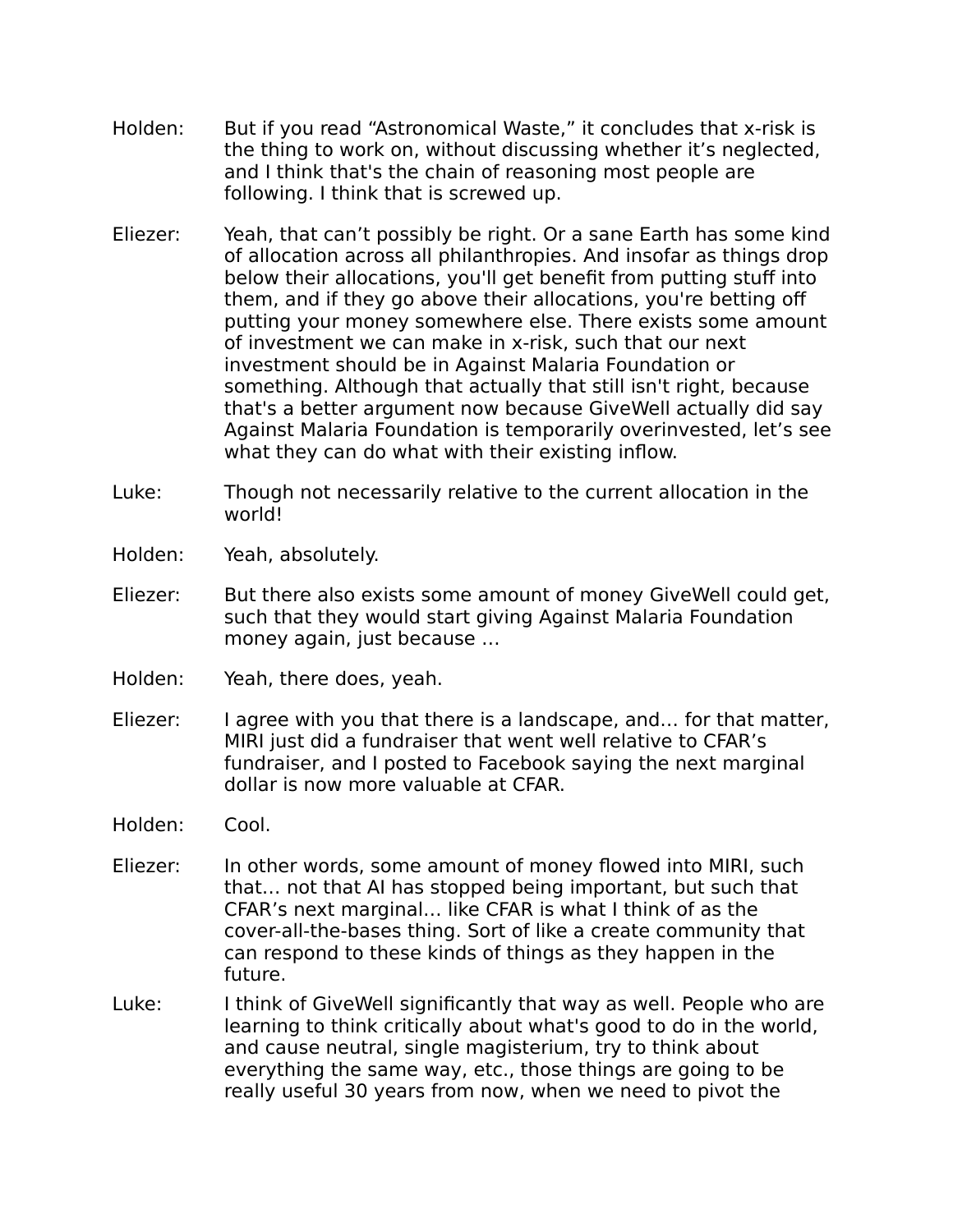Earth.

- Eliezer: Yeah, and I think the most likely case for "the history of the galaxy is written and GiveWell was important somehow," or me, obviously all the utility comes from there, at least in my book, and I'm not sure where we should go with that.
- Luke: If AMF was important to the galaxy, it was because it helped GiveWell.
- Eliezer: Yeah, exactly.
- (Laughter.)
- Luke: That's kind of my view.
- Eliezer: Yeah, that's frankly my view as well.
- Holden: That's a part of my view. Just so you know, when we started GiveWell, that was … it's not like we reasoned it out this explicitly or had this much of a plan, but we said: what do we want to do? Analyze where to give, and have people listen. What's the right thing to start analyzing? The thing where there is all the data and we can do something impressive [and useful] without having to … I mean, we couldn't do the work we're doing now back then. It wouldn't have been possible and I can't [easily/quickly] explain why, but that was a big part of the reasoning. I wouldn't go as far as you guys…
- Eliezer: I am quite sure that you think that a lot less than we do, because you drew a path to colonizing galaxy that has AMF on it.
- Holden: Sure. I mean, I don't know. I think you also have to keep in mind that I only conceded this ["allowing x lives is worth some reasonable multiplier of saving x lives" hypothesis"] hypothetically. I guess my view is the way that I handle Knightian uncertainty is that I just kind of don't put too much weight… or rather, I try to make sure that I'm covering other bases. I was talking with [person] about this and I might mangle this, but it's more of an interest in robustness and robust optimization, than an interest in optimization given my current best guess at each parameter. I think that's actually rational and that leads to optimization over time, because of the way it interacts with learning over time.

I think that for GiveWell to just put it all into AI risk right now, even if that's where …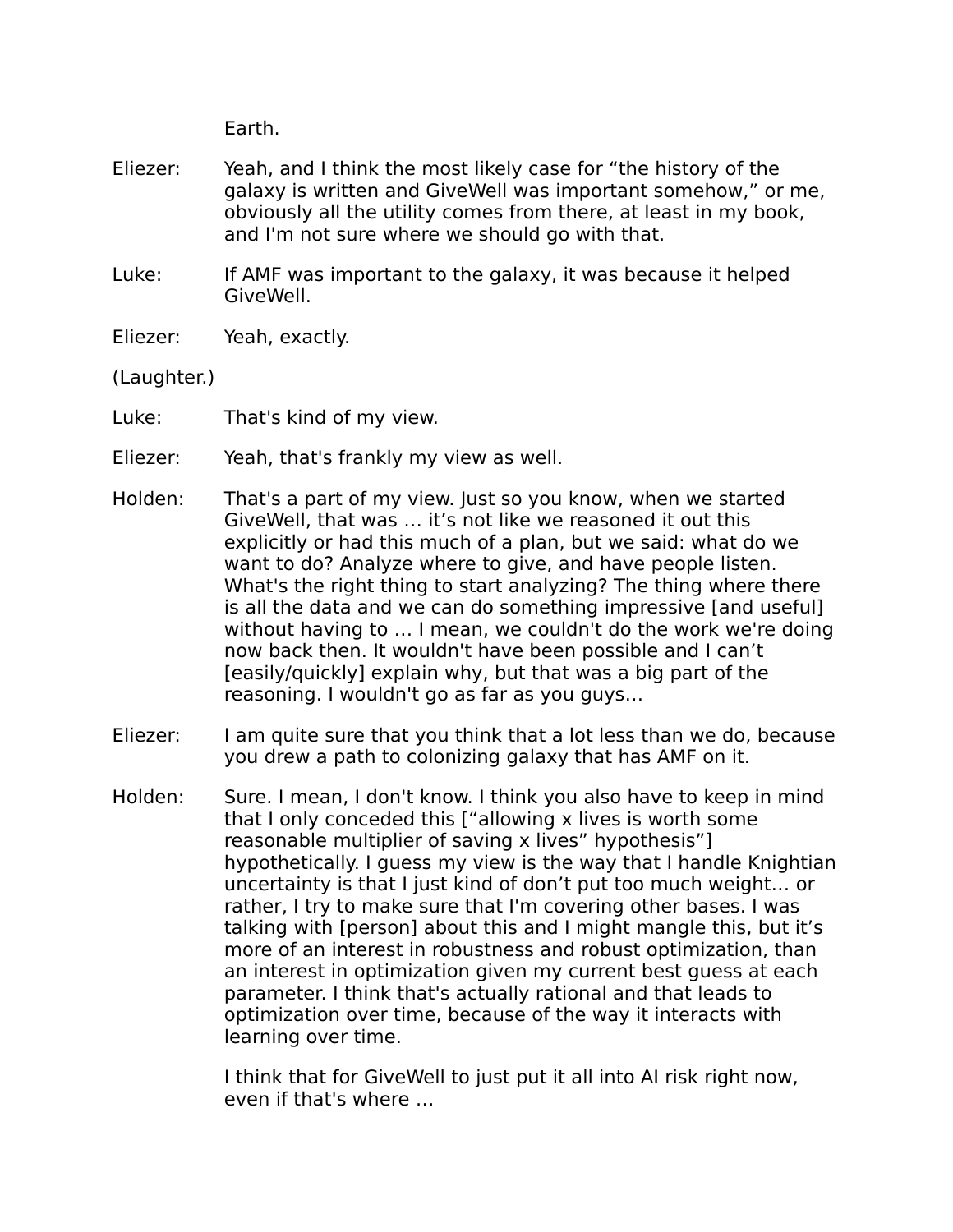- Eliezer: I don't even think that's the best thing to do.
- Holden: Yeah. Okay. I think some disagreements we have, which I think are like not enormous disagreements, I think they mostly have to do with how confident we can be. I think we agree that there are many things that are important, we agree that being neglected is part of what makes a cause good. If there are other causes that are really important and really neglected, those are good, too. We agree that everything that is good has some value, but I think the things that are good have more value relative to the things that seem to fit into the long-term plan and that has a lot to do with my feeling about how confident we can be about the long-term plan.
- Eliezer: My reasoning for CFAR sounds a lot like this. Why, to some extent, I sort in practice, divide my efforts between MIRI and CFAR, is sort of like this, except that no matter what happens, I expect the causal pathways to galactic colonization to go down the "something weird happens and other weird things potentially prevent you from doing it" path.

I think that human colonization of the galaxy has probability nearly zero.

- Holden: Right, you think it would be something human-like.
- Eliezer: I'm hoping that they're having fun and that they have this big, complicated civilization and that there was sort of a continuous inheritance from human values, because I think fun is at present, a concept that exists among humans and maybe to some lesser extent, other mammals, but not in the rocks. So you don't get it for free, you don't want a scenario where the galaxies end up being turned into paperclips or something. But: "humane" life might be a better term.
- Holden: Sure, sure.
- Eliezer: I think that along the way there you get weird stuff happening and weird emergencies. So CFAR can be thought of as a sort of generalized weird emergencies handler.
- Holden: There's a lot of generalized weird emergencies handlers.
- Luke: Yeah, you can improve decision-making processes in the world in general, by getting prediction market standard or something.
- Holden: Also just by making people wealthier and happier.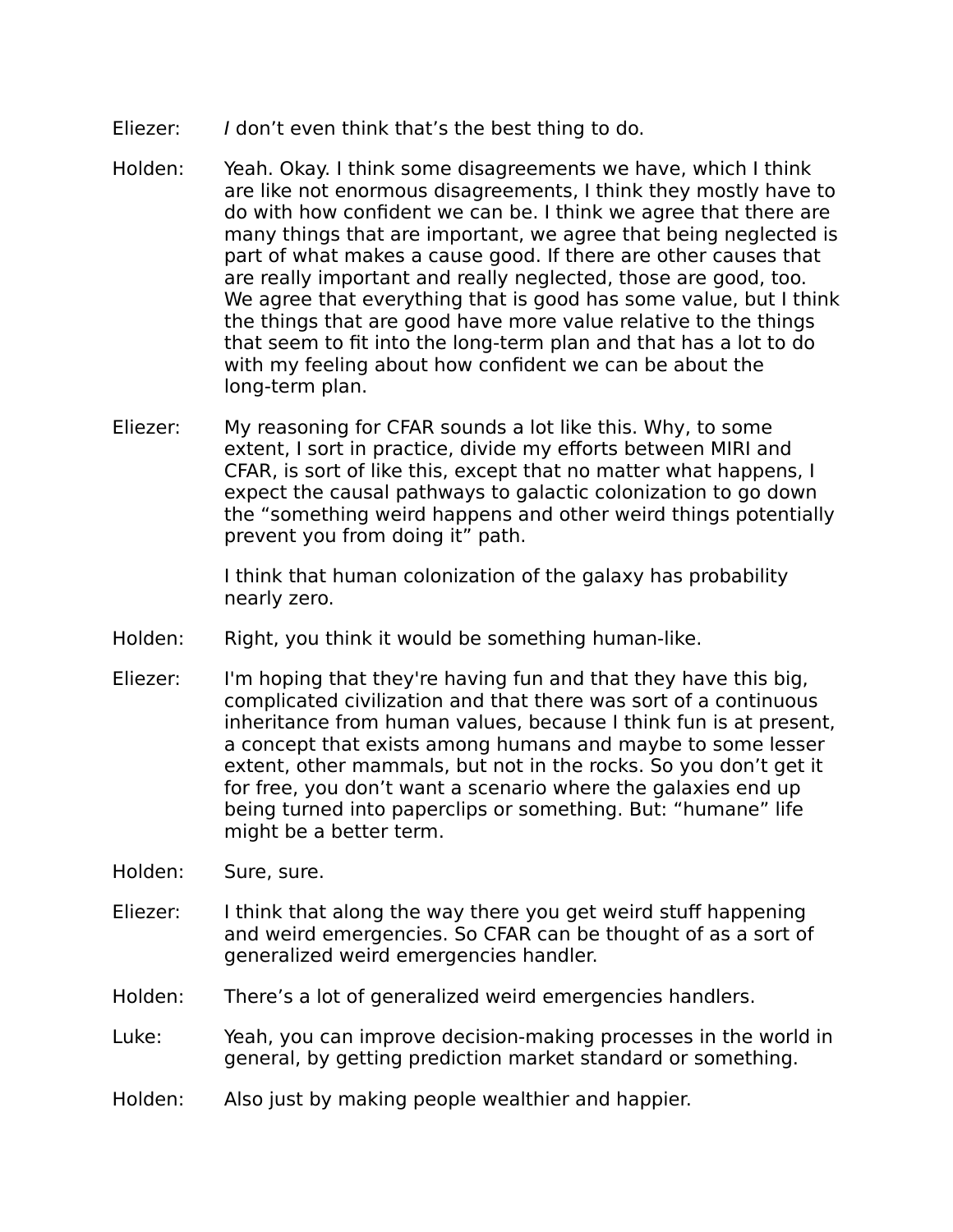- Eliezer: Prediction markers have a bit of trouble with x-risks for obvious reasons, like the market can't pay off in most of the interesting scenarios.
- Holden: I think you can make humanity smarter by making it wealthier and happier. It certainly seems to be what's happened so far.
- Eliezer: Yeah, and intelligence enhancement?
- Holden: Yeah, well, that, too. But that's further off and that's more specific and that's more speculative. I think the world really does get smarter, as an ecosystem. I don't mean the average IQ. I think the ecosystem gets smarter. If you believe that MIRI is so important, I think the existence of MIRI is a testament to this, because I think the existence of MIRI is made possible by a lot of this wealth and economic development, certainly it's true for GiveWell. If you take my egg and run it back 20 years, my odds of being able to do anything like this are just so much lower.
- Eliezer: CFAR, from my perspective, it's sort of like: generalize those kind of skills required to handle a weird emergency like MIRI and have them around for whatever other weird stuff happens.
- Holden: I think the world ecosystem has been getting better in handling weird emergencies like that. I think that part of that, if you want to put a lot of weight on your CFARs, then I think that's evidence, and if you don't want to put a lot of weight, then I think there's other evidence. There is more nonprofits that deal with random stuff, because we have more money.
- Eliezer: I'm not sure if I'd rate our ability to handle weird emergencies as having increased. Nuclear weapons are the sort of classic weird emergency that actually did get handled by this lone genius figure who saw it coming and tried to mobilize efforts and so on, I'm talking about Leó Szilárd. So there was a letter to President Roosevelt, which Einstein wrote, except Einstein didn't write it. It was ghost-written by someone who did it because Leó Szilárd told them to, and then Einstein sent it off. There is this sort of famous story about the conversation where Leó Szilárd explains to Einstein about the critical fission chain reaction and Einstein sort of goes "I never thought of that." Then came the Manhattan Project, which was this big mobilization of government effort to handle it.

So my impression is that if something like that happened again, modern day Einstein's letter does not get read by Obama. My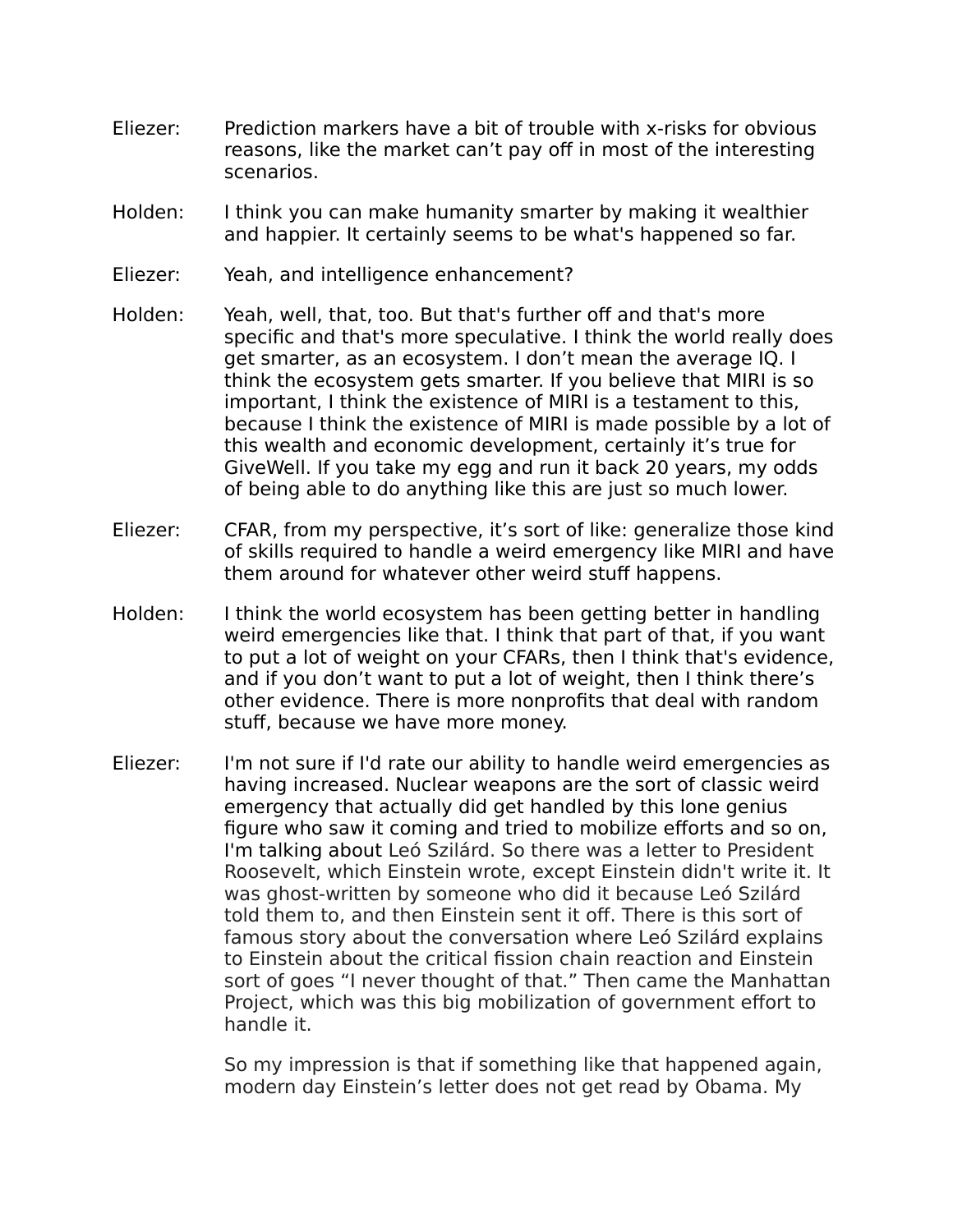impression is that we've somehow gotten worse at this.

- Holden: I don't agree with that.
- Luke: Eliezer, why do you think that?
- Holden: You're also pointing to a very specific pathway. I'm also thinking about all the institutions that exist to deal with random stuff these days. And all the people who have the intellectual freedom, the financial freedom, to think about this stuff, and not just this stuff, other stuff that we aren't thinking about, that can turn out to be more important.
- Eliezer: We don't seem to be doing very well with sort of demobilizing the nuclear weapons of the former Soviet Republics, for example.
- Holden: We're also talking about random response to random stuff. I think we just have a greater degree of society's ability to notice random stuff and to think about random stuff.
- Eliezer: That's totally what I would expect on priors, I'm just wondering if we can actually see evidence that it's true. On priors, I agree that that's totally expected.
- Holden: Well, it also could be false for some other reason related to some particular dysfunction of the last few decades of development or something. But I think all else equal, more health and wealth and peace, we ought to be expected…
- Eliezer: We could somehow be worse than it was in the 1940s and yet, still, increasing development could all else equal improve our capacity to handle weird stuff. I think I'd agree with that. I think that I would like also sort of agree that all else being equal, as society becomes wealthier, there are more nonprofits, there is like more room to handle weird stuff.
- Holden: Yeah, it's also true that as we solve more problems, people go down the list, so I think if it hadn't been for all the health problems in Africa, Bill Gates might be working on [GCRs], or he might be working on something else with global civilizational consequences. So when I'm sitting here not knowing what to do and not feeling very educated in the various speculative areas, but knowing that I can save some lives, that's another reason there is something to that.

But it's certainly like: the case for donating to AMF, aside from the way in which it helps GiveWell, is definitely in a world in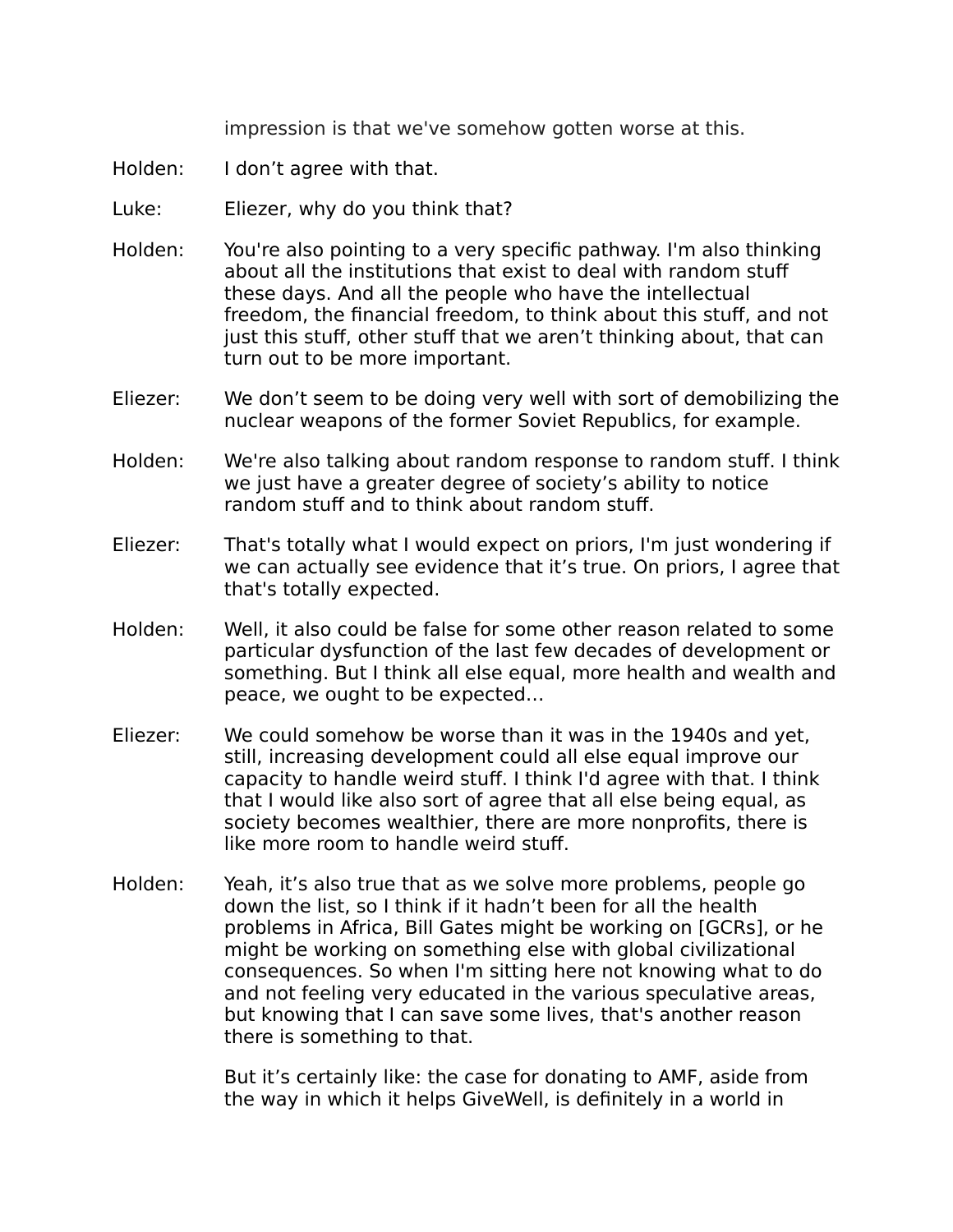which I feel very not very powerful and not very important [relative to the world Eliezer and Luke envision]. I feel like, you know, I'm going to do [a relatively small amount of] good and that's what I'm trying to do. So in some sense, when you say, AMF isn't like a player in the story or something, I think that's completely fair, but also by trying to take a lot of donors who are trying to do this much [a small amount] and trying to help them, we've hopefully gotten ourselves in a position to also be a player in the story, if in fact the concept of a player in the story ends up making sense. If it doesn't and this [small amount of good] turns out to be really good, we'll at least have done that.

- Eliezer: The sort of obvious thing that I might expect Holden to believe, but I'm not sure that that actually passes your ideological turing test is that collectively, fixing this stuff collectively, is like a bigger player than collectively the people who go off and try to fix weird things that they think that the fate of the future will hinge on.
- Holden: I just think it's possible that what you just said is true, and possible that it isn't. If I'm sitting here, knowing very little about anything, and I want to do a little bit of good, I think doing a little bit of good is better than taking a wild guess on something that I feel very ill-informed about. On the other hand, our ideal at GiveWell is to really be playing both sides.
- Eliezer: What do you think that I, Luke, MIRI would say. What's your ideological turing test version of our case for x-risk?
- Holden: I could think about this harder. My immediate reaction, which I think is very abstract and vague, but probably passes the ideological Turing test, is that you've spent an enormous amount of time thinking about this stuff and have addressed the various objections, like "far future predictions don't have a good track record" in some ways that Holden hasn't fully seen, and that you feel that you've accumulated the degree of evidence and understanding needed to overcome the basic question of "how well can you predict the future" and so your expected value is higher over here [on x-risk]. I don't think anything I just said is unreasonable, which is why I think it probably passes the test, it's pretty vague, though.
- Eliezer: I'm not sure I agree with that. My version of this: I think the way the Holden route actually plays out in practice, when I visualize trying to do that, is that you fix malaria in Africa, you may be able to even actually fix that. You move onto the next thing. You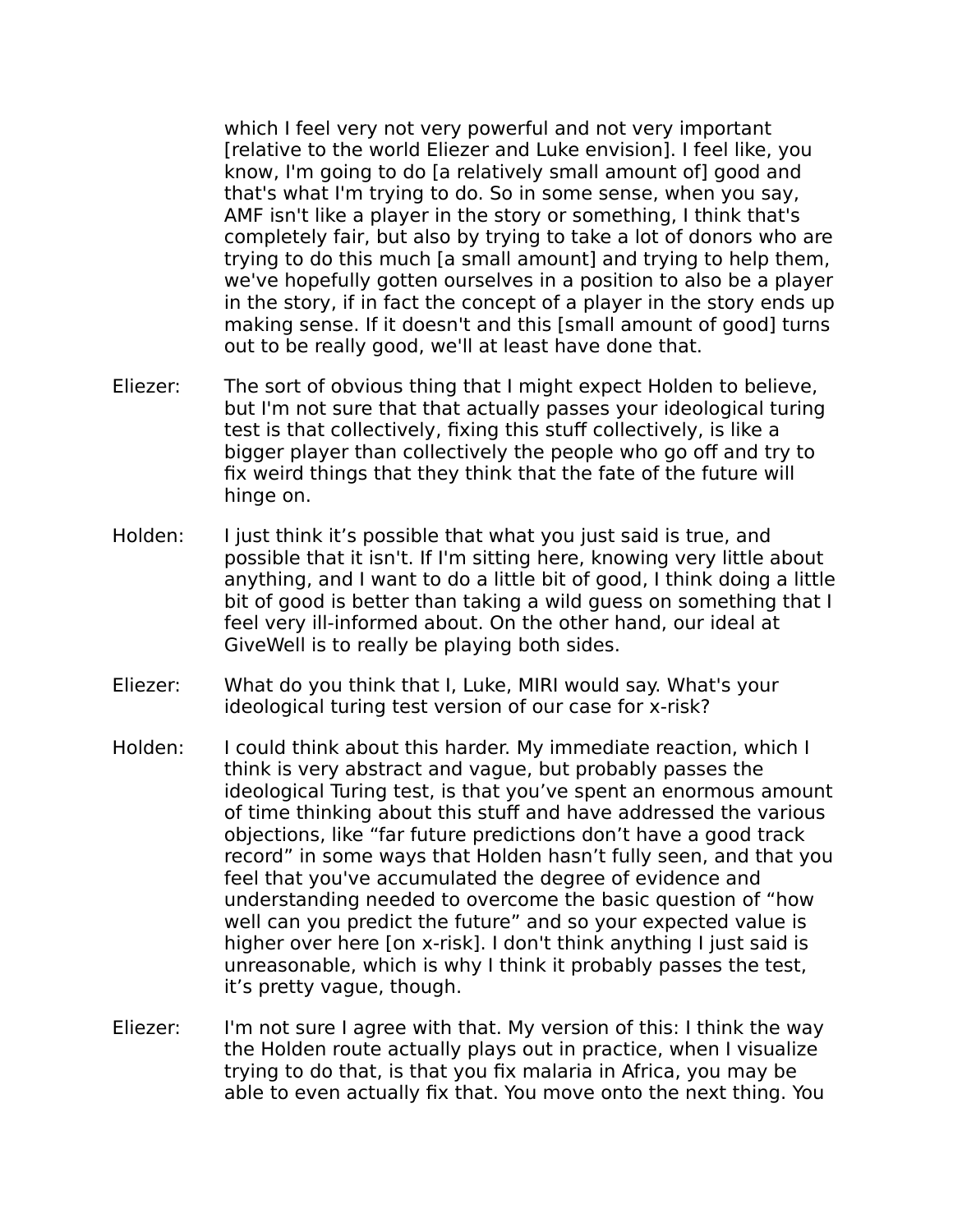can even sort of fix governance in Africa, global quality of living goes up, there are more nonprofits. Some of them are weird nonprofits, some of those are counterproductive, others are productive.

The great story of the next decades may not even be so much having a big break in the great stagnation, as just like the rest of Earth coming up to First World living standards. So that the entire planet is effectively this like much larger place that you'd think would be able handle weird things and one night an AI undergoes an intelligence explosion and the next day the Earth has been transformed into, not exactly paperclips, but something that en masse we don't think has very much value.

- Luke: So far, that's compatible with what's Holden just said.
- Holden: Yeah.
- Luke: I think what Holden just said is a pretty fair characterization of what I think.
- Holden: I think the first thing reduces the probability of dangerous intelligence explosion.
- Eliezer: I don't actually see a very strong connection there. We're pretty wealthy now and we seem to be falling down on the job. I'm not sure that we'd stop falling down on the job if we got somewhat wealthier.
- Holden: Presuming for the moment that MIRI is a huge step forward, MIRI is made possible by a lot of the wealth and comfort that we have, and I mean, this is just like an incredibly hackneyed argument, but there could be 10 more people who have the strengths you have, who are basically not able to make the most of them, or not willing to make the most of them. Sometimes people get attached to random problems. If Africa didn't have this problem… [Bill Gates might be doing something different today]. I don't know, maybe he'd be doing exactly what you're doing right now, if it weren't for that.
- Eliezer: It seems exceedingly unlikely for other reasons. Due to the great stagnation, the First World part of the world that does fun things like MIRI, has not undergone very much economic growth over the timespan in which Earth has gone from entirely one hundred percent neglecting intelligence explosion to devoting some resources to it.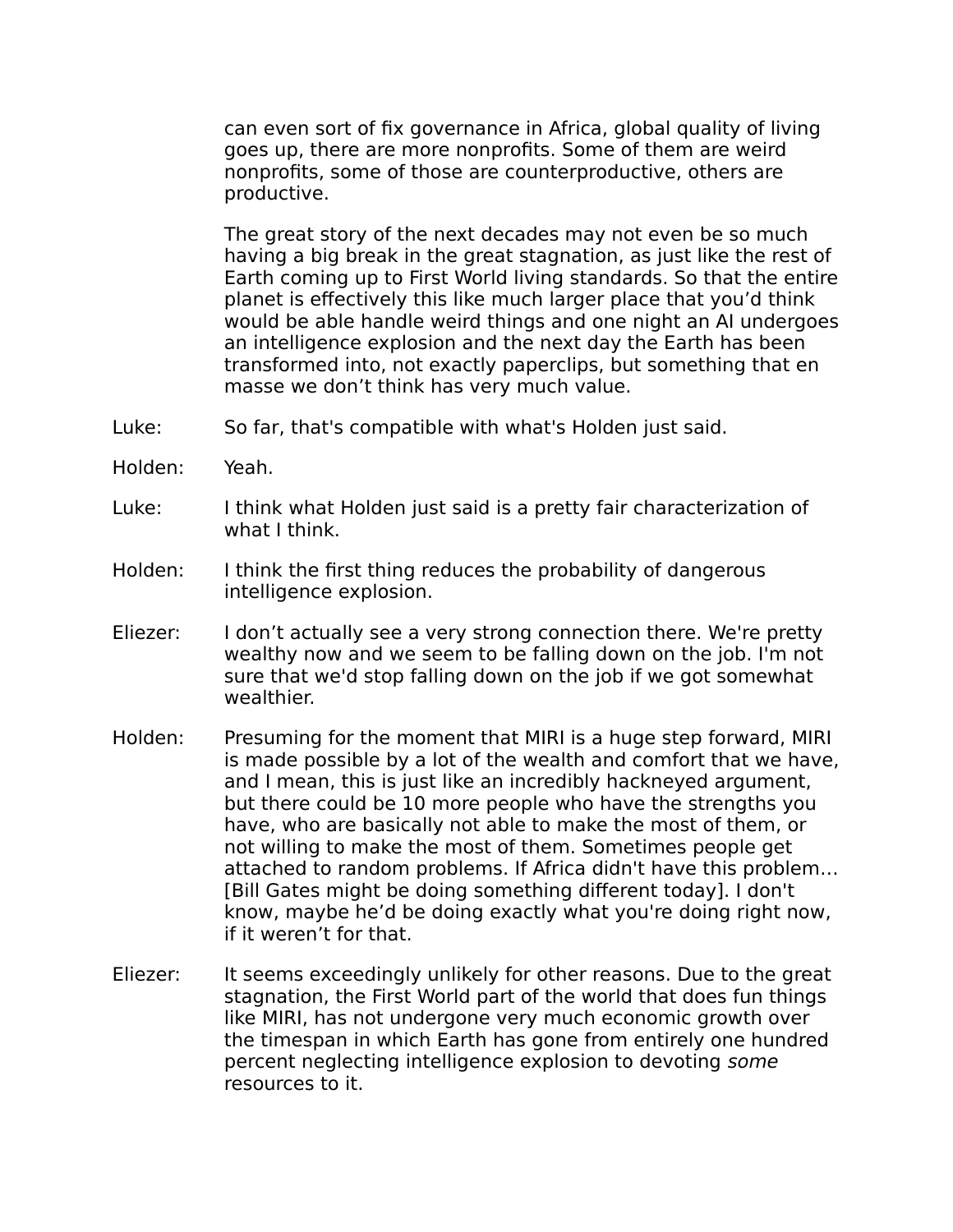- Holden: There's been plenty of economic growth, what are you talking about?
- Eliezer: The First World, like the United States, median income stagnation.
- Holden: Why are you talking about medians?
- Eliezer: Yeah, I suppose that's fair.
- Luke: I think just the last 30 years of Silicon Valley, we now have 30 billionaires who believe that you can think about the future. This is way better for MIRI's existing than …
- Holden: Again, just like me, I just wouldn't be … look at my crazy career trajectory. For one thing, I went to Harvard, because their admissions are kind of based on grades and test scores and stuff like that now. I think they used to be based more on other things.
- Luke: There was a hilarious anecdote, in this one book, about the president of Princeton saying that the first quality they look for in graduates in 1960 was extraversion.
- (Laughter.)
- Holden: Yeah, exactly. So first, I was a middle class kid in Chicago and ended up at Harvard. That was a big jump in my ability to do things with my life, that really just came from that admission process working a certain way. Then after that, I went to a hedge fund for a few years, and I was like, "okay, I am making plenty of money, I don't have a lot of career risks that I need to seriously worry about. I have all these tools for managing my time. I have all these side projects going on…" GiveWell was not the first side project I did.

The fact that I had a bunch of them, mattered. A lot of things got me to be able to do GiveWell and to be willing to do it. Another really random observation, is that [there were other fields I might have preferred if not for the existence of other people whose performance convinced me that I wouldn't be good enough at those fields.]

But if I'd gone into one of those other fields, would I have discovered effective altruism? Would I have thought about it? I don't think these things are so [determined]. So generally people have a lot, especially people that go to Harvard, have a lot more options today, more than they used to, and a lot better ability to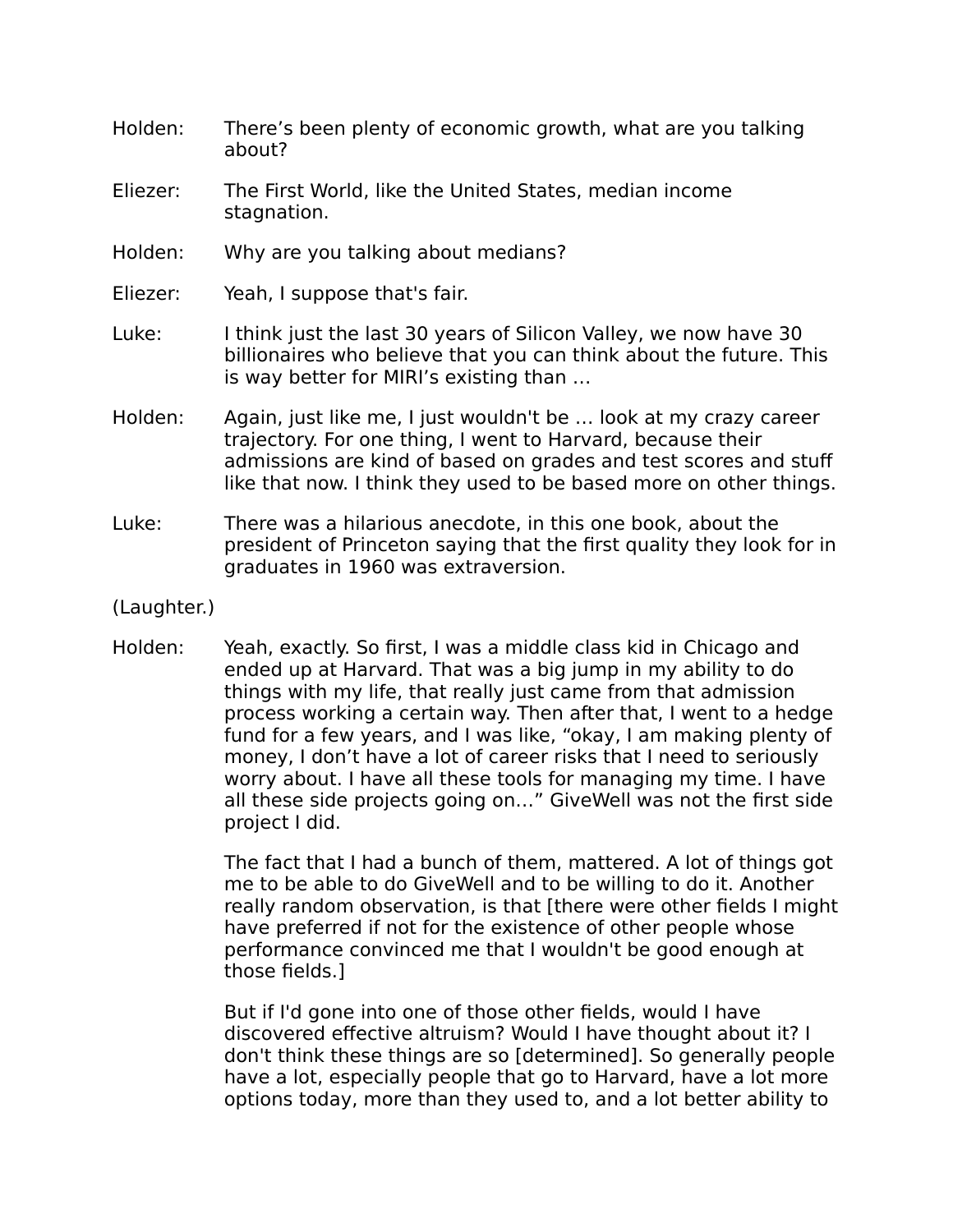manage their time to think about random stuff and learn about random stuff.

- Luke: I think, broadly, Eliezer and I probably agree with "more good stuff happens when you are wealthier," it comes back, for us, to this argument that depends on belief of our knowledge that you probably don't accept, about how when you grow the economy, we're worried that this accelerates parallelizable work like AGI more than highly serial work like Friendly AI.
- Holden: Right.
- Eliezer: More generally, from our perspective, since there isn't a presently safe looking well-going path to galactic colonization, things like peace and global economic growth gives you more good stuff and more bad stuff. It's not clear what the scaling factor is. I do feel a bit unsure and non-virtuous for even thinking about saying that global economic growth is a bad thing and so on.
- Holden: Yeah, I think I feel more sure than you that the net of global economic growth in expectation is positive.
- Eliezer: I would well expect that.
- Holden: And I feel less confident than you in the particular pathways you see. The way that I see it, it's like there is this giant wave and the wave is very good and we need to push the wave. You guys are worried about the wave, because there's this one fish that's getting pushed by the wave. You may be right, that that fish is so important, but I don't have that confidence.
- Luke: What about the general Moore's Law of Mad Science, though? So: easier to destroy value structures than to preserve them, and every year that we get smarter in controlling the world, the IQ required to destroy the world drops.
- Holden: This is something that I actually did lay out in the blog post, and this is called something like … I don't know, it had global catastrophic risk in the name and I don't think there are a lot of blog posts written that have that. I think this might be a better argument to take off line. I actually think that basically if you're worried about generic mad science stuff, that faster development is safer than slower, even if no development is safer than some.
- Eliezer: How would that play out in bioterror?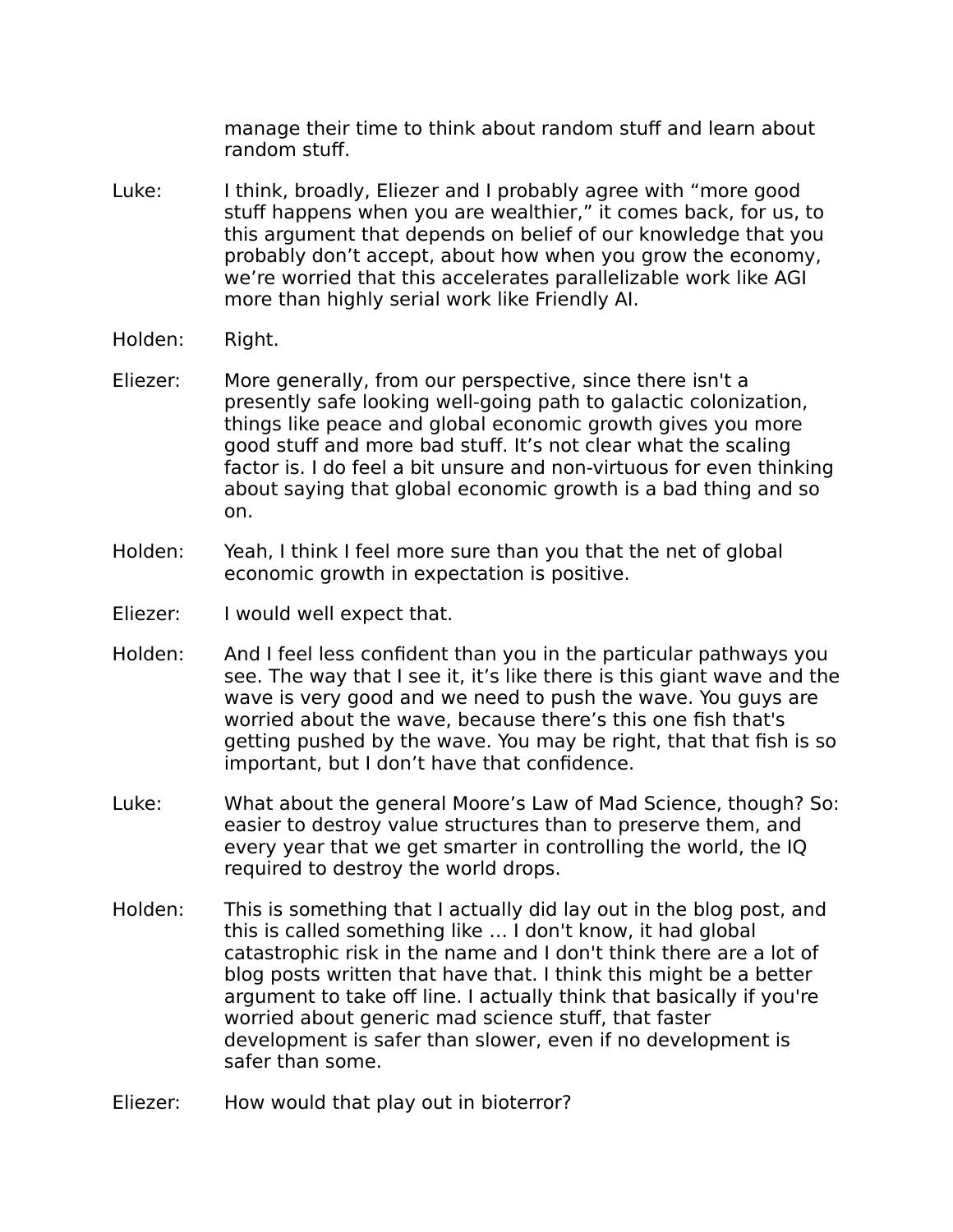- Holden: Basically, if you assume that faster development includes both development of dangerous things and development of danger-reducing things, and you believe that the danger-reducing things are kind of statistically favored, there are more people working on them: it's basically a faster progression leaves less time for the bad guys to get lucky. This is something that might be worth taking offline. I think if there is a specific risk, that you have a specific plan to execute, then my analysis doesn't work and I think that's where we differ. You guys think there is this one risk and you have a plan and no one else is working on it, and so you want everyone else to slow down while you move forward. And I think that makes sense on its own terms.
- Eliezer: It's not like we have to ask people to do that. It's more like, we don't think we can do better by speeding things up.
- Holden: Sure, sure, sure. That makes sense when you have a plan. But when you're just worried about generic bad stuff happening, that might also be offset by generic good stuff, you want faster, assuming the good stuff is statistically favored.
- Eliezer: I'm not sure I agree with that as a fully generic analysis. Would Earth have been better off if nuclear weapons had been developed faster?
- Holden: But that's a weird way to put it. Earth would have been better off if the whole zeitgeist of growth and development had happened faster, I think.
- Eliezer: I think in particular, okay, so nuclear weapons are a very special case, first because even by the standards of x-risk, there turned out to be nothing you could do about them, besides develop deterrence shields. Second, because they arrived just as World War II is ending and things would have magically been much worse as a special case if they'd been developed more during World War II.
- Holden: Yeah, I think that's true. I think this analysis is still right for the future.
- Eliezer: But as near as I can tell, resources don't get invested in prevention technologies until something has gone wrong at a sufficiently large-scale. Then there's this research lead time. So it seems to me that if biotech moved more slowly, in general, both the good parts and the bad parts, then there would be a better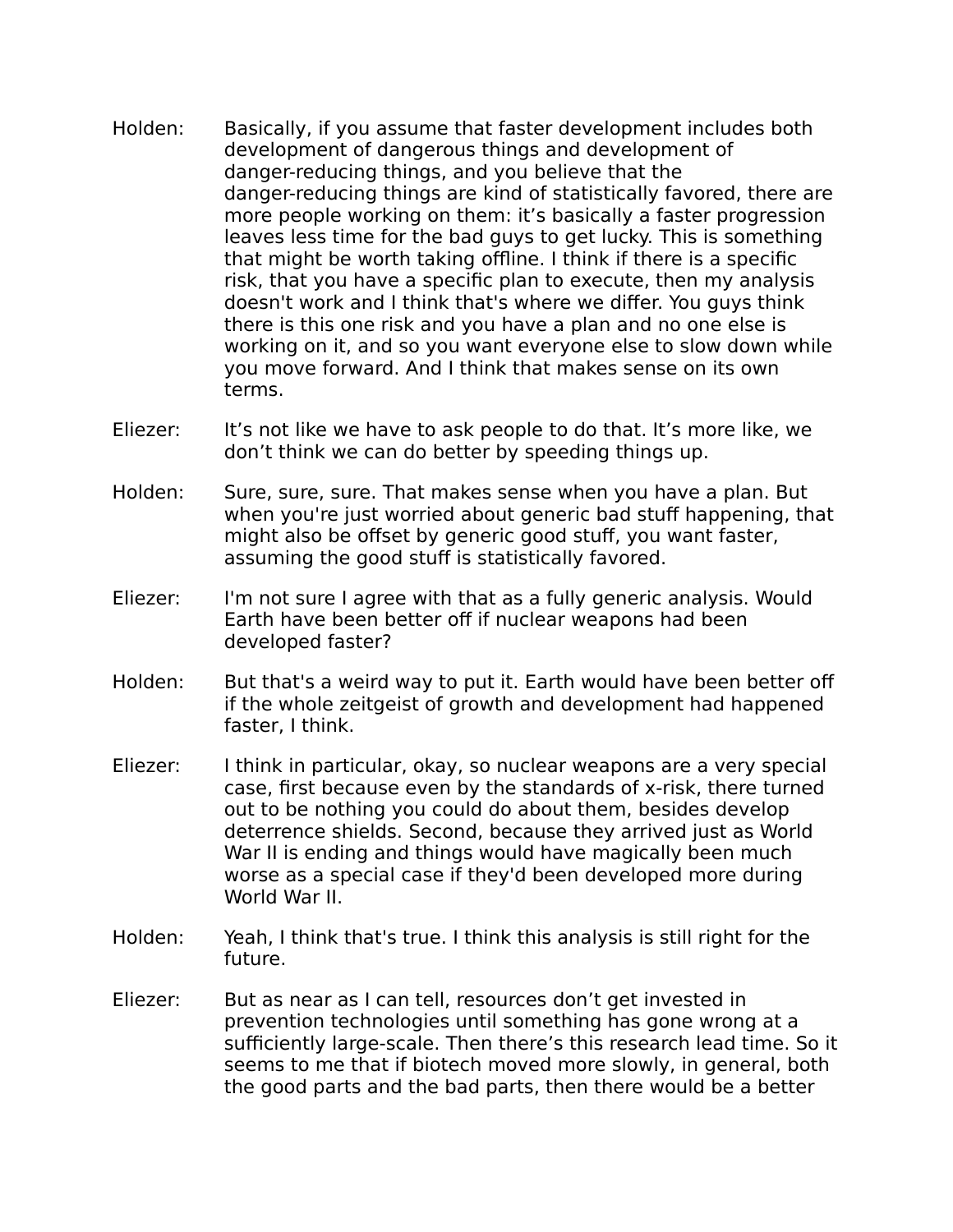chance that the first major "10 people in a basement home brewed a virus that gets out of control" incident is relatively small the first time it happens, and that produces a great public outcry… Part of it is just the sort of biotech is broken for weird reasons, but that might be generic to other causes, due to great stagnation type stuff.

So, as money flows into me, I think AI research saturates relatively quickly and maybe 10 million dollars per year or something like that, CFAR saturates more slowly than that, but possibly even before either of those has been saturated, I start worrying about the sheer brokenness of biotech and the lack of attempts to develop rapid response capabilities, to engineered viruses and bacteria.

- Holden: But this is something that we're talking about. Nothing has happened to raise the public outcry. We're trying to build systems to block this stuff.
- Eliezer: What I'm saying is that as it goes faster, as technology develops faster, the first big incident I think gets worse, and there is sort of less time to respond before the next big incident.
- Holden: That's interesting, I'll think about that.
- Eliezer: I think this is a fully generic thing across the catastrophic risks. I don't think it's specific to biotech or to AI.
- Luke: I just think that it's a lot easier to build a nuclear bomb than to build a nuclear bomb shield, it's easier for Craig Venter to build a synthetic virus than it is for people to build the technology required to prevent it spreading, etc.
- Eliezer: I do think it's legitimate to say that nuclear weapons were something of a special case. I think if you look at biotech or AI, then the investment ratio needed to keep parity is very different from the investment ratio needed to keep parity with nuclear weapons.
- Luke: Sure.
- Holden: You're also talking narrowly about tech danger, tech response. So a couple of rejoinders, one is that a more peaceful world handles this stuff better and a more secure world and a richer world all handle this stuff better. Another rejoinder is that one of the things that inspired me to think this way is the more generic safety improvers, which would be things like, for one, [causing]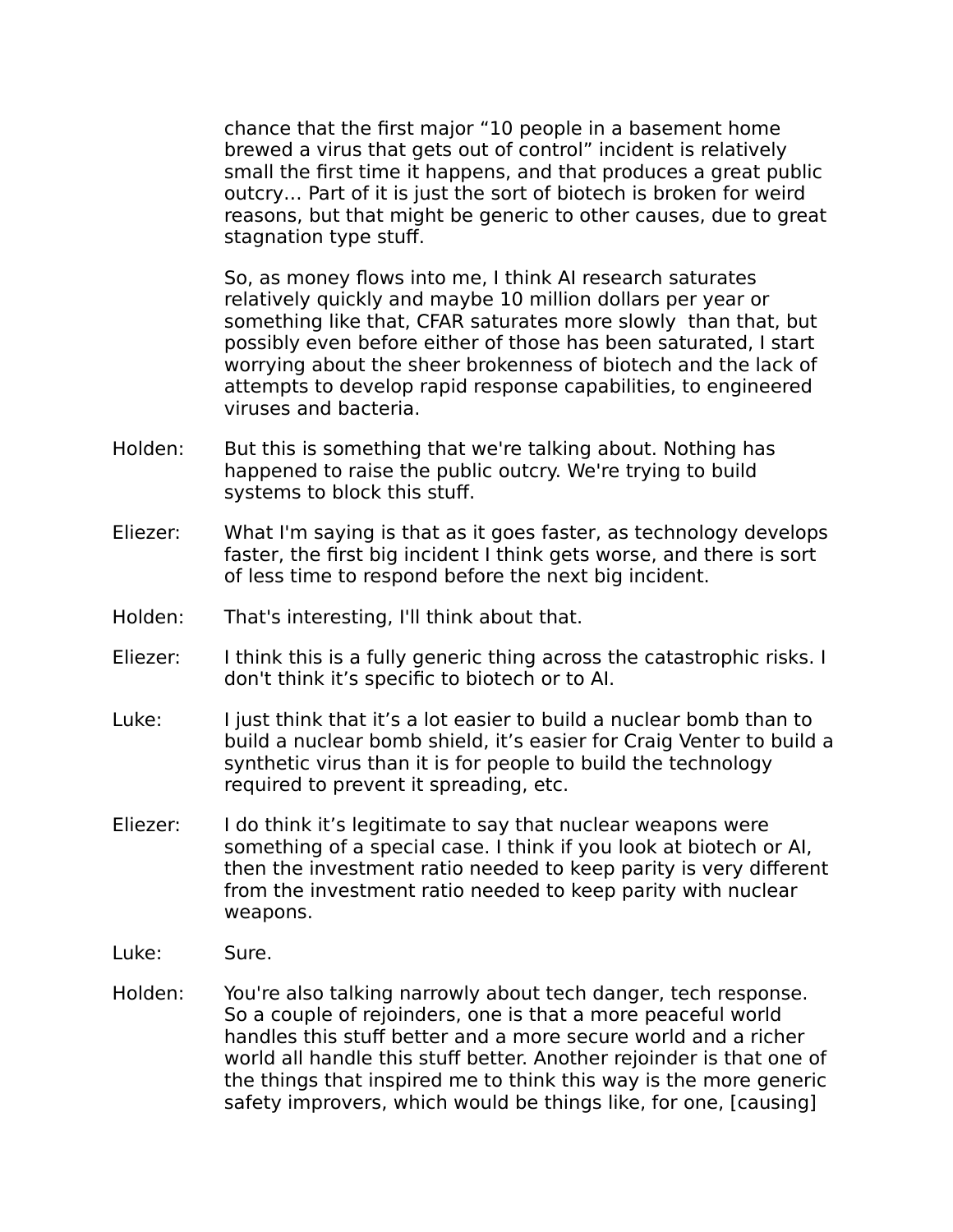humans [to become] better and smarter. For another, just like generic security measures, like increasing interest in security; and for another thing, just big things, good AGI and colonization of the stars. Another difference between us is I just think AGI is overwhelmingly likely to end up being a good thing [if it happens] and I'm sure you guys don't believe that.

- Eliezer: Do we think a necessary and sufficient cause of our disagreement is just our visualization of how AI plays out?
- Holden: I think it's possible.
- Eliezer: If your visualization of how AI worked magically, instantly switched to Eliezer Yudkowsky's visualization of how AI worked. I mean, Eliezer Yudkowsky, given sudden magical control of GiveWell, does not just GiveWell to be all about x-risk. Eliezer puts it on the link like three steps deep, and just sort of tries to increase the degree to which incoming effective altruists are funneled toward...
- Luke: I wonder if the difference even can be characterized as the difference between Holden's view of how AI works, and how Bostrom's view of AI works, which is even less narrow than yours.
- Eliezer: I'm not sure Bostrom and I disagree all that much. Bostrom just says it in a much nicer fashion.
- Luke: He has a much broader view about what's useful to do now about it, for example.
- Eliezer: Maybe. I'm not sure how much of that is … I'd have to talk with Nick to be sure we actually had disagreements going on there.
- Holden: I think it's pretty possible, and I just want to contrast what you guys think with the normal tenor of the arguments I have over x-risk, which… I just talk to a lot of people who are just like, look, x-risk is clearly the most important thing. Why do you think that? Well, have you read "Astronomical Waste?" Well, that's a little bit absurd. You have an essay that doesn't address whether something is neglected, concludes what's most important, and we're not even talking about AI and path to AI and why AI, it's just x-risk, [which people interpret to mean things like] asteroids, come on.
- Eliezer: I endorse your objection. We can maybe issue some kind of joint statement, if you want, to inform people.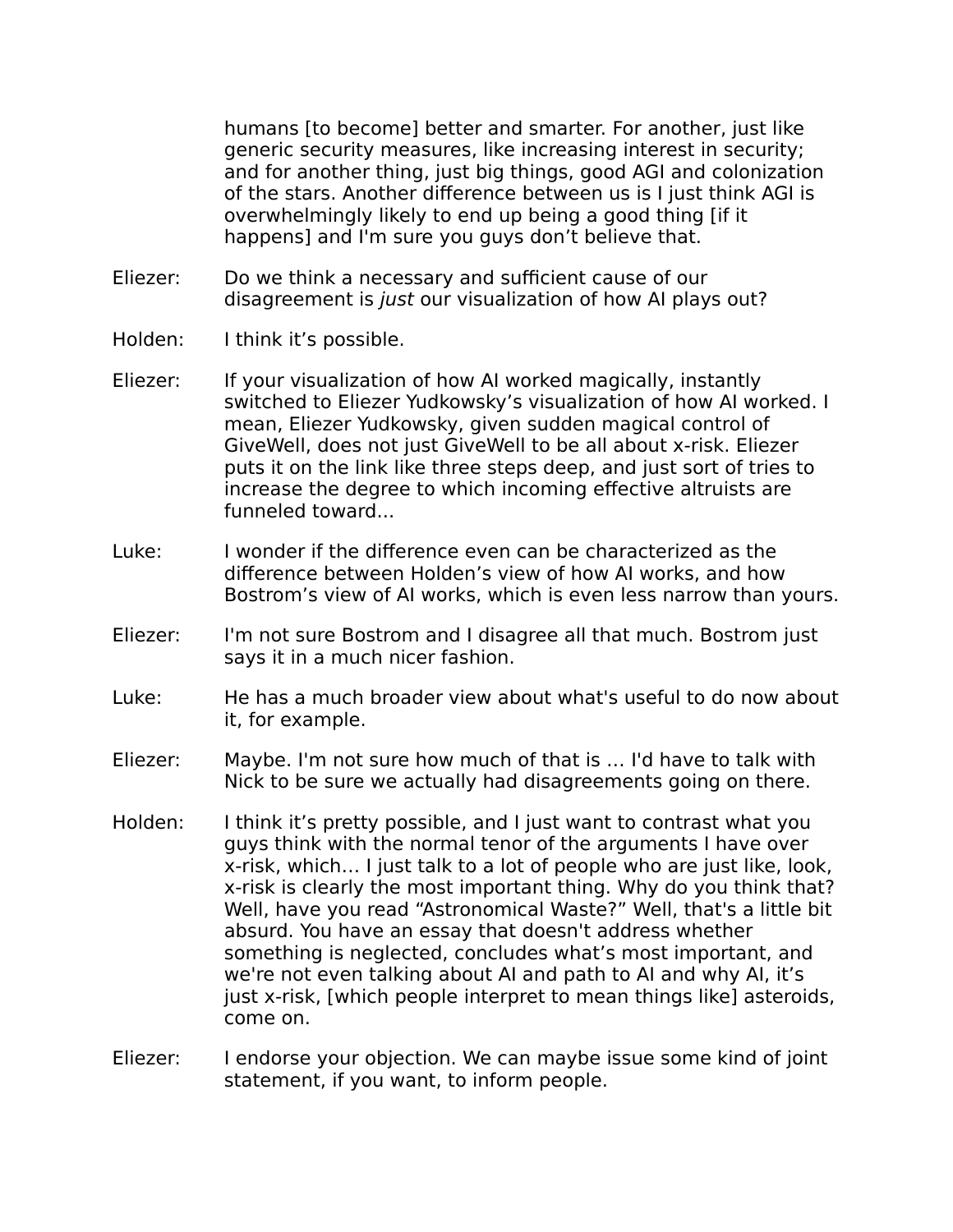- Holden: Yeah, perhaps. I was going to write something about this, so maybe I'll run it by you guys. To the extent that I'm known as Mr. X-Risk Troll, or whatever, it's because those are the arguments I'm always having. When I think about you guys, I think that you and I do not see eye to eye on AI, and that goes back to that conversation we had last time, and that may be a lot of the explanation. At the same time, it's certainly on the table for us to put some resources into this.
- Eliezer: Although I do want to say something aloud along the lines of: be fair to our people, it is very rare, in general, that people have the concept of diminishing marginal utility as one of their fundamentals of effective altruism, and I suspect a lot of people are sort of like moved by "I have so much, I should give to the deworming charity," more than the deworming charity is under-invested in for our total planetary distribution of philanthropy. I'm not sure this is particular to x-risk…
- Holden: I think GiveWell fans, the really big ones, are really into marginal dollars.
- Eliezer: I think you spend a lot more of your day talking to GiveWell's smartest fans than you spend talking to MIRI's smartest fans.
- Holden: Yeah, that's true.

I mean, I think [Person 1], for example, I remember pretty clearly, years ago, and so she may be different now, but that was definitely the argument I had with her, and I was just like, oh, what do I do with this? She's pretty smart, she's up there. I think this was the tenor of the first conversation I had with [Person 2] on the topic, that was many years ago, and he talks about it very differently now. Probably I would say exactly what I just said about [Person 2], I will also say about [Person 3], so I'm not talking about random…

- Eliezer: I have had this argument with [Person 3], where I'm like, [Person 3], stop telling people about these low probability arguments, please don't do that.
- Holden: And Nick Bostrom himself wrote "Astronomical Waste," so the people I'm picturing are like [Person 2] 2007, [Person 3] 2008, [Person 1], like 2008 or 2009. Nick Bostrom, whenever he wrote that essay.
- Luke: Certainly aren't random people.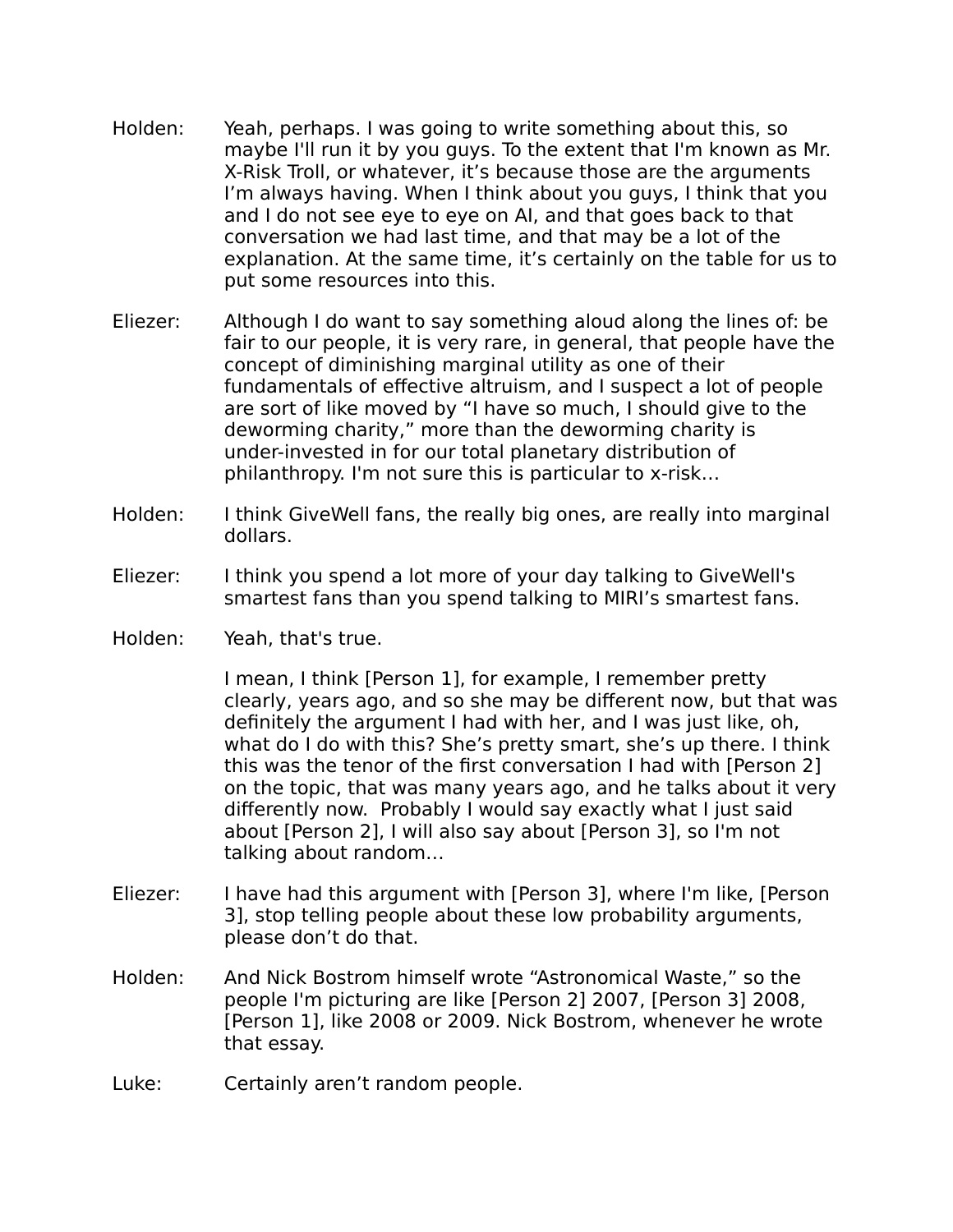| Holden:  | Yeah.                                                                                                                                                                                                                                                         |
|----------|---------------------------------------------------------------------------------------------------------------------------------------------------------------------------------------------------------------------------------------------------------------|
| Eliezer: | I agree with that. Though I'm not sure if Nick Bostrom made that<br>argument.                                                                                                                                                                                 |
| Luke:    | Even if you're writing a philosophy paper, where it's not correct<br>to write about empirics, you can still throw in a few lines about<br>how these other questions matter.                                                                                   |
| Holden:  | Yeah, yeah, definitely. He was also like the paper just had no<br>caveats. It just wasn't  it was like, "I have proven this."                                                                                                                                 |
| Eliezer: | I'd have to reread that, before I believe that it says what you're<br>saying it says.                                                                                                                                                                         |
| Holden:  | You should read it.                                                                                                                                                                                                                                           |
| Eliezer: | Did the paper say: "And therefore, we should work on reducing<br>on x-risk nowadays as our top philanthropic priority?" Did it<br>actually say that?                                                                                                          |
| Holden:  | It said, "therefore, maximize expected utility reduces to<br>minimized existential risk."                                                                                                                                                                     |
| Eliezer: | So that's not necessarily wrong.                                                                                                                                                                                                                              |
|          | Your argument is just that the deworming charity minimizes<br>x-risk. I'm pretty sure that everything you just said reduces to<br>that. I probably should have said that already.                                                                             |
| Holden:  | So certainly not, because again, remember this thing in the<br>whimper, and I guess you're defining whimpers as                                                                                                                                               |
| Eliezer: | Whimpers are x-risk. They're in the original x-risk paper, right?<br>Maximize probability of okay outcome. From my perspective, the<br>entire thing you just said was an argument for deworming as<br>maxipok.                                                |
| Luke:    | I don't see it that way. Give Well is explicit about the conditions<br>met by the early top recommended charities, and I do wish the<br>GiveWell top charities page said a sentence about how it's not<br>clear to us that this is the maximizing option, but |
| Holden:  | Yeah, that's fair. GiveWell has caveats about we're not doing<br>original research yet and that could be more valuable.                                                                                                                                       |
|          | But we do right now, they're all over the place.                                                                                                                                                                                                              |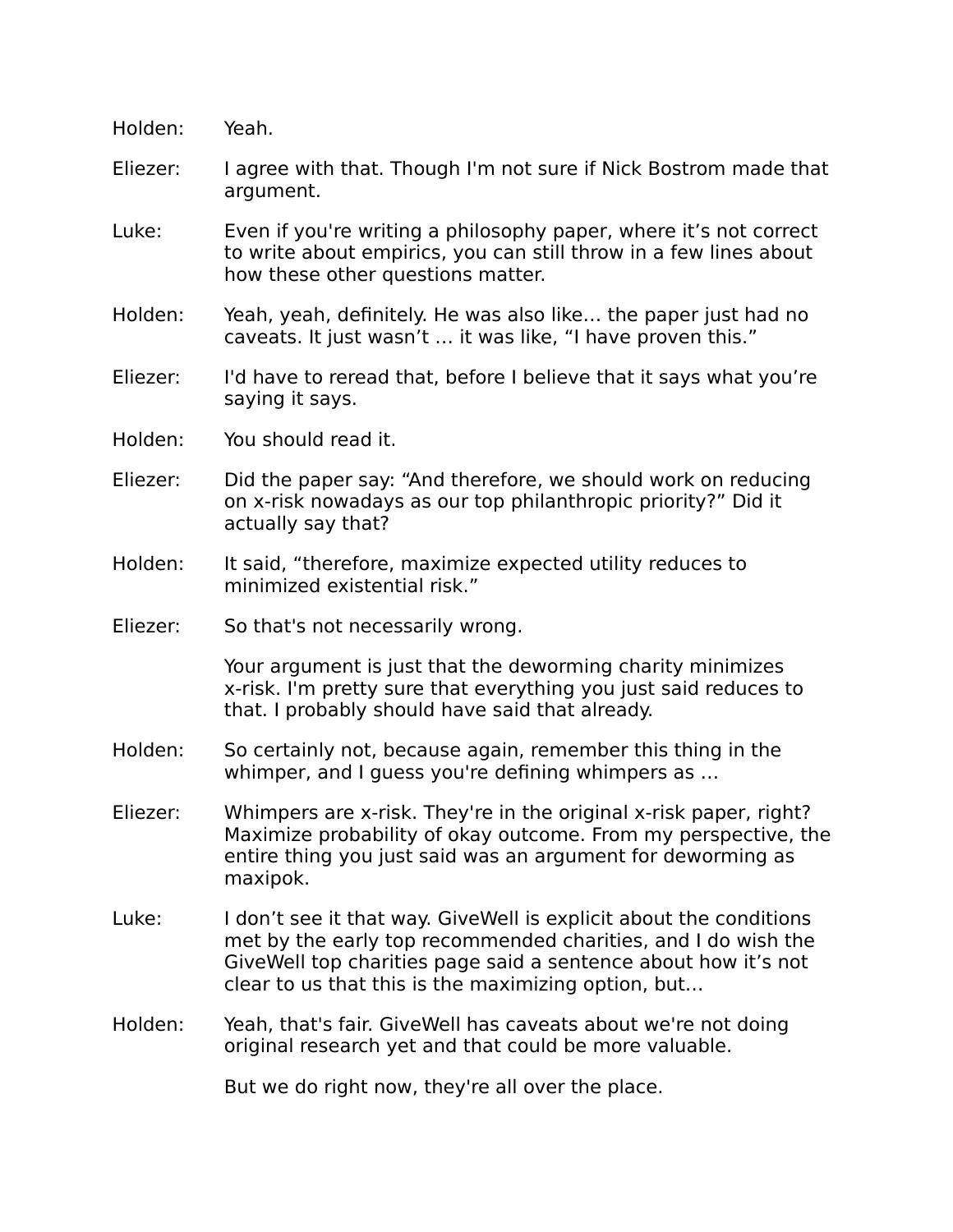- Luke: I mean earlier GiveWell.
- Holden: Yeah, earlier GiveWell… we really did believe that we and the donors we were serving knew so little, that this was the best thing you could do. Our mental energy was in solving a particular problem and getting people jazzed up about it…
- Luke: And part of the decision calculus was: what can we demonstrate knowledge of and get people excited about.
- Eliezer: So I thought your entire argument was accepting Maximize Probability of Okay outcome and then making the case for "GiveWell is on the pathway to maximizing…"
- Holden: No, no, that was if I accept this ["far future considerations dominate utility" hypothesis].
- Eliezer: Yeah, so from my perspective, it's just sort of like I try to have a time-independent utility function and to me, this argument: imagine you were one of these people in the future galaxy, would you like to have never existed? My answer is "no," and then I find that very persuasive, because why should I… things at different times are sort of equally real to my utility function. I don't see why they should be of a different order.
- Holden: Let's come back to that. Let me just now state and you're free to give the opposite criticism of early GiveWell, which I think would be valid — but I just want to say that my experience with the community has been being pointed at this essay, "Astronomical Waste," you read it, you come to your own conclusions. If my picture was some very nuanced picture of existential risk actually includes whimper and this essay actually means that you should reduce the probability of a bad outcome, and blah, blah, blah. It could have been literally true. But this essay read as though t[it] had proven, based on these very speculative calculations that now we should [focus on prevention of direct x-risks such as asteroid impact].

Then I talk to someone like [Person 1], who hadn't read it as "let's make the world better, and figure out what the most important causes are." She had read it as oh, yeah, we need to focus on things that might actually kill everyone that we can think of. That was a pretty bad experience that made me not very, for a long time, not very interested in the community relative to what I could have been otherwise.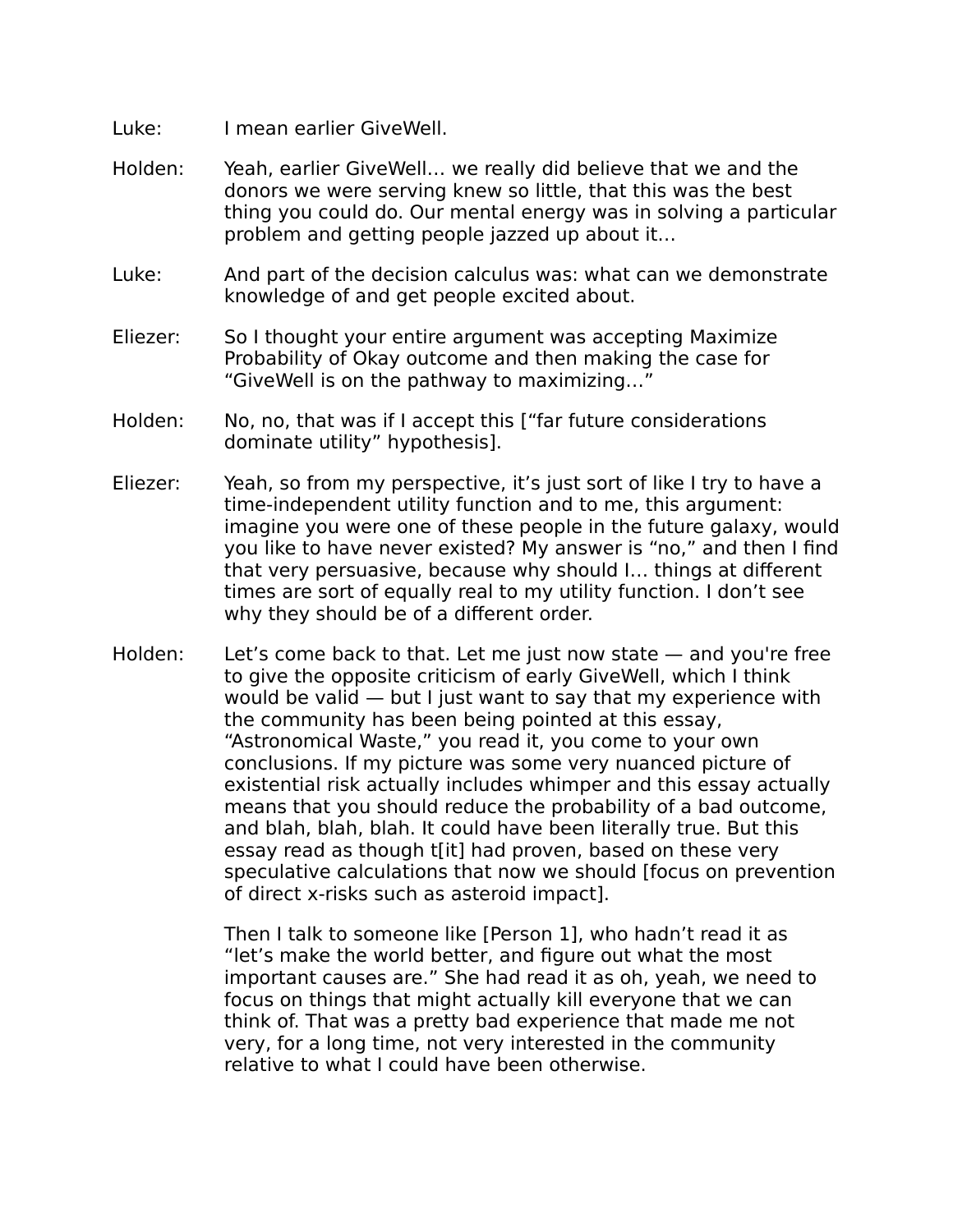- Eliezer: Yeah, I'm going to check this. But Nick Bostrom is generally pretty smart and I suspect he might have just have been misread. Like that never happens to me, like that never happens to you?
- Holden: No, I know, so take a look and tell me what you think.
- Eliezer: (Reading "Astronomical waste.") "Maximize the probability that colonization will eventually occur…"
- Holden: You should read the whole essay.

(Lunch break.)

- Eliezer: Okay, I checked the "Astronomical Waste" paper and everything in there seemed correct, but I can see how we would all now wish, in retrospect, that a caveat had been added along the lines of "and in the debate over what to do nowadays, this doesn't mean that explicit x-risk focused charities are the best way to maximize the probability of okay outcome."
- Holden: Right, and in fact, this doesn't tell us very much. This may prove a useful framework, it may prove a useless framework. There's many things that have been left unanswered, whereas the essay really had a conclusion of: we've narrowed it down from a lot to a little.
- Eliezer: I don't remember that being in that essay. It was just sort of like, this is the criterion by which we should choose between actions, which seems like obviously correct in my own ethical framework.
- Holden: I also don't agree with that, so maybe that's the next topic.
- Eliezer: Yeah. Suppose that you accepted Maximized Probability of Okay Outcome, not as a causal model of how the world works, but just as a sort of a determining ethical criterion. Would anything you're doing change?
- Holden: I've thought about this, maybe not as hard as I should. I don't think much would change. I think I would be relatively less interested in direct, short-term suffering stuff. But I'm not sure by a lot. Actually, I think I would be substantially now. I think five years ago, I wouldn't have changed much. I think right now I would be, because I feel like we're becoming better positioned to actually target things, I think I would be a little bit more confident about zeroing in on extreme AI and the far future and all that stuff. And the things that I think matter most to that, but I don't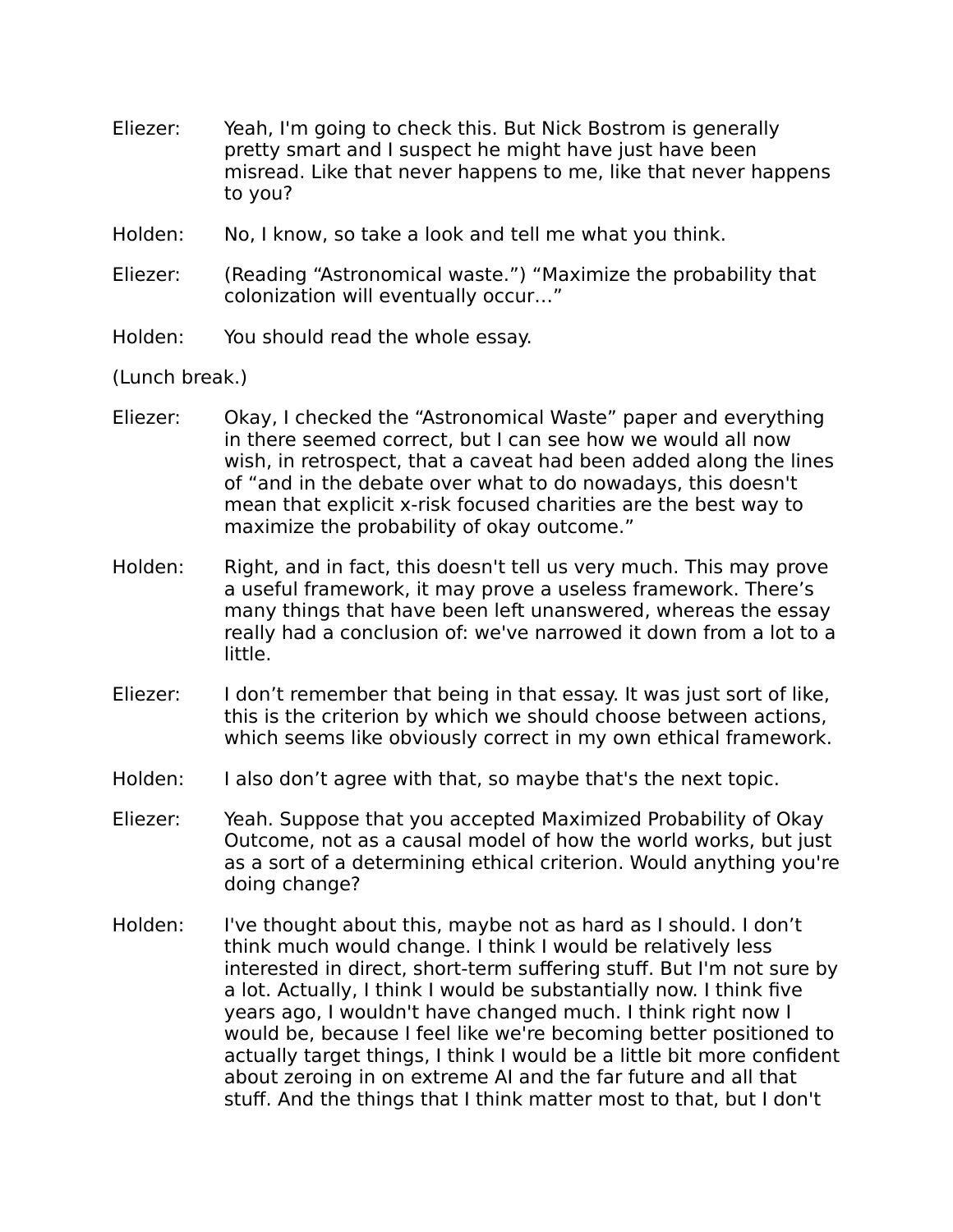think it would be a huge change.

- Eliezer: Why Extremistan? The entire argument you just gave was precisely why you get to Extremistan eventually without ever passing along Extreme Street.
- Holden: I just think there's also a chance that this whole argument is crap and… so there is one guy [at GiveWell] who is definitely representing more the view that we're not going to have any causal impact on all this [far future] stuff and there is suffering going on right now and we should deal with it, and I place some weight on that view. I don't do it the way that you would do it in an expected value framework, where it's like according to this guy, we can save N lives and according to this guy, we could save Q lives and they have very different world models. So therefore, the guy saying N lives wins because N is so much bigger than Q. I don't do the calculation that way. I'm closer to equal weight, right.
- Eliezer: Yeah, you're going to have trouble putting that on a firm epistemic foundation but Nick Bostrom has done some work on what he calls parliamentary models of decision-making. I'm not sure Nick Bostrom would endorse their extension to this case, but descriptively, it seems a lot of what we do is sort of like the different things we think might be true get to be voices in our head in proportion to how true they are and then they negotiate with each other. This has the advantage of being robust against Pascal's Mugging-type stuff, which I'd like to once again state for the historical record: I invented that term and not as something that you ought to do! So anyway, it's robust against Pascal's Mugging-type stuff, and it has the disadvantage of plausibly failing the what-if-everyone-did-that test.
- Holden: I think the what-if-everyone-did-that test goes really well for it. I think it does better on the "what if everyone did that" test. I think the other way of doing things has much more risks of like [fanaticism]. This test is much more, I don't know, I think it works really well if everyone does it. For example, look at what GiveWell is doing, we're putting … I anticipate putting substantial resources into the highly risky, far future stuff. I also think that like this model of decision-making would be perfectly consistent with doing what you guys are doing, with spending my life on something because I believe in specialization. So I don't really think this creates a problem. I think this is actually much stronger on the what-if-everyone did it, than the more literal expected value, which encourages you to basically take your best,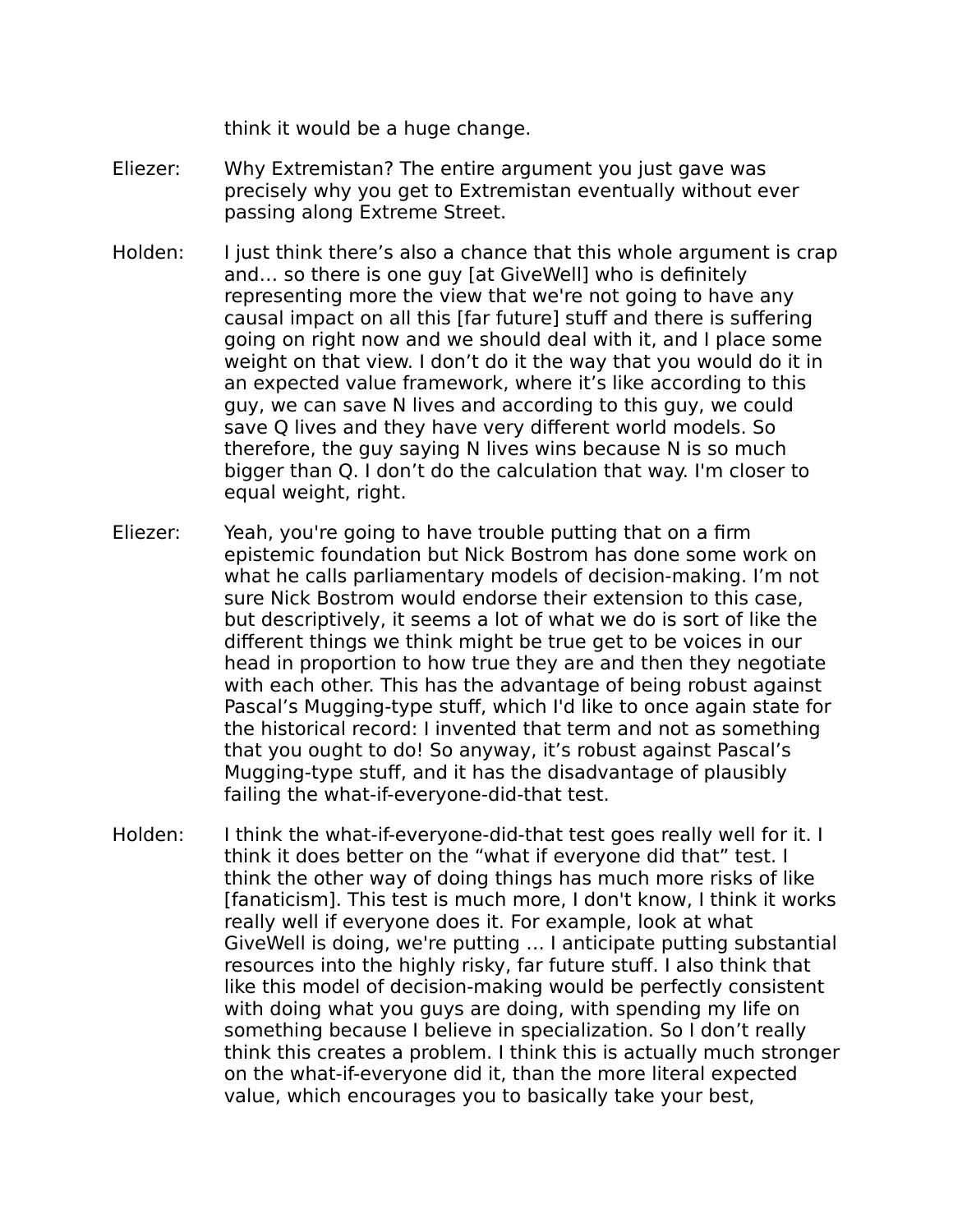basically you have the voice that has the biggest number in it and you just follow that one. That has a much easier time justifying stealing money and giving it to charity, for instance.

- Eliezer: I'm not sure that speaking… as someone who did try to do principled epistemologies robust to Pascal's Mugging. If you assume that everyone is always mistaken all the time about tail end risks, then obviously an epistemology which ignores all tail end risks all the time is going to do better. The trouble is, what if people aren't always mistaken about tail end risks all the time.
- Holden: But if you have different voices in your head and then you negotiate, that doesn't mean you do nothing about tail end risks.
- Eliezer: What I'm saying is suppose there were such things as negative lottery tickets? Where even you would believe in the epistemology of them, that it's just like lottery tickets, they just happen every now and then. And everyone pays a dollar for the negative lottery ticket. Well, actually I guess if it literally works like our current lottery tickets, that's fine, because their net payout is less than the dollar everyone gets for it. More along the lines of: there is a lottery ticket which pays you a dollar, and with probability one in a hundred thousand costs someone else a million dollars, and it's well-calibrated, you can see this happening. So in that case, even altruists who obey the "voice in the head gets proportional to probability" principle, will buy all these lottery tickets. So the bad thing is if some low tail end risks, some of the time, are real.

Though that doesn't bother me very much, because I think of AI as a mainline, greater than 50 percent chunk of probability, rather than a tail risk.

- Holden: I don't agree with you about the lottery ticket problem. I think partly it has to do with treating robust and non-robust probabilities differently, but I'm not sure that that is the best use of the …
- Eliezer: Well, it's kind of unlikely you could blatantly violate the living daylights out of the Neumann-Morgenstern axioms, and not end up with the problem somehow. So in a lot of senses, I see GiveWell as stuck in an unhappy medium between what I think of as normative decision theory and completely naïve charity. The proves too much flaw: if you apply the "attend to probabilities rather than scope" argument, you then sort of withdraw from GiveWell and go back to dumber charity where instead of having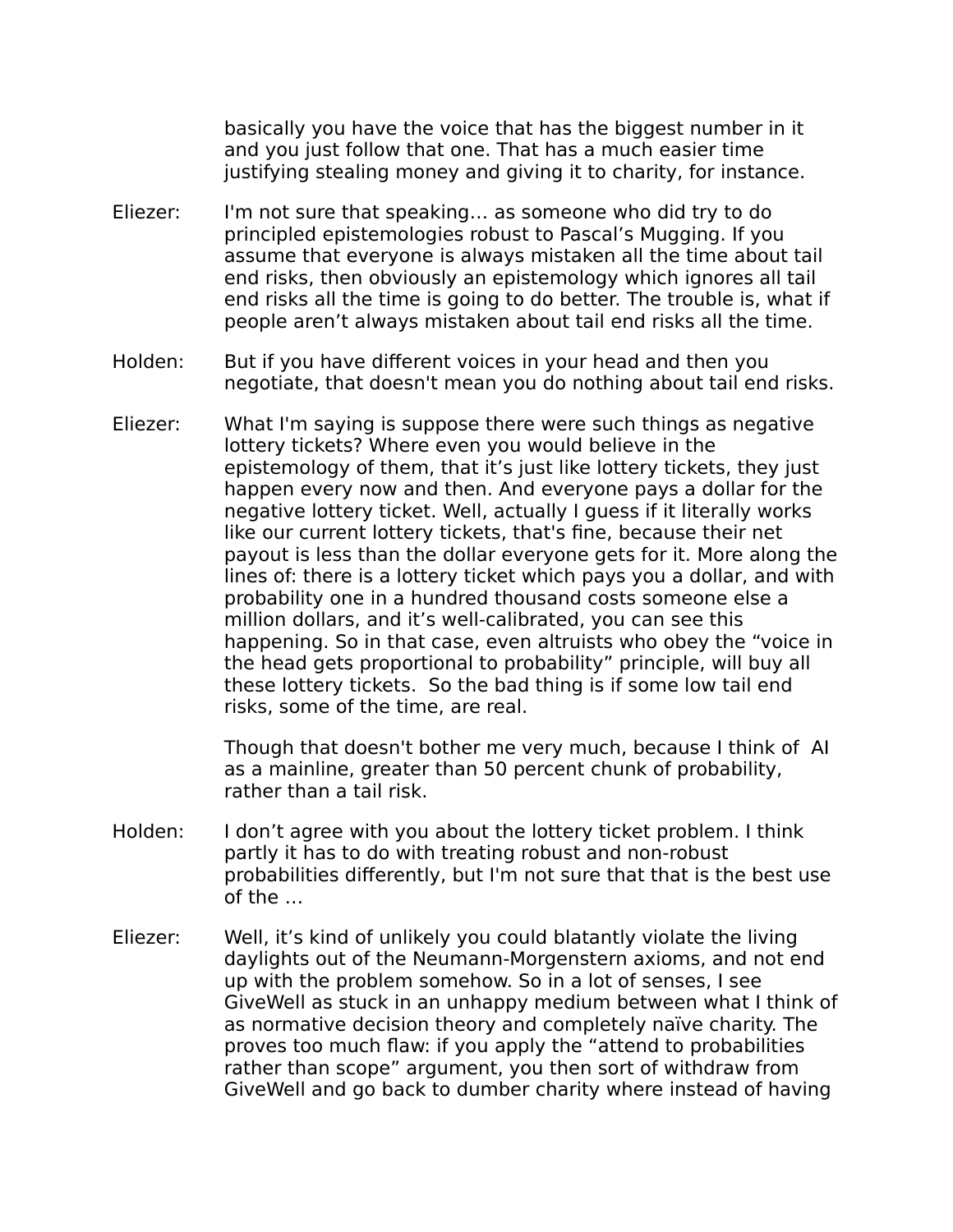to worry about AMF, you get to see that this person right in front of you is helped.

- Holden: Again, it has to do with robust versus non-robust. I think, a lot of my epistemology can just be described as don't do stupid things, whether or not you can formalize them; and don't do things that would lead you to do stupid things.
- Eliezer: I explicitly teach this principle as valid, yes.
- Holden: Sure. So don't let, when you've got this wild guess speculative stuff, don't let it dominate another worldview that you think is just as plausible, just because the made-up number in it is bigger. But on the other hand, if you're looking at something you actually understand, and your estimates of the scope are more robust, then yeah, let it dominate.
- Eliezer: Maybe you already answered this, and my brain just junked the answer, but I think the question of how… so if you're stating that your current strategies wouldn't change very much if you just bought the astronomical stakes, not short-term, but ethical criterion outright, then it does sound like it's okay to interpret the previous part of the transcript as being under maxipok, GiveWell is doing the right thing. Under Maximize Probability of Okay Outcome, GiveWell is doing the right thing.
- Holden: No, we're doing something not too far from the right thing. I didn't say it wouldn't change at all.
- Eliezer: Right-ish thing?
- Holden: Yeah.
- Eliezer: Okay, so let's also talk about the N lives thing.
- Holden: Okay. So I think I mostly said what I had to say about N lives, and I think it probably might be unsatisfying to you guys. I just think that this argument is too made up and too speculative for me to just buy it and it comes back to that scope thing. I just don't believe it is a good idea to listen to someone say something that's very speculative and has a lot of made up numbers in it, and is about the far future and let that heavily affect your behavior. This is a heuristic.
- Eliezer: Can you give me a probability that most of … not a scope-adjusted probability, just a raw probability — that most of the quality-adjusted life-years or utilons, or whatever you want to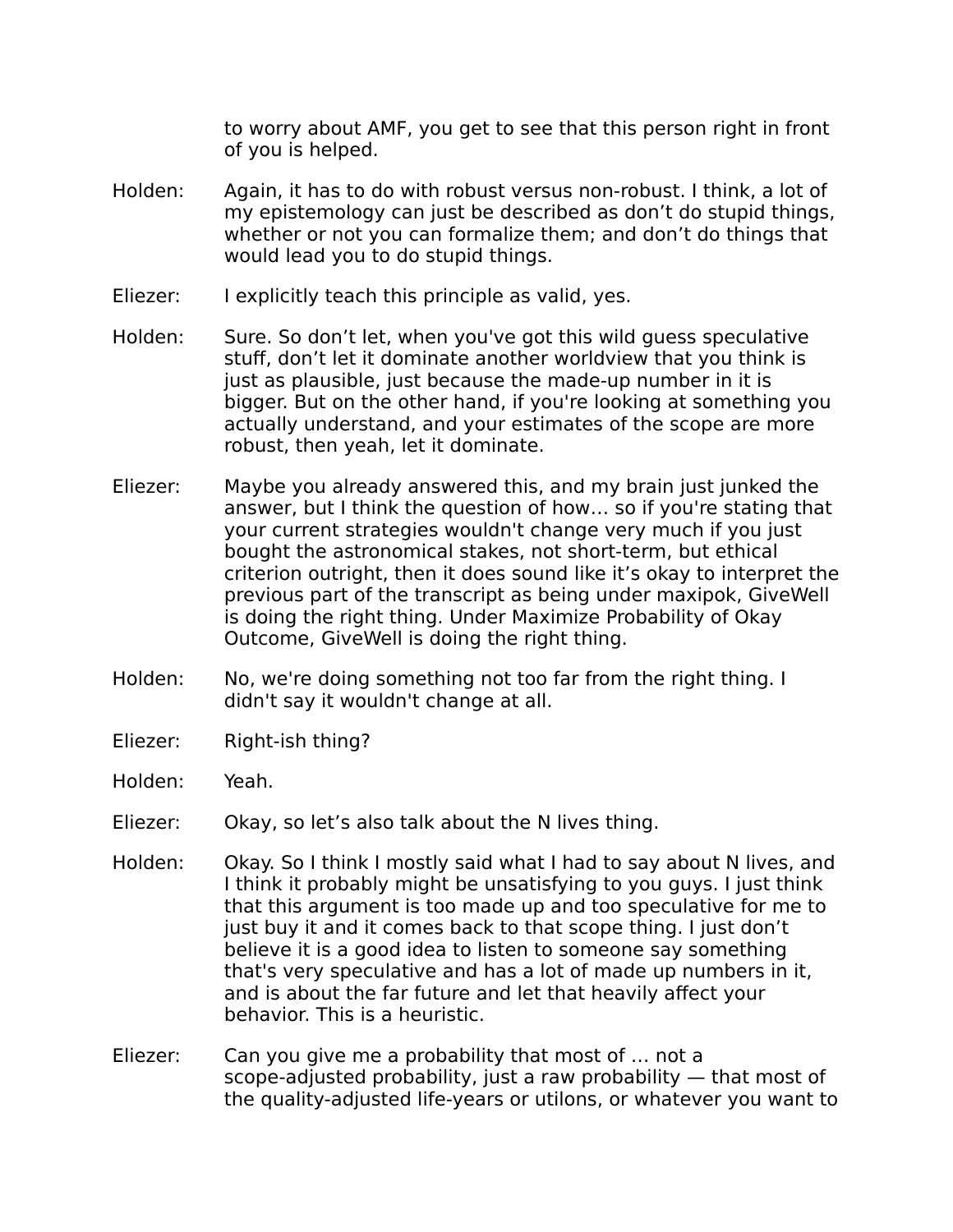call them, ever to be gained, will in fact come from a post-solar future?

- Holden: I think there is large probability that I consider that question to be some sort of incoherent or absurd or irrelevant or just ill-formed or unhelpful question. That's where most of my belief comes from. I think to the extent that question makes sense, I think the probability is high, but I also think that question may just be a silly question. This is just the kind of thing, I just don't really believe in grounding much of what I do on abstract philosophy, based on thought experiments.
- Eliezer: In my personal, subjective experience, I walk outside at any night and look at up the stars, and I know that the stars aren't little tiny points of light, they're vastly more raw materials than we have access to at the moment. It seems like, I guess, to me it just feels like very straightforward to see how space colonization happens, and sort of silly to think that it's just going to be this one star.
- Holden: What about the Fermi Paradox?
- Eliezer: I don't know. I don't have any good answers to it, and therefore it doesn't shift my probability estimates much and I just sort of do all my calculations as if the Fermi Paradox wasn't a thing, rather than letting the Fermi Paradox, which I don't understand, be the determining factor in my policy decisions? That sounds an awful lot like things you just said.
- Holden: No, I think there's a good outside view reason to believe that the probability of colonizing all those stars is lower than it seems to us.
- Eliezer: I don't think that's a good resolution of the Fermi Paradox, although this does get us fairly rapidly into a long conversation. It is very difficult to come up with failure to colonize scenarios that you think are going to apply uniformly across a thousand different intelligent species with a thousand different evolutionary histories and that are also physically plausible. You can't just say nanotech is impossible – it would rule out biology, too.
- Holden: What about the amount of energy it takes to find the next one that's colonizable?
- Eliezer: If you're taking stars apart, then it's not like you're going around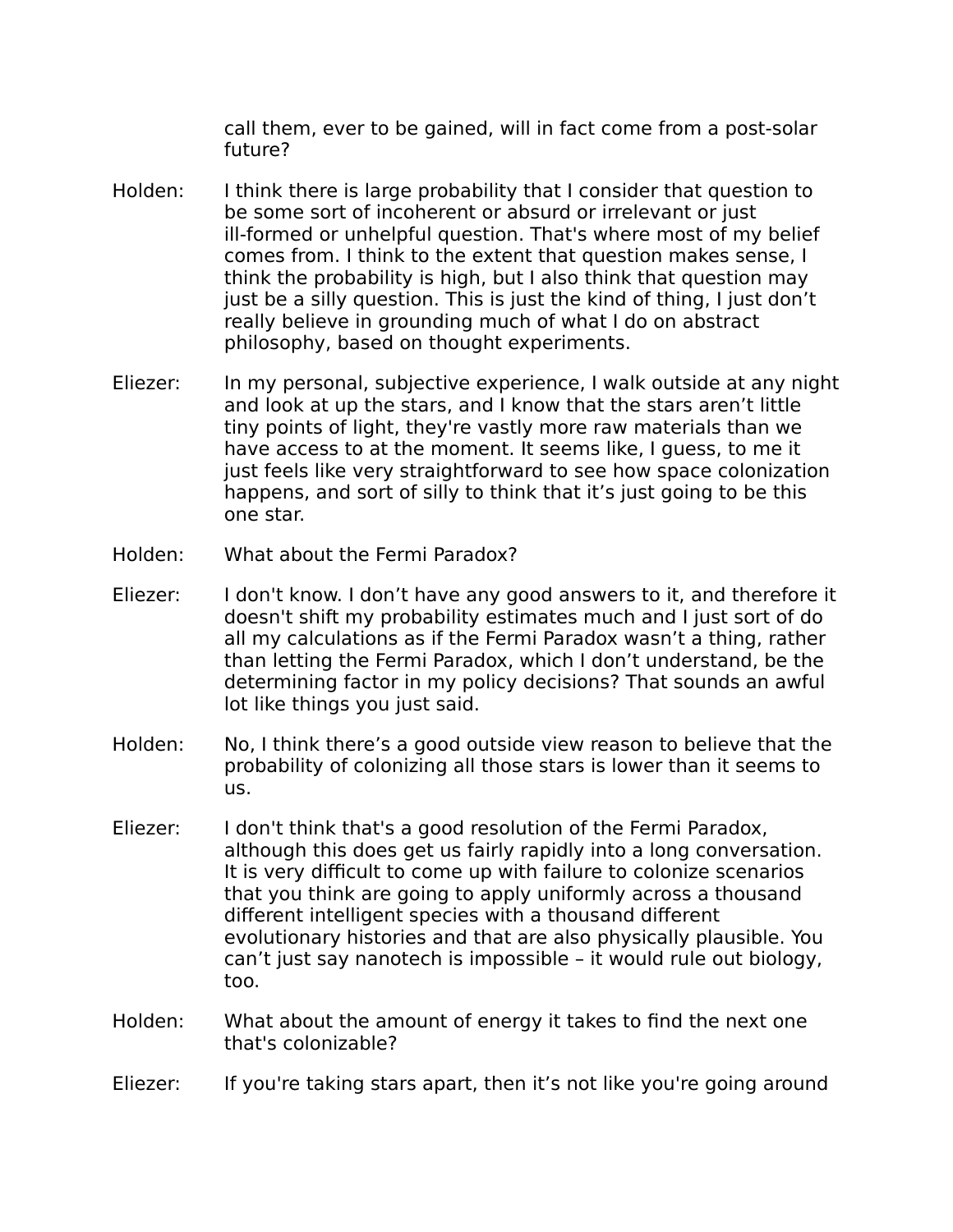looking for natural planets.

Holden: What?

- Eliezer: Any star is colonizable if what you do to colonize a star is take apart the star.
- Holden: Right, so what if it's not feasible to take apart a star?
- Eliezer: Then we must have learned some amazing new fact about physics. Why can't you build a Dyson Sphere? It's the wrong kind of amazing new fact about physics, it's not like in the  $12<sup>th</sup>$ decimal place, it's not a new fundamental force, it's: you are bizarrely and magically prohibited from using the physics we know to construct these sort of very straightforward …
- Holden: No, not bizarrely and magically, it just turns out not to be doable.
- Eliezer: Okay, so I guess I put a lot of faith and credit in the arguments I've seen that if the higher level than quantum laws of physics are what we think they are, we can just do this stuff.
- Holden: Let me step back a second. I hear your claim that I should assign a very high probability that we can  $-$  if we survive  $-$  colonize the stars. I believe this to be something that smart technical people would not agree with. I've outlined why I think they wouldn't agree with it, but not done a great job with it and that's something that I'd be happy to think more about and talk more about.
- Eliezer: Are there reasons apart from the Fermi Paradox?
- Holden: I don't know what all the reasons are. I've given my loose impression and it's not something that I've looked into much, because I didn't really think there was anyone on the other side.
- Eliezer: Yeah, I think that we have sort of different commonsense notions here. From my perspective, the notion that we're going to get most of your QALYs from the future is around as commonsensical as the notion that most of your food would not come from any one restaurant you picked, because there's a lot of restaurants, there's a lot of stars.
- Holden: Well, one of them has a bunch of actual facts in support of it, and the other is kind of this logical argument that may have a lot of baked in assumptions that are wrong. I actually don't get most of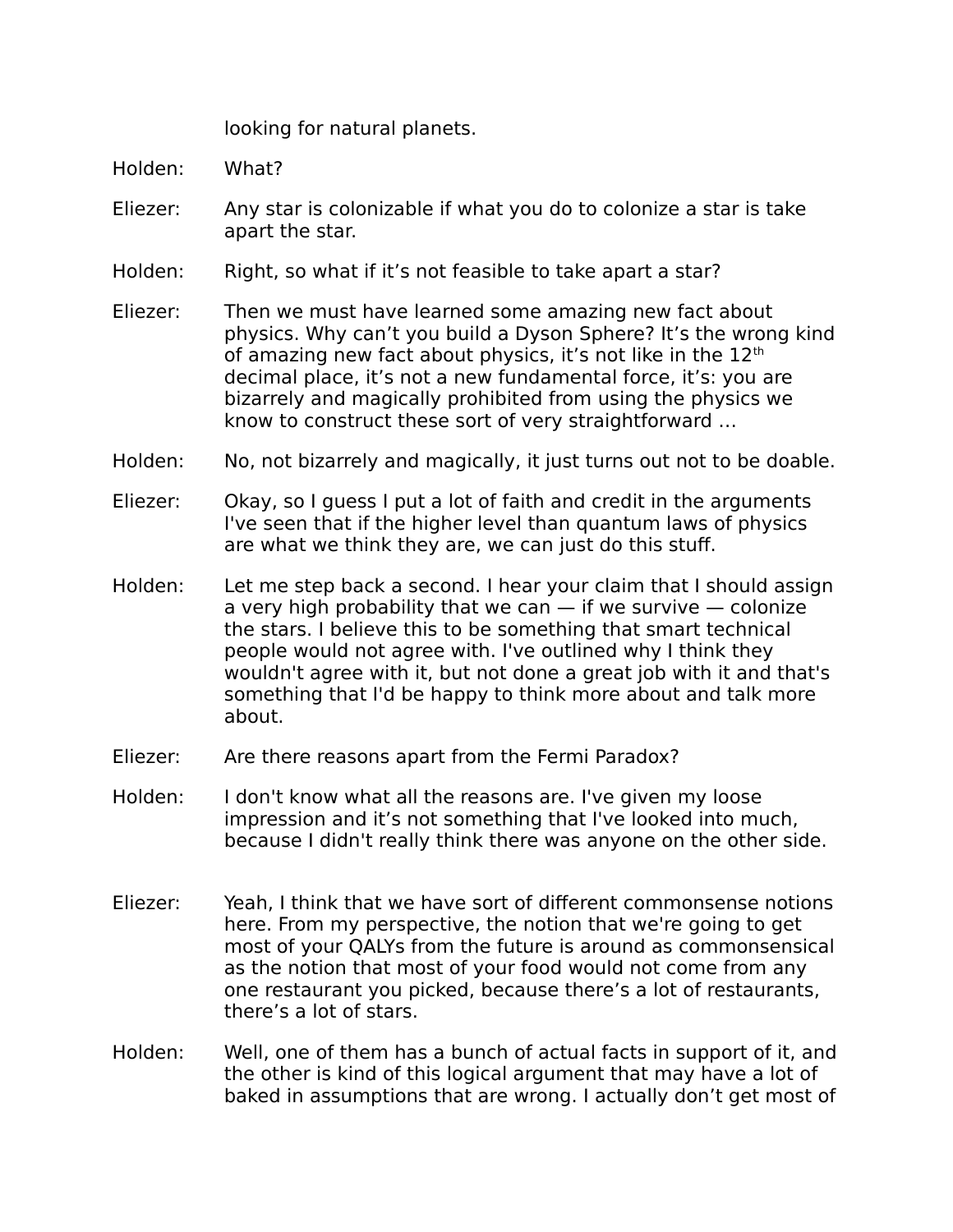my food from one restaurant. That's a huge difference between the arguments.

- Eliezer: I mean, argument by analogy is not going to settle this, but I just wanted to state that I think that down to earthness is this major epistemic virtue. It seems very down to earth that most of your utilitons don't come from down on earth.
- Holden: I think this is actually ... this is not something that I think of as a matter of common sense, this is something that I would easily change my mind on if I thought that the people who knew about it were in a certain camp and my impression is that they're actually more in my camp, that I'm describing right now.
- Eliezer: If it comes to that, I can get [these people] to endorse "most of your utilons come from other stars."
- Holden: Okay, that's cool.
- Eliezer: We can try that.
- Holden: That's interesting. I think that would be a good … I mean, that is probably a more productive path to getting me to endorse it.
- Eliezer: Some amount of uncertainty in that estimate because you've obviously spent more time around these people than I have.
- Holden: Yeah, but not a ton. This isn't something that I put a ton of thought into.
- Eliezer: But it feels to me both physical common sense and not very far from the zeitgeist I expect they grew up with. So we can test this.
- Holden: Sure. Sure.
- Luke: I wonder if anyone has ever done a survey.
- Holden: Yeah.
- Eliezer: Of that exact question?
- Holden: Yeah.
- Luke: Something pretty close to that.
- Eliezer: I would probably want to condition the question on: no materialized existential risk, because if existential risk materializes, then you get most of your utilons from present day.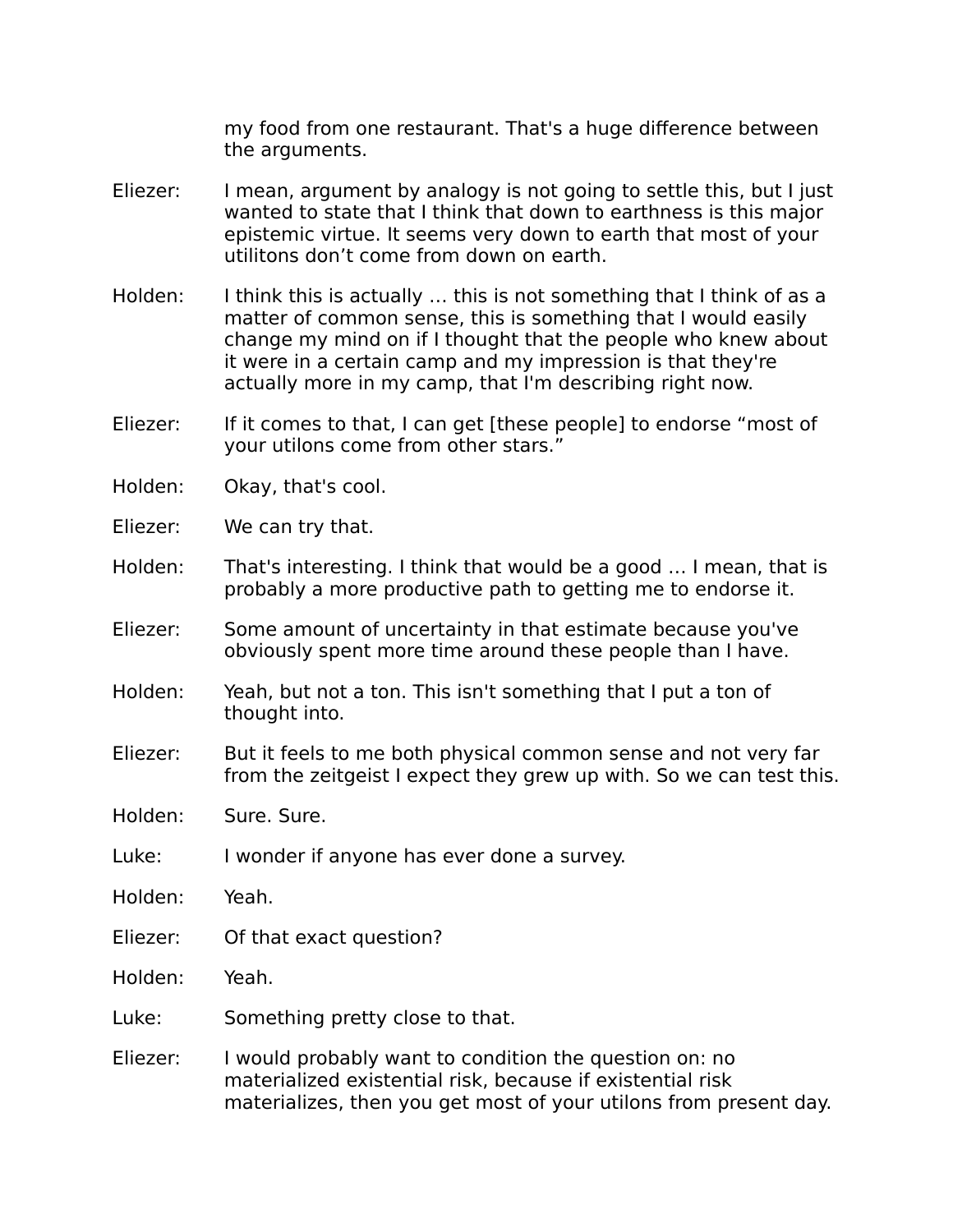- Holden: No, we'd have to make the question carefully written, obviously.
- Eliezer: But just sort of like the common sense version, if all goes well, not super well, just moderately well or something like that.
- Holden: Yeah.
- Luke: I guess the people I think of immediately are people at NASA and Stephen Hawking-type who say…
- Eliezer: That's kind of selected.
- Luke: Right, and the problem is that a very decent explanation of why they're saying we need to hurry up and colonize the stars is because that's their funding.
- Holden: Well, let me make another comment on N lives, and I don't know how you're going to respond to this, and I haven't even discussed this with a lot of people, but this is on the other side of N lives. This is on the: does creating a life count the same as saving a life. So I'm not sure, again, if there's a multiplier, I think the multiplier is high enough to not wipe out the big number. But I'm not sure the multiplier framework works. So one crazy analogy to how my morality might turn out to work, and the big point here is I don't know how my morality works, is we have a painting and the painting is very beautiful. There is some crap on the painting. Would I like the crap cleaned up? Yes, very much. That's like the suffering that's in the world today. Then there is making more of the painting, that's just a strange function. My utility with the size of the painting, it's just like a strange and complicated function. It may go up in any kind of reasonable term that I can actually foresee, but flatten out, at some point. So to see the world as like a painting and my utility of it is that, I think that is somewhat of an analogy to how my morality may work, that it's not like there is this linear multiplier and the multiplier is one thing or another thing. It's: starting to talk about billions of future generations is just like going so far outside of where my morality has ever been stress-tested. I don't how it would respond. I actually suspect that it would flatten out the same way as with the painting.
- Eliezer: I often suspect that I may be an average utilitarian because the numbers involved are so large that I can't aggregate them properly and have to start thinking of them in terms of fractions. But then I'm like an average utilitarian over the multiverse, not just my section of it. So if I think I'm above average for the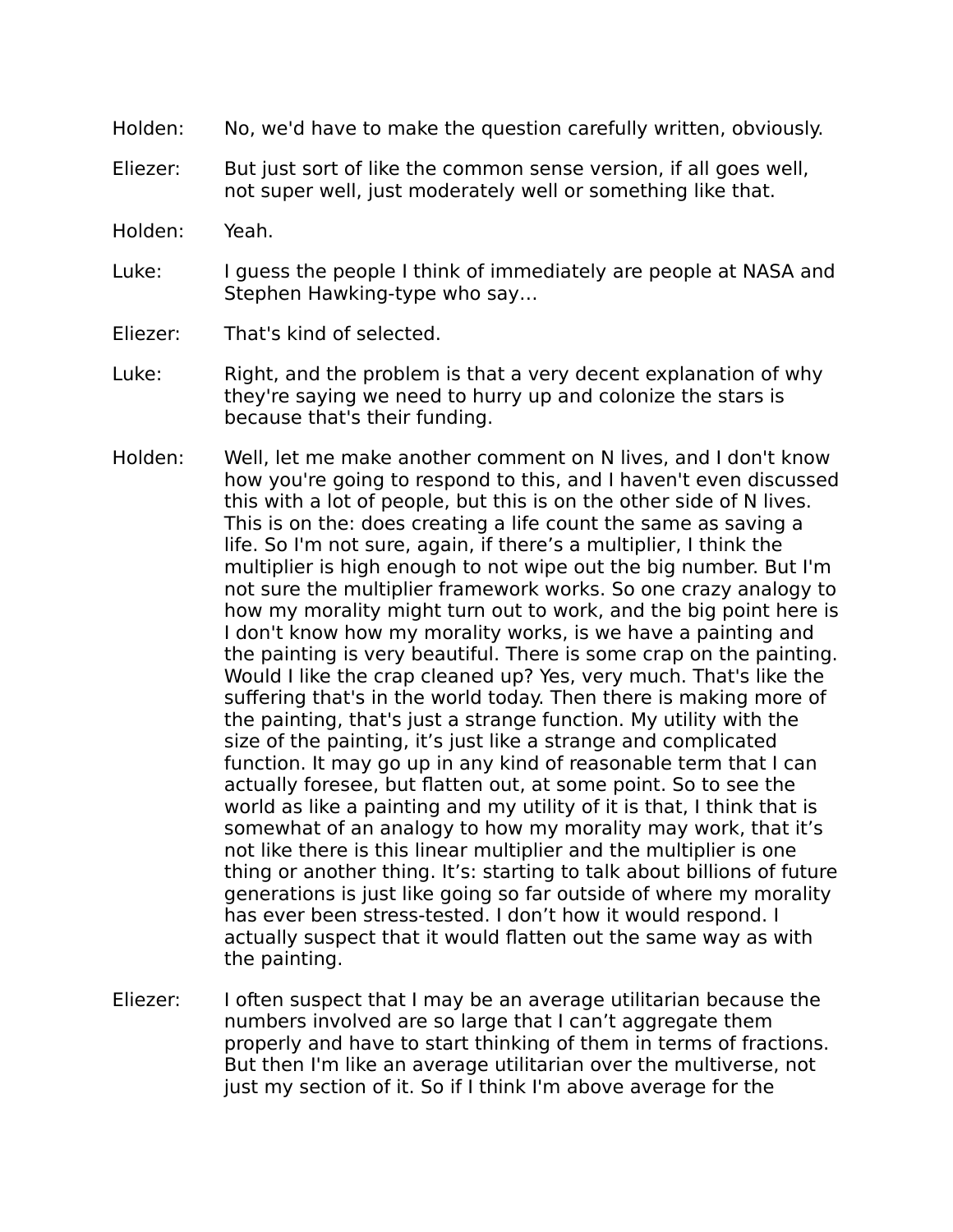multiverse, I want more people to exist here. I suspect I may end up, either neutral or favoring use of resources for existing people, rather than creating new people, but that's only true because I think you can get at least as much utility out of using more resources for existing people, rather than creating new people.

Whereas those new people that have lives that seem like very worth celebrating, and so if you can do better by using more resources for existing people, that must be even more worth celebrating. I can imagine a future in which there is seven billion people who are alive at the intelligence of explosion, and are using all the galaxies, or maybe like one galaxy per person, so just like a hundred billion people. But if so, that's because that alternative will actually be better than having a quadrillion people, or a septillion people or something like that. Because those very large entities were able to contain more happiness than if we took the same amount of computing power and distributed it over lots of other entities.

So to me, it feels like visualizing a happy intergalactic civilization and celebrating all of its good deeds and happiness, is a lower bound on what it's worth.

- Holden: I agree with that. But I just think that it's very possible to me that as we add lives right now, to a happy world, and they're happy lives, and valuing each one at I don't know, saving a life times point two or something. And simultaneously, my morality is approximated by utilitarianism in most of the cases that I confront. Then simultaneously, a happy civilization of N people is three times as valuable as a happy civilization of seven billion people [even when N is much more than 3x 7 billion].
- Eliezer: Suppose that there was some sort of relatively painless ailment that killed people like heart attacks. We can trace the heart attacks back to a certain chemical that's now very common in the environment. Suppose that somebody in the past, suppose they had known this in the past and someone was, "Well, sure, by cleaning up this chemical, we can give people in the future longer lives." But increasing lifespan like that seems to me making a larger painting.
- Holden: Yeah, I'm not sure what to say to this. A, we haven't increased lifespans that much, we've doubled them. B, I would probably disagree with that person, but I don't know if I would disagree with them if we multiplied it by a hundred. I'm also not totally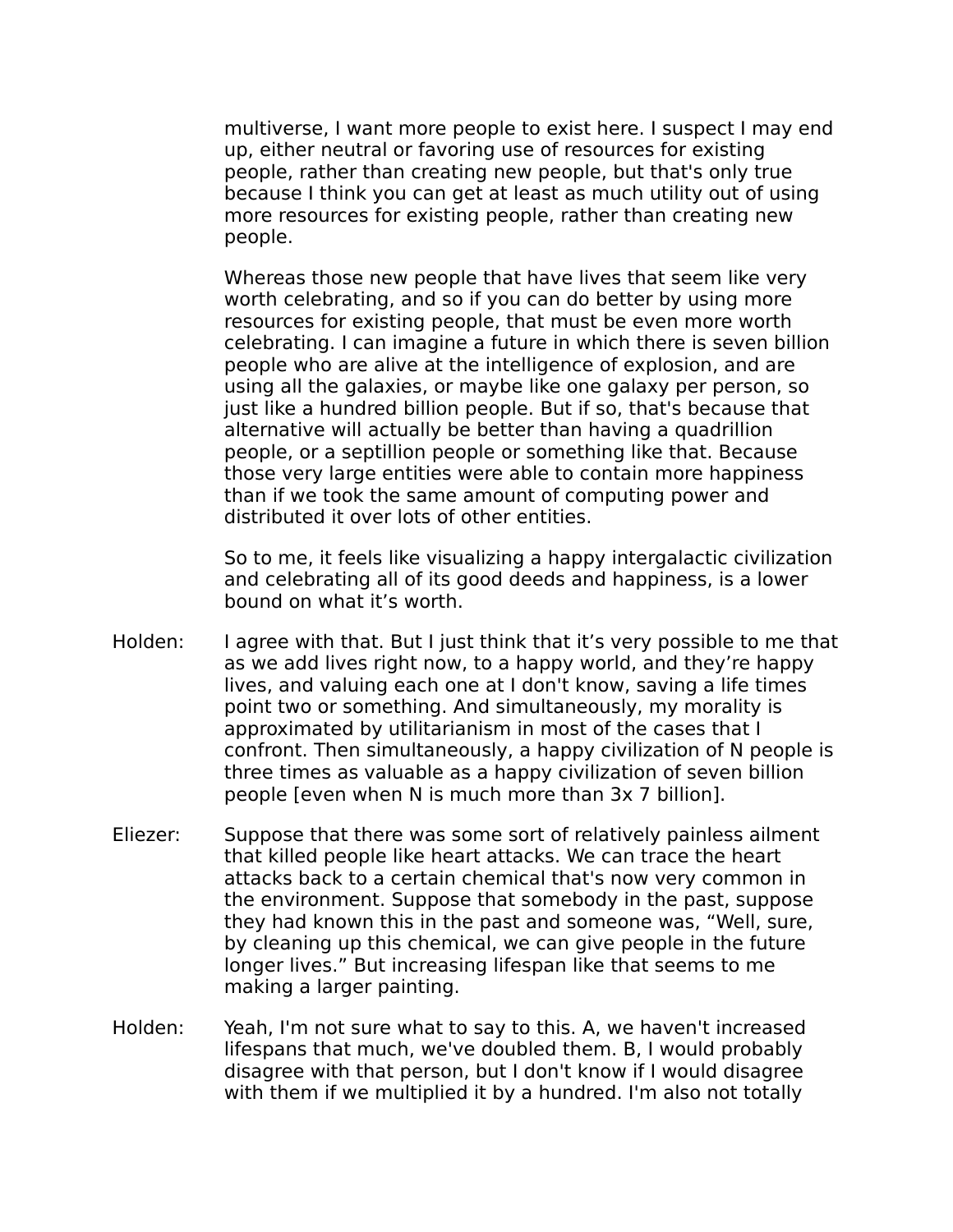sure I would disagree with that person. C, in general, you're just not going to get me to change of mind with thought experiments, very often. I'm not saying it will never happen, but especially thought experiments that really hinge on things that are so exotic, I just don't really …

- Eliezer: Interesting. The point I was aiming toward there was to set up: if you value aggregated lives, then the result of extending lifespan must be at least that good, and then prove to you that you cared about extending lifespan, or something along those lines. If you don't care about extending lifespans, the endorsement of deworming is really hard to explain.
- Holden: No, deworming improves the quality of life.
- Eliezer: Okay, interesting.
- Holden: I also greatly value the possibility of a future happy civilization. I don't need a linear valuing of each extension of year the same, in order to believe that something roughly a thousand times the population we have and going from wherever we are to ten out of ten on the goodness scale would be really awesome and would be awesomer than saving all the lives that are there today. I can accept all that, but not believe that it scales all the way to where these N sets are taken literally.
- Eliezer: What if our civilization was one tenth the size, do you feel like we'd lose much less than 90 percent of the utility?
- Holden: I'm just not sure.
- Luke: So I'll say that I also find myself to have significant normative uncertainty about what my values are, and the way I think about it is that I have a value system at age ten or whatever that is produced with almost no deliberation. It's just produced by my family and evolution and stuff like that. So the reason I value thought experiments and learning more about the world, like block universe or whatever, is that it doesn't resolve the issue, but it makes my values more a product of trying to think through them and test against that thought experiment, that thought experiment …
- Holden: Thought experiments make me think, but my answer is often "A and not-A and I reject A contradicts not-A." That's often my conclusion and that's why thought experiments don't work all that well on me. It's not always my conclusion.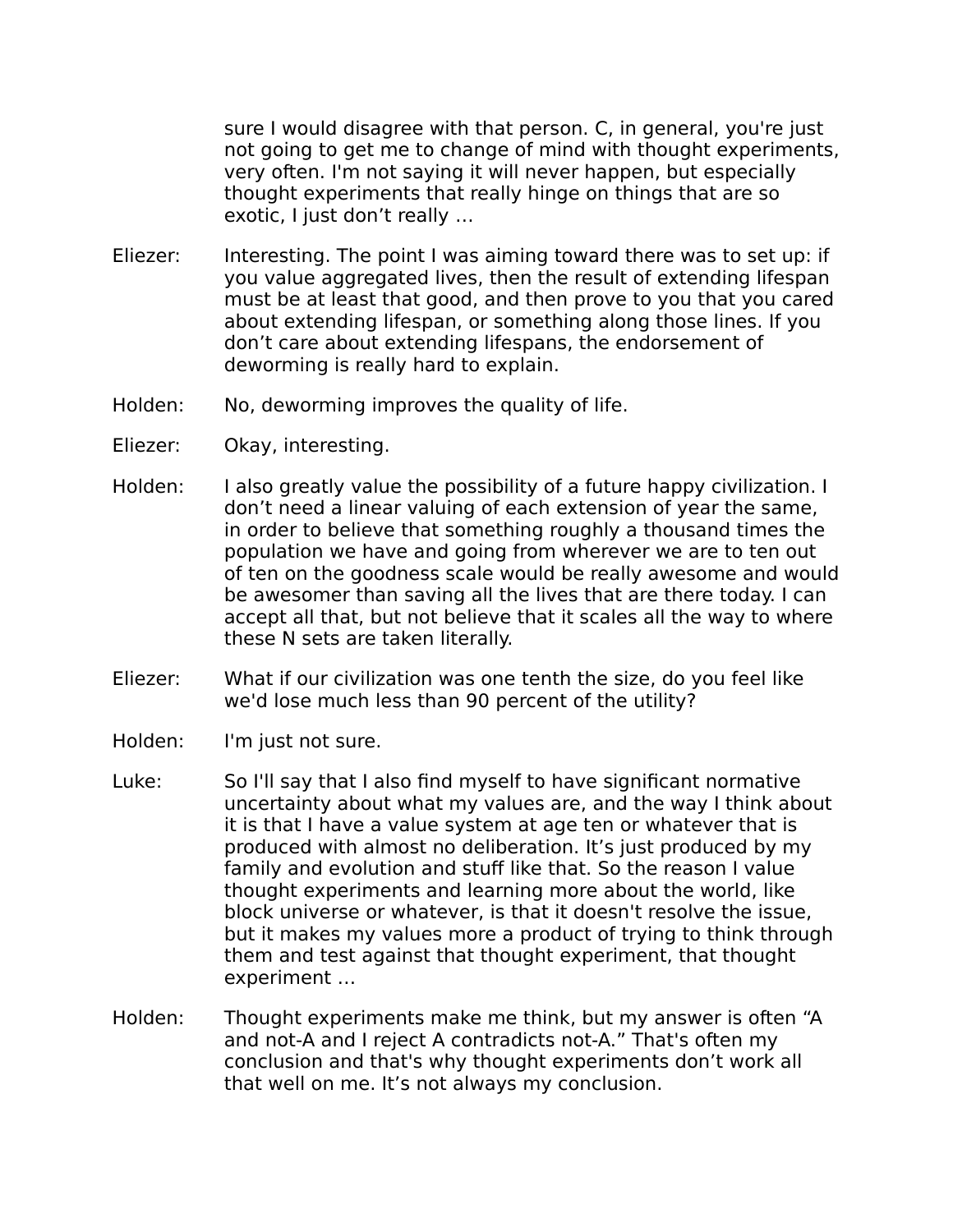Eliezer: Does that mean that if I convince you of the principle A is A, I can get you to support x-risk?

(Laughter.)

- Holden: (Laughing) Where A and A are things that sound the same, but then I'm not sure are actually the same.
- Luke: Right, sure.

So what's a desirable process for figuring out what you should value?

- Holden: Thought experiments are [helpful]. Learning more about the world and talking to people is [helpful]. These things sometimes change values. They don't change values according to a predictable algorithm and I largely feel I expect to remain uncertain.
- Luke: One way I interpret our difference here might be, and you might feel this is uncharitable, so feel free to correct me, but… I was having a similar conversation with someone else, who didn't seem very interested in changing their values as a result of new information or new thought experiments, and so on. It was sort of like I had just a weaker prior on the values I happened to have at age ten. This other person had almost like a stronger prior, and I actually convinced them that they should have a weak prior on epistemic grounds, but then they just said, okay, it's not that I'm confident about my values, it's that I'm gung-ho about them, irregardless of my epistemic confidence…
- Holden: That's not really where I am. I'm not confident about my values at all. It just doesn't …
- Luke: You just don't think you can ...
- Eliezer: It seems to be there is a bit of analogy here. The notion of GiveWell as being halfway between maxipok and normal charity. So at the EA Summit, you said something in response to an x-risk question, you said something along the lines of, "Well, it feels to me like these astronomical stakes can be an excuse not to evaluate things like AMF."
- Holden: Right.
- Eliezer: I now have a better idea of why you would say something like that, although at the time, I was rather shocked. But it seems to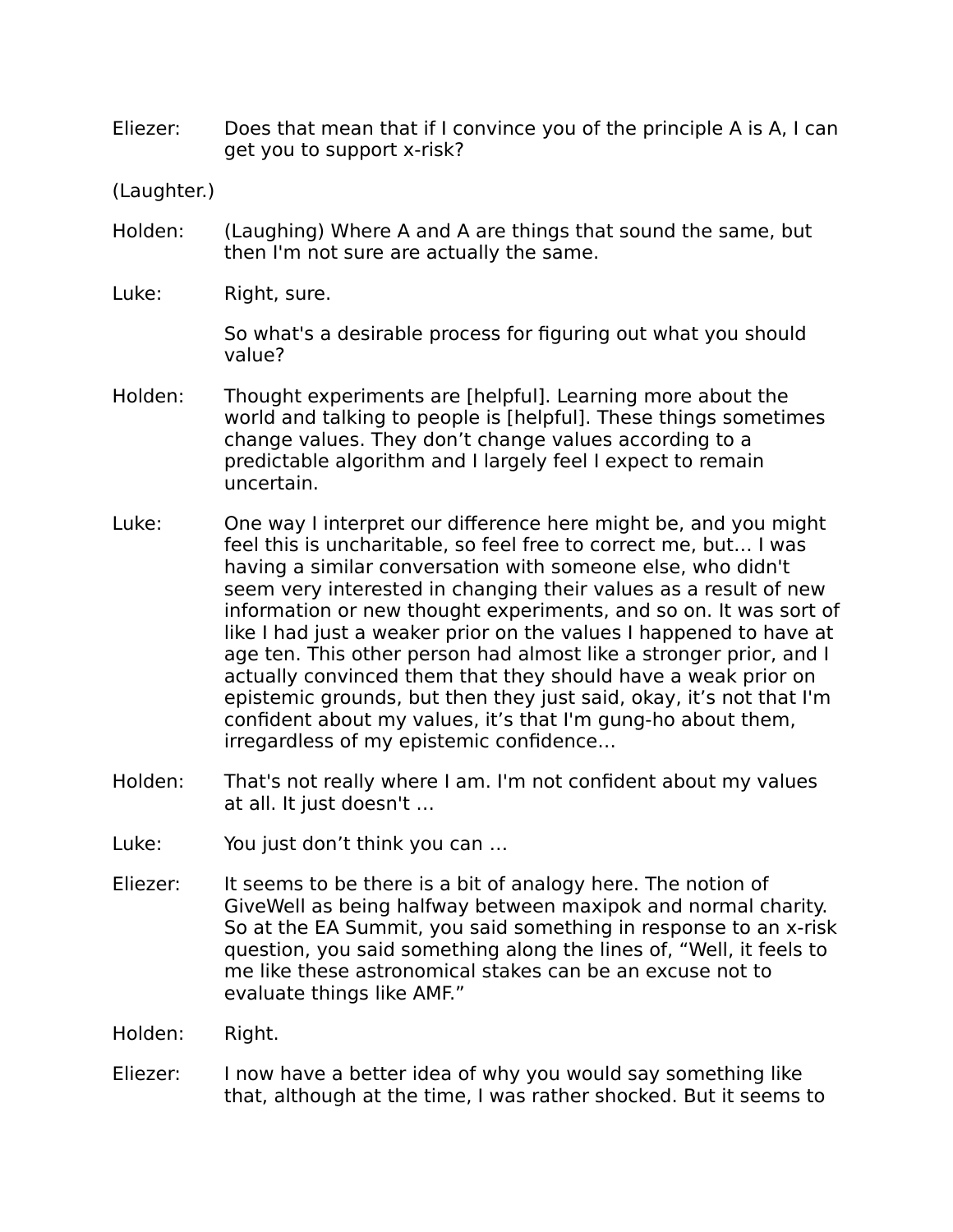me that the sort of corresponding argument, someone is "well, why give to deworming instead of the local classical symphony?" You sort of try to convince them to be a bit more of an aggregative utilitarian, and then they may reject thought experiments. It seems to me that, an exactly analogous argument for we're not going from …

- Holden: I can completely see that, yeah. No, I totally see it. To me, there is a threshold of argument strength that changes my mind and then there is another kind of argument that doesn't change my mind. I've landed where I've landed and the fact that there is a certain formality with which I can't prove it, doesn't really change my mind about where I am. I have become convinced that the symphony thing is not right. I have not become convinced that the N lives thing is right. That's where I stand and [while I'd ideally be able to formalize it better] I guess I don't really see why that's a problem.
- Eliezer: Okay.
- Holden: Basically, I understand that my thought process, if you fed different parameters [and experiences] into it, could lead to someone validating the symphony and that doesn't bother me very much. My process with the parameters that were fed in, generated what it generated, I'm following it where it goes and finding people who resonate with me enough to help push us forward. And that's that. I'm not totally sure those classical symphony people are wrong, and I'm not totally sure you guys are wrong, but I'm where it seems right.
- Eliezer: Not sure that thought process is going to be very accessible to third parties who are trying to make similar decisions themselves.
- Holden: Well, some of it isn't, and that's just the nature of human communication, is that there is always a bunch of stuff below the surface that is kind of assumed, and I try to make it explicit, and I try to explain why, and if I were to say what's the difference between classical symphony to deworming and deworming to existential risk, I would say that there is more stuff, there is more data points. It's not just thought experiments. I've been to Africa, I've looked around, I would encourage people to do that.
- Eliezer: If I could just take you to the future, this would be so much simpler!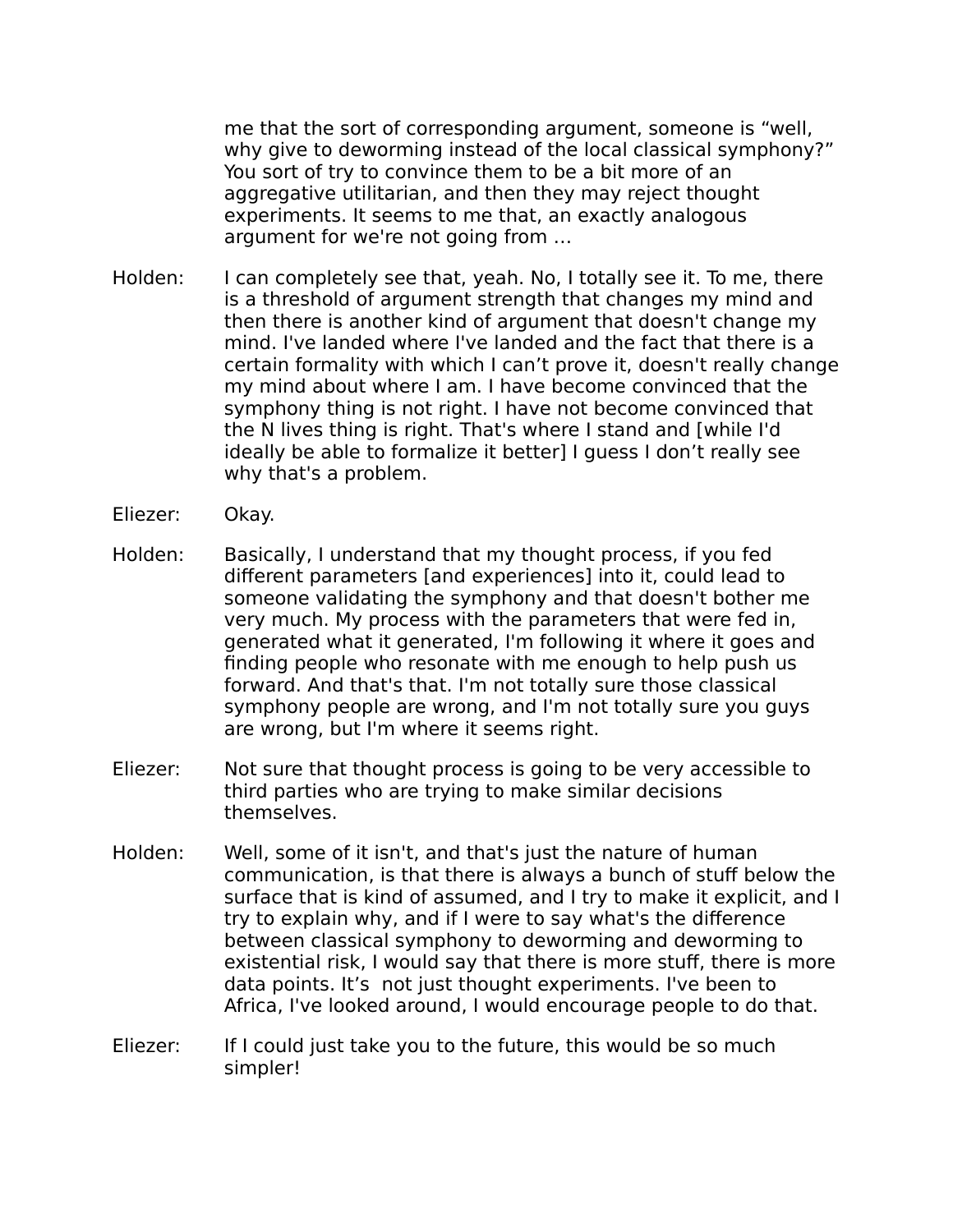- Holden: I get it, I get it. But there's more stuff there. There's more data on Africa and that matters. It's not just having been to Africa, it's a whole bunch of stuff, and some of it is expert opinion, too, that influences me on these questions I'm highly uncertain about.
- Eliezer: Would you endorse the statement that if you can predict how your opinion will change, you ought to predict, you ought to change in that direction?
- Holden: Yeah.
- Eliezer: So if you could visit the future …
- Holden: Well, actually … (Laughs) Well, I've certainly imagined visiting the future. I don't actually fully endorse that statement, because I also think that there is different cognitive processes running in my head and negotiating with each other, like we've described. Sometimes I see value in separating Holden, who tries to be mostly normal and meet normal standards, and Holden, who is trying something crazy that just might work. Those two often believe different things and respond to the same thing differently.
- Eliezer: I think the best common sense version of what I'm doing is something along the lines of: it's not even based on any deep moral principles, as the sense that if I could actually see and comprehend the intergalactic future, I'd feel like, "of bloody course that was a very large number of utilons!" It's the predictable update if I can see it, that's driving me here.
- Holden: I don't use that process as much as you.
- Eliezer: Ah. I think this is a pretty good place to stop … do you think so?
- Holden: Let me say one other thing. With a lot of this stuff I feel like... I hear an argument and I think, "That's probably wrong for reasons I just can't think of right now. And that's where I am with a lot of this stuff. And that's a function of who is saying it, how credible I think they are, what their track record is, what the intellectual methodology is, how good its track record is, and a bunch of outside views and heuristics that make me say "Ten years from now I probably will see the problem with this."
- Eliezer: So my argument for "If you could visit the future you'd think of course it's more valuable" sounds reasonable, but you think that in the future you'll know how to refute it.

Holden: Yeah, exactly.